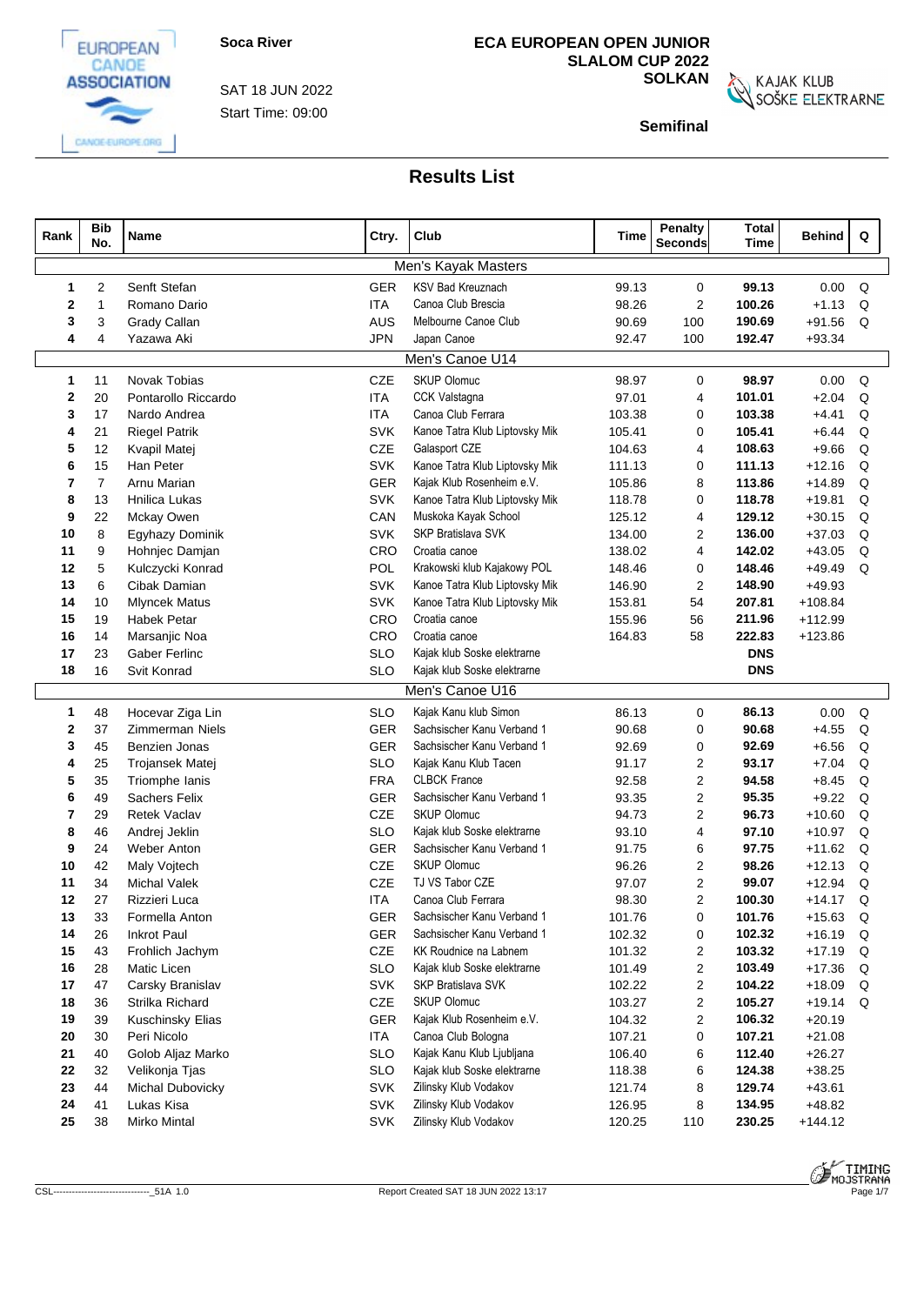

CANGE-EUROPE.ORG



**ECA EUROPEAN OPEN JUNIOR SLALOM CUP 2022**

**SOLKAN**<br>SOŠKE ELEKTRARNE

**Semifinal**

| Rank | <b>Bib</b><br>No. | Name                  | Ctry.      | Club                               | Time   | <b>Penalty</b><br><b>Seconds</b> | <b>Total</b><br>Time | Behind     | Q        |
|------|-------------------|-----------------------|------------|------------------------------------|--------|----------------------------------|----------------------|------------|----------|
| 26   | 31                | Zitnik Rok            | <b>SLO</b> | Kajak Kanu klub Simon              | 95.48  | 354                              | 449.48               | $+363.35$  |          |
|      |                   |                       |            | Men's Canoe U18                    |        |                                  |                      |            |          |
| -1   | 59                | <b>Crosbee Mark</b>   | <b>AUS</b> | Melbourne Canoe Club               | 86.56  | 0                                | 86.56                | 0.00       | Q        |
| 2    | 50                | Sprotowsky Erik       | GER        | Sachsischer Kanu Verband 1         | 91.55  | 0                                | 91.55                | $+4.99$    | Q        |
| 3    | 55                | Pankhurst George      | AUS        | Ascot Canoe club AUS               | 92.87  | 0                                | 92.87                | $+6.31$    | Q        |
|      | 53                | <b>Blair Ashton</b>   | <b>NZL</b> | Canoe Slalom NZ                    | 94.27  | 0                                | 94.27                | $+7.71$    | Q        |
| 5    | 57                | Senior James          | <b>NZL</b> | Canoe Slalom NZ                    | 93.81  | 2                                | 95.81                | $+9.25$    | Q        |
| 6    | 56                | <b>Kindl Martin</b>   | <b>SVK</b> | <b>SKP Bratislava SVK</b>          | 92.68  | 4                                | 96.68                | $+10.12$   | Q        |
| 7    | 58                | Senk Tit              | <b>SLO</b> | Kajak Kanu Klub Tacen              | 97.33  | 2                                | 99.33                | $+12.77$   | Q        |
| 8    | 54                | Danik Simon           | <b>SVK</b> | Zilinsky Klub Vodakov              | 103.67 | 54                               | 157.67               | $+71.11$   |          |
| 9    | 52                | <b>Gale Martin</b>    | <b>SLO</b> | Kajak Kanu klub Simon              | 89.27  | 152                              | 241.27               | $+154.71$  |          |
| 10   | 51                | Vojnovic Luka         | CRO        | Croatia canoe                      |        | 300                              | <b>DNF</b>           |            |          |
|      |                   |                       |            | Men's Canoe U23                    |        |                                  |                      |            |          |
| 1    | 68                | Polencic Nejc         | <b>SLO</b> | Kajak klub Soske elektrarne        | 83.69  | 0                                | 83.69                | 0.00       | Q        |
| 2    | 65                | <b>Basset Lachlan</b> | <b>AUS</b> | Western Sydney Whitewater club AUS | 85.46  | 0                                | 85.46                | $+1.77$    | Q        |
| 3    | 61                | Javornik Jus          | <b>SLO</b> | Kajak Kanu klub Simon              | 84.20  | 2                                | 86.20                | $+2.51$    | Q        |
| 4    | 67                | Seumel Hannes         | GER        | Kanuverein Zeitz                   | 86.88  | 0                                | 86.88                | $+3.19$    | Q        |
| 5    | 63                | <b>Konrad Ginzel</b>  | GER        | Sachsischer Kanu Verband 1         | 89.42  | 2                                | 91.42                | $+7.73$    | Q        |
| 6    | 60                | Anderson Finn         | <b>NZL</b> | Canoe Slalon NZ                    | 91.69  | $\mathbf 0$                      | 91.69                | $+8.00$    | Q        |
| 7    | 64                | Krizaj Adam           | <b>SLO</b> | Kajak klub Soske elektrarne        | 89.86  | 2                                | 91.86                | $+8.17$    |          |
| 8    | 62                | Ellis Declan          | <b>AUS</b> | <b>Big River Canoe Club</b>        | 93.69  | 4                                | 97.69                | $+14.00$   |          |
| 9    | 66                | <b>Puchner Oliver</b> | <b>NZL</b> | Canoe Slalon NZ                    | 116.92 | 60                               | 176.92               | $+93.23$   |          |
|      |                   |                       |            | Women's Kayak U14                  |        |                                  |                      |            |          |
| 1    | 75                | Kocirova Valentyna    | CZE        | <b>SKUP Olomuc</b>                 | 94.96  | 0                                | 94.96                | 0.00       | Q        |
| 2    | 72                | Lovato Isabel         | ITA        | CCK Valstagna                      | 98.64  | 2                                | 100.64               | $+5.68$    | Q        |
| 3    | 73                | Oettin Carden         | <b>USA</b> | Nanthala Racing Club USA           | 106.24 | 4                                | 110.24               | $+15.28$   | Q        |
| 4    | 78                | Zamperini Elisa       | <b>ITA</b> | Canoa Club Verona                  | 108.37 | 2                                | 110.37               | $+15.41$   | Q        |
| 5    | 69                | Jozefcekova Simona    | <b>SVK</b> | Kanoe Tatra Klub Liptovsky Mik     | 120.63 | 0                                | 120.63               | $+25.67$   | Q        |
| 6    | 74                | Didone Anna           | ITA        | CCK Valstagna                      | 117.38 | 4                                | 121.38               | $+26.42$   | Q        |
| 7    | 70                | Vercic Alesa          | <b>SLO</b> | Kayak Kanu Klub Tacen              | 132.96 | 58                               | 190.96               | $+96.00$   | Q        |
| 8    | 77                | <b>Rex Rosie</b>      | <b>NZL</b> | Canoe Slalom NZ                    | 139.66 | 54                               | 193.66               | $+98.70$   | Q        |
| 9    | 76                | <b>Oblak Nusa</b>     | <b>SLO</b> | <b>BDS Hrastnik</b>                | 137.02 | 102                              | 239.02               | $+144.06$  |          |
| 10   | 71                | Socher Emma           | GER        | Kajak Klub Rosenheim e.V.          | 153.70 | 100                              | 253.70               | $+158.74$  |          |
| 11   | 80                | Abrhamova Karolina    | <b>SVK</b> | Kanoe Tatra Klub Liptovsky Mik     | 159.04 | 100                              | 259.04               | $+164.08$  |          |
| 12   | 79                | Ziva Kodelja          | <b>SLO</b> | Kajak klub Soske elektrarne        | 244.63 | 152                              | 396.63               | $+301.67$  |          |
|      |                   |                       |            | Women's Kayak U16                  |        |                                  |                      |            |          |
| 1    | 97                | Pinteric Naja         | <b>SLO</b> | <b>KK Klub Catez</b>               | 94.37  | $\Omega$                         | 94.37                | $0.00\,$   | $\Omega$ |
| 2    | 95                | Skok Ula              | <b>SLO</b> | Kajak Kanu Klub Tacen              | 97.40  | 0                                | 97.40                | $+3.03$    | Q        |
| 3    | 90                | Blascikova Simona     | <b>SVK</b> | Kanoe Tatra Klub Liptovsky Mik     | 101.26 | 0                                | 101.26               | $+6.89$    | Q        |
| 4    | 92                | Kuchynova Ela         | <b>SVK</b> | Zilinsky Klub Vodakov              | 100.68 | 2                                | 102.68               | $+8.31$    | Q        |
| 5    | 88                | Crosbee Sarah         | AUS        | Melbourne Canoe Club               | 103.29 | 0                                | 103.29               | $+8.92$    | Q        |
| 6    | 94                | Hojdova Marketa       | CZE        | Galasport CZE                      | 103.43 | 0                                | 103.43               | $+9.06$    | Q        |
| 7    | 98                | Lukacova Karolina     | <b>SVK</b> | Kanoe Tatra Klub Liptovsky Mik     | 105.59 | 0                                | 105.59               | $+11.22$ Q |          |
| 8    | 83                | Heydenreich Christin  | GER        | Sachsischer Kanu Verband 1         | 102.10 | 4                                | 106.10               | $+11.73$   | Q        |
| 9    | 100               | Kruta Sandra          | <b>SVK</b> | SKP Bratislava SVK                 | 106.56 | 2                                | 108.56               | $+14.19$   | Q        |
| 10   | 87                | Mala Magdalena        | CZE        | <b>SKUP Olomuc</b>                 | 108.32 | 4                                | 112.32               | $+17.95$   | Q        |
| 11   | 82                | Kuralt Mhaela         | <b>SLO</b> | <b>KKK Nivo Celje</b>              | 116.00 | 0                                | 116.00               | $+21.63$   | Q        |
| 12   | 84                | Ksenija Turk          | <b>SLO</b> | Kajak klub Soske elektrarne        | 115.35 | 4                                | 119.35               | $+24.98$   | Q        |
| 13   | 89                | Kremslehner Lili      | <b>AUT</b> | OKV                                | 121.11 | 2                                | 123.11               | $+28.74$   | Q        |
| 14   | 102               | Grm Lara              | <b>SLO</b> | Kajak Kanu Klub Tacen              | 129.61 | $\mathbf{2}$                     | 131.61               | $+37.24$ Q |          |

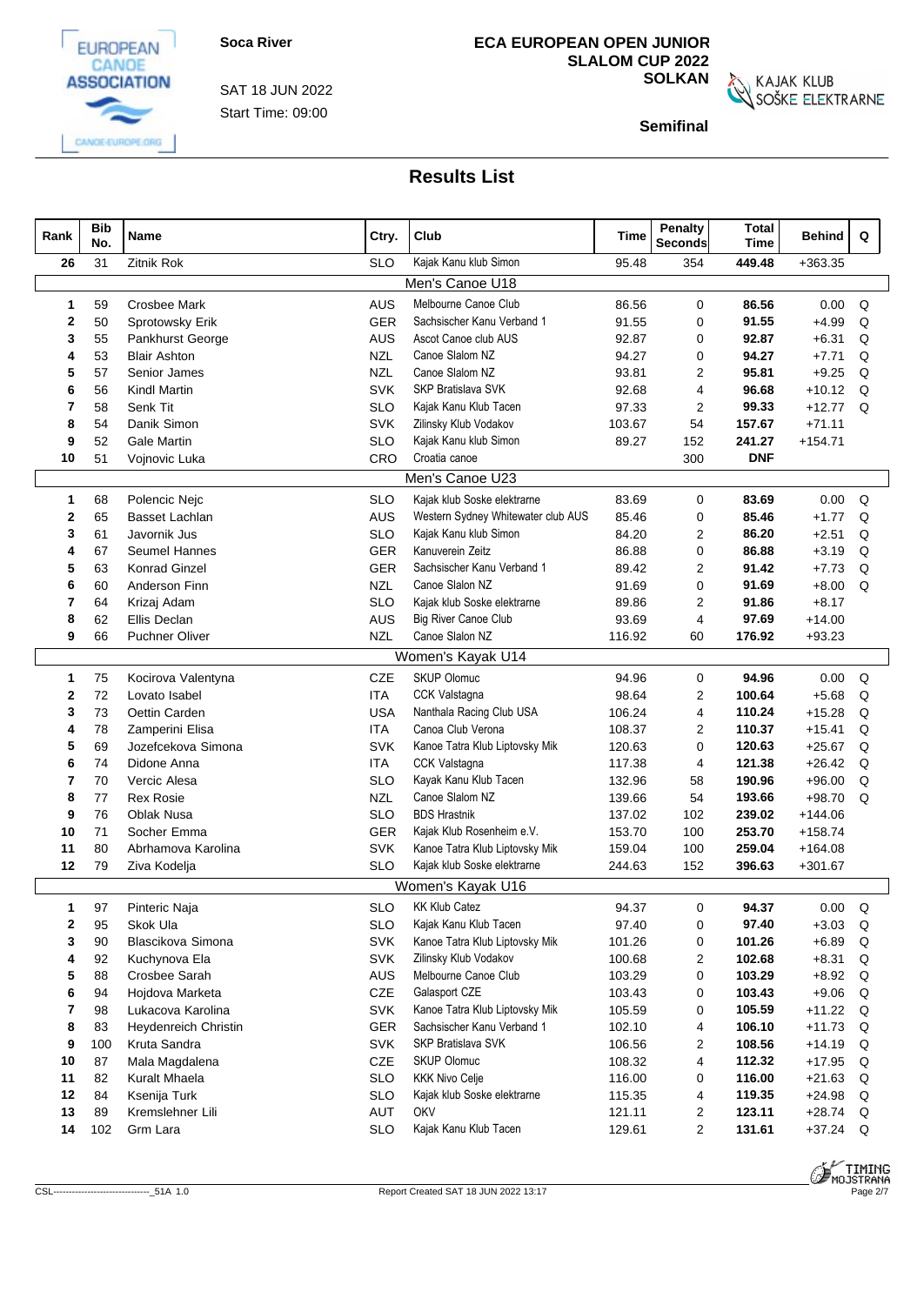

Start Time: 09:00 SAT 18 JUN 2022

## **ECA EUROPEAN OPEN JUNIOR SLALOM CUP 2022**

**SOLKAN**<br>SOŠKE ELEKTRARNE

**Semifinal**

| Rank | <b>Bib</b><br>No. | Name                    | Ctry.      | Club                           | Time   | Penalty<br><b>Seconds</b> | <b>Total</b><br><b>Time</b> | <b>Behind</b> | Q |  |
|------|-------------------|-------------------------|------------|--------------------------------|--------|---------------------------|-----------------------------|---------------|---|--|
| 15   | 86                | Galuskova Bara          | CZE        | Galasport CZE                  | 94.81  | 50                        | 144.81                      | $+50.44$      |   |  |
| 16   | 96                | Kratochvilova Adela     | CZE        | <b>SKUP Olomuc</b>             | 99.42  | 52                        | 151.42                      | $+57.05$      |   |  |
| 17   | 81                | Lampic Ema              | <b>SLO</b> | Kajak Kanu klub Simon          | 103.36 | 52                        | 155.36                      | $+60.99$      |   |  |
| 18   | 85                | Senica Lea              | <b>SLO</b> | Kajak Kanu Klub Simon          | 112.47 | 54                        | 166.47                      | $+72.10$      |   |  |
| 19   | 101               | Arnu Mia                | <b>GER</b> | Kajak Klub Rosenheim e.V.      | 148.55 | 58                        | 206.55                      | $+112.18$     |   |  |
| 20   | 93                | <b>Bauer Klara</b>      | <b>GER</b> | Kajak Klub Rosenheim e.V.      | 135.93 | 200                       | 335.93                      | $+241.56$     |   |  |
| 21   | 91                | Bloor Isabella          | <b>NZL</b> | Canoe Slalom NZ                | 144.95 | 204                       | 348.95                      | $+254.58$     |   |  |
|      |                   |                         |            | Women's Kayak U18              |        |                           |                             |               |   |  |
| 1    | 108               | Hojdova Eliska          | CZE        | Galasport CZE                  | 99.52  | $\mathbf 0$               | 99.52                       | 0.00          | Q |  |
| 2    | 103               | Carska Barbora          | <b>SVK</b> | <b>SKP Bratislava SVK</b>      | 103.60 | $\mathbf 0$               | 103.60                      | $+4.08$       | Q |  |
| 3    | 113               | Stanislavska Laura      | <b>SVK</b> | <b>SKP Bratislava SVK</b>      | 105.24 | $\mathbf 0$               | 105.24                      | $+5.72$       | Q |  |
| 4    | 105               | Vitali Giulia           | <b>ITA</b> | Canoa Club Bologna             | 106.84 | $\mathbf 0$               | 106.84                      | $+7.32$       | Q |  |
| 5    | 114               | Sheaff Holly            | <b>NZL</b> | Canoe Slalom NZ                | 109.36 | 2                         | 111.36                      | $+11.84$      | Q |  |
| 6    | 110               | Zarja Turk              | <b>SLO</b> | Kajak klub Soske elektrarne    | 107.44 | 4                         | 111.44                      | $+11.92$      | Q |  |
| 7    | 104               | Dooney Grace            | <b>NZL</b> | Canoe Slalom NZ                | 112.56 | 6                         | 118.56                      | $+19.04$      | Q |  |
| 8    | 111               | Stanka Duratna          | <b>SVK</b> | Zilinsky Klub Vodakov          | 119.85 | $\mathbf 0$               | 119.85                      | $+20.33$      | Q |  |
| 9    | 115               | <b>Braggio Vittoria</b> | <b>ITA</b> | Canoa Club Verona              | 123.72 | $\overline{2}$            | 125.72                      | $+26.20$      | Q |  |
| 10   | 107               | Long Isabel             | <b>USA</b> | Long Family Racing Team        | 117.10 | 56                        | 173.10                      | $+73.58$      | Q |  |
| 11   | 109               | Guccione Eva            | <b>NZL</b> | Canoe Slalom NZ                | 122.42 | 54                        | 176.42                      | $+76.90$      |   |  |
| 12   | 116               | Uhl Pipi                | <b>NZL</b> | Canoe Slalom NZ                | 120.76 | 100                       | 220.76                      | $+121.24$     |   |  |
| 13   | 106               | Ronberg Eva             | <b>NZL</b> | Canoe Slalom NZ                | 117.93 | 106                       | 223.93                      | $+124.41$     |   |  |
| 14   | 112               | Plata Laura             | <b>USA</b> | Nanthala Racing Club           | 126.55 | 200                       | 326.55                      | $+227.03$     |   |  |
|      |                   |                         |            | Women's Kayak Senior           |        |                           |                             |               |   |  |
| 1    | 120               | <b>Belingar Sara</b>    | <b>SLO</b> | Kajak klub Soske elektrarne    | 94.65  | $\mathbf 0$               | 94.65                       | 0.00          | Q |  |
| 2    | 121               | Wilson Sophie           | AUS        | Western Sydney WW club         | 96.22  | $\mathbf 0$               | 96.22                       | $+1.57$       | Q |  |
| 3    | 122               | Zybina Tanya            | <b>GER</b> | Kajak Klub Rosenheim e.V.      | 109.66 | $\mathbf 0$               | 109.66                      | $+15.01$      | Q |  |
| 4    | 119               | <b>Cullwick Khalia</b>  | <b>NZL</b> | Canoe Slalom NZ                | 106.57 | 50                        | 156.57                      | $+61.92$      | Q |  |
| 5    | 117               | Wilson Jaimee           | <b>NZL</b> | Canoe Slalom NZ                | 106.83 | 52                        | 158.83                      | $+64.18$      |   |  |
| 6    | 118               | Kragelj Ursa            | <b>SLO</b> | Kajak klub Soske elektrarne    |        |                           | <b>DNS</b>                  |               |   |  |
|      |                   |                         |            | Men's Kayak U14                |        |                           |                             |               |   |  |
| 1    | 164               | Nardo Andrea            | <b>ITA</b> | Canoa Club Ferrara             | 86.70  | 0                         | 86.70                       | 0.00          | Q |  |
| 2    | 140               | <b>Novak Tobias</b>     | CZE        | <b>SKUP Olomuc</b>             | 90.57  | $\mathbf 0$               | 90.57                       | $+3.87$       | Q |  |
| 3    | 162               | Jancar Jan              | <b>SLO</b> | Kajak Kanu Klub Ljubljana      | 92.62  | $\overline{2}$            | 94.62                       | $+7.92$       | Q |  |
| 4    | 169               | Mckay Owen              | CAN        | Muskoka Kayak School           | 94.83  | $\mathbf 0$               | 94.83                       | $+8.13$       | Q |  |
| 5    | 190               | Vid Kancler             | <b>SLO</b> | Kajak klub Soske elektrarne    | 94.85  | $\mathbf 0$               | 94.85                       | $+8.15$       | Q |  |
| 6    | 168               | <b>Tilinger Tadej</b>   | <b>SLO</b> | <b>KKK Nivo Celje</b>          | 96.81  | $\mathbf 0$               | 96.81                       | $+10.11$      | Q |  |
| 7    | 172               | Seebaker Jakob          | <b>AUT</b> | OKV                            | 98.78  | $\mathbf 0$               | 98.78                       | $+12.08$      | Q |  |
| 8    | 149               | Kolar Tai               | <b>SLO</b> | <b>BDS Hrastnik</b>            | 98.87  | 0                         | 98.87                       | $+12.17$ Q    |   |  |
| 9    | 156               | Steinbrenner Max        | AUT        | OKV                            | 99.25  | 0                         | 99.25                       | $+12.55$      | Q |  |
| 10   | 191               | Pontarollo Riccardo     | ITA        | <b>CCK Valstagna</b>           | 93.50  | 6                         | 99.50                       | $+12.80$      | Q |  |
| 11   | 188               | Duda Filip              | <b>SVK</b> | Kanoe Tatra Klub Liptovsky Mik | 97.98  | $\overline{2}$            | 99.98                       | $+13.28$      | Q |  |
| 12   | 142               | <b>Mlyncek Matus</b>    | <b>SVK</b> | Kanoe Tatra Klub Liptovsky Mik | 100.87 | 0                         | 100.87                      | $+14.17$      | Q |  |
| 13   | 180               | Kvapil Matej            | CZE        | Galasport CZE                  | 101.88 | 0                         | 101.88                      | $+15.18$      | Q |  |
| 14   | 159               | Arnu Marian             | GER        | Kajak Klub Rosenheim e.V.      | 105.23 | 0                         | 105.23                      | $+18.53$      | Q |  |
| 15   | 125               | Kulczycki Konrad        | POL        | Krakowski klub Kajakowy POL    | 105.24 | 0                         | 105.24                      | $+18.54$      | Q |  |
| 16   | 166               | Gheno Filippo           | ITA        | CCK Valstagna                  | 106.11 | 0                         | 106.11                      | $+19.41$      | Q |  |
| 17   | 132               | <b>Pfeifer Nino</b>     | <b>SLO</b> | <b>KKK Nivo Celje</b>          | 104.96 | $\overline{2}$            | 106.96                      | $+20.26$      | Q |  |
| 18   | 131               | Crestani Jacopo         | <b>ITA</b> | CCK Valstagna                  | 105.94 | $\overline{2}$            | 107.94                      | $+21.24$      | Q |  |
| 19   | 148               | <b>Michal Smiesko</b>   | <b>SVK</b> | Kanoe Tatra Klub Liptovsky Mik | 108.26 | 0                         | 108.26                      | $+21.56$      | Q |  |
| 20   | 167               | Rokas Popiera           | LTU        | BSK Regesa, Kaunas             | 106.57 | $\overline{2}$            | 108.57                      | $+21.87$ Q    |   |  |



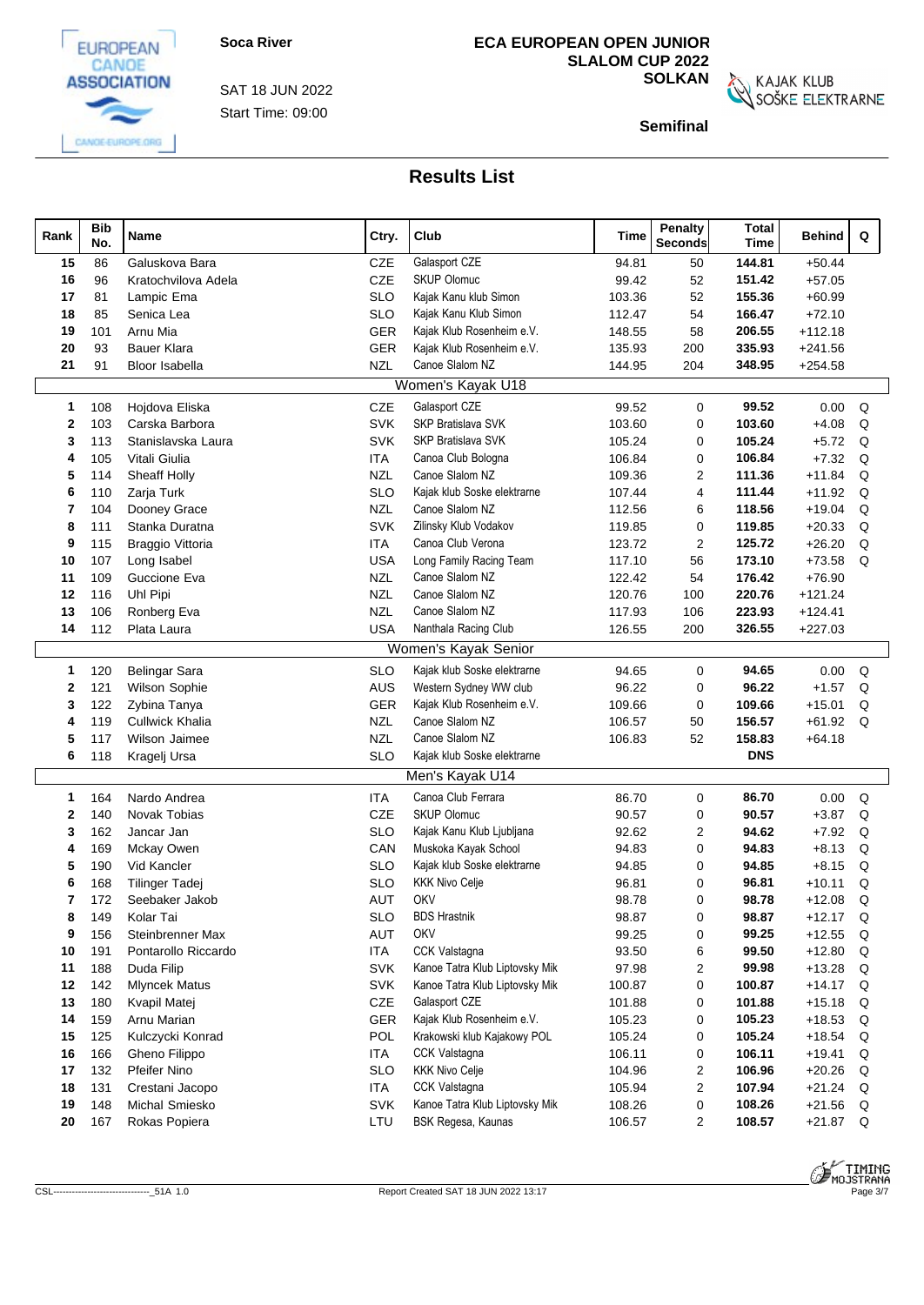

Start Time: 09:00 SAT 18 JUN 2022

## **ECA EUROPEAN OPEN JUNIOR SLALOM CUP 2022**

**SOLKAN**<br>SOŠKE ELEKTRARNE

**Semifinal**

| Rank | <b>Bib</b><br>No. | Name                    | Ctry.      | Club                           | Time   | <b>Penalty</b><br><b>Seconds</b> | <b>Total</b><br>Time | Behind    | Q |  |
|------|-------------------|-------------------------|------------|--------------------------------|--------|----------------------------------|----------------------|-----------|---|--|
| 21   | 179               | Venetianer Martin       | <b>SVK</b> | Zilinsky Klub Vodakov          | 107.18 | $\overline{2}$                   | 109.18               | $+22.48$  | Q |  |
| 22   | 181               | Daunoras Korelijus      | LTU        | BSK Regesa, Kaunas             | 101.85 | 8                                | 109.85               | $+23.15$  | Q |  |
| 23   | 163               | Vettori Mattia          | <b>ITA</b> | <b>CCK Valstagna</b>           | 108.27 | 2                                | 110.27               | $+23.57$  | Q |  |
| 24   | 185               | Rene Simcic             | <b>SLO</b> | Kajak klub Soske elektrarne    | 108.85 | 2                                | 110.85               | $+24.15$  | Q |  |
| 25   | 175               | Jereb Rudi              | <b>SLO</b> | <b>KKK Nivo Celie</b>          | 112.46 | 0                                | 112.46               | $+25.76$  | Q |  |
| 26   | 171               | Vainauskas Paulius      | LTU        | BSK Regesa, Kaunas             | 106.68 | 6                                | 112.68               | $+25.98$  | Q |  |
| 27   | 126               | Rasek Adam              | <b>SVK</b> | SKP Bratislava SVK             | 113.08 | 0                                | 113.08               | $+26.38$  | Q |  |
| 28   | 124               | Hnilica Lukas           | <b>SVK</b> | Kanoe Tatra Klub Liptovsky Mik | 113.50 | 0                                | 113.50               | $+26.80$  | Q |  |
| 29   | 154               | Kulczycki Marek         | POL        | Krakowski klub Kajakowy POL    | 116.51 | 0                                | 116.51               | $+29.81$  | Q |  |
| 30   | 136               | Maxi Scott              | <b>GER</b> | Kajak Klub Rosenheim e.V.      | 115.66 | 2                                | 117.66               | $+30.96$  | Q |  |
| 31   | 130               | <b>Egyhazy Matus</b>    | <b>SVK</b> | <b>SKP Bratislava SVK</b>      | 118.02 | 0                                | 118.02               | $+31.32$  |   |  |
| 32   | 139               | Adam Kusy               | <b>SVK</b> | Kanoe Tatra Klub Liptovsky Mik | 119.41 | 0                                | 119.41               | $+32.71$  |   |  |
| 33   | 135               | Kultan Andrej           | <b>SVK</b> | Kanoe Tatra Klub Liptovsky Mik | 117.78 | 4                                | 121.78               | $+35.08$  |   |  |
| 34   | 127               | Vretic Benjamin         | <b>SLO</b> | <b>BDS Hrastnik</b>            | 115.86 | 8                                | 123.86               | $+37.16$  |   |  |
| 35   | 150               | <b>Udovicic Mihael</b>  | <b>CRO</b> | Croatia canoe                  | 121.16 | 4                                | 125.16               | $+38.46$  |   |  |
| 36   | 133               | Mojik Tobias            | <b>SVK</b> | Zilinsky Klub Vodakov          | 128.31 | 2                                | 130.31               | $+43.61$  |   |  |
| 37   | 151               | Grm Lovro               | <b>SLO</b> | Kajak Kanu Klub Tacen          | 128.37 | 2                                | 130.37               | $+43.67$  |   |  |
| 38   | 178               | Studnicka Zak           | <b>SLO</b> | <b>KKK Nivo Celje</b>          | 125.17 | 6                                | 131.17               | $+44.47$  |   |  |
| 39   | 173               | Gjabel Brano            | <b>SVK</b> | Zilinsky Klub Vodakov          | 132.25 | 4                                | 136.25               | $+49.55$  |   |  |
| 40   | 123               | Kuchyna Ondrei          | <b>SVK</b> | Zilinsky Klub Vodakov          | 130.55 | 6                                | 136.55               | $+49.85$  |   |  |
| 41   | 160               | Zagar Luka              | <b>SLO</b> | <b>BDS Hrastnik</b>            | 133.05 | 6                                | 139.05               | $+52.35$  |   |  |
|      |                   |                         | <b>GER</b> | Kajak Klub Rosenheim e.V.      | 135.92 | 6                                | 141.92               | $+55.22$  |   |  |
| 42   | 134               | Arnu Jonathan           |            |                                |        |                                  |                      |           |   |  |
| 43   | 184               | <b>Beaumont Mason</b>   | CAN        | Muskoka Kayak School           | 145.50 | 4                                | 149.50               | $+62.80$  |   |  |
| 44   | 146               | Costa Elias             | <b>ITA</b> | <b>CCK Valstagna</b>           | 103.72 | 50                               | 153.72               | $+67.02$  |   |  |
| 45   | 174               | Bacchin Marco           | <b>ITA</b> | CCK Valstagna                  | 104.97 | 50                               | 154.97               | $+68.27$  |   |  |
| 46   | 182               | Kabak Artyom            | <b>GER</b> | Kajak Klub Rosenheim e.V.      | 150.96 | 8                                | 158.96               | $+72.26$  |   |  |
| 47   | 138               | <b>Friedreich David</b> | <b>AUT</b> | OKV                            | 114.39 | 52                               | 166.39               | $+79.69$  |   |  |
| 48   | 141               | <b>Babic Tibor</b>      | <b>SLO</b> | <b>BDS Hrastnik</b>            | 120.72 | 54                               | 174.72               | $+88.02$  |   |  |
| 49   | 186               | Ferrini Michele         | ITA        | Canoa Club Verona              | 127.95 | 52                               | 179.95               | $+93.25$  |   |  |
| 50   | 161               | Pinter Tjas             | <b>SLO</b> | Kajak Kanu Klub Tacen          | 130.18 | 52                               | 182.18               | $+95.48$  |   |  |
| 51   | 158               | Adam Petrovcic          | <b>SLO</b> | Kajak klub Soske elektrarne    | 116.05 | 104                              | 220.05               | $+133.35$ |   |  |
| 52   | 183               | Jonak Matej             | <b>SVK</b> | SKP Bratislava SVK             | 122.97 | 100                              | 222.97               | $+136.27$ |   |  |
| 53   | 189               | Mencarelli Lorenzo      | <b>ITA</b> | Canoa Club Bologna             | 146.93 | 100                              | 246.93               | $+160.23$ |   |  |
| 54   | 165               | Petkevicius Herkus      | LTU        | BSK Regesa, Kaunas             | 150.49 | 104                              | 254.49               | $+167.79$ |   |  |
| 55   | 176               | Signori Davide          | <b>ITA</b> | <b>CCK Valstagna</b>           | 112.85 | 150                              | 262.85               | $+176.15$ |   |  |
| 56   | 152               | Tomc Maj                | <b>SLO</b> | <b>BDS Hrastnik</b>            | 127.36 | 152                              | 279.36               | $+192.66$ |   |  |
| 57   | 157               | Volovsek Brin           | <b>SLO</b> | Kayak Kanu Klub Tacen          | 136.27 | 152                              | 288.27               | $+201.57$ |   |  |
| 58   | 153               | Osojnik Erik            | <b>SLO</b> | Kajak klub Soske elektrarne    | 142.29 | 150                              | 292.29               | $+205.59$ |   |  |
| 59   | 143               | Ferrini Pietro          | <b>ITA</b> | Canoa Club Verona              | 148.69 | 156                              | 304.69               | $+217.99$ |   |  |
| 60   | 147               | Jan Kolar               | <b>AUT</b> | <b>OKV</b>                     | 177.32 | 152                              | 329.32               | $+242.62$ |   |  |
| 61   | 128               | <b>Bolcina Lovro</b>    | <b>SLO</b> | Kajak klub Soske elektrarne    | 153.66 | 212                              | 365.66               | $+278.96$ |   |  |
| 62   | 144               | Lampe Aljaz             | <b>SLO</b> | Kayak Kanu Klub Tacen          | 162.47 | 252                              | 414.47               | $+327.77$ |   |  |
| 63   | 129               | Long Isaac              | <b>USA</b> | Long Family Racing Team        | 121.49 | 352                              | 473.49               | $+386.79$ |   |  |
| 64   | 187               | Armic Ga                | <b>SLO</b> | Kajak Kanu Klub Tacen          | 119.73 | 502                              | 621.73               | $+535.03$ |   |  |
| 65   | 177               | Svit Konrad             | <b>SLO</b> | Kajak klub Soske elektrarne    |        |                                  | <b>DNS</b>           |           |   |  |
| 66   | 170               | Kolbe Tilen             | <b>SLO</b> | Kajak Kanu Klub Tacen          |        |                                  | <b>DNS</b>           |           |   |  |
|      |                   |                         |            | Men's Kayak U16                |        |                                  |                      |           |   |  |
| 1.   | 252               | Zobec Urbancic Atej     | <b>SLO</b> | Brodarsko drustvo Solkan       | 81.24  | 0                                | 81.24                | 0.00      | Q |  |
| 2    | 250               | Hocevar Ziga Lin        | <b>SLO</b> | Kajak Kanu Club Simon          | 82.02  | 0                                | 82.02                | $+0.78$ Q |   |  |
| 3    | 255               | Rene Jeklin             | <b>SLO</b> | Kajak klub Soske elektrarne    | 83.26  | 0                                | 83.26                | $+2.02$   | Q |  |
| 4    | 222               | <b>Bregar Domen</b>     | SLO        | Kayak Kanu Klub Tacen          | 83.80  | 0                                | 83.80                | $+2.56$ Q |   |  |
|      |                   |                         |            |                                |        |                                  |                      |           |   |  |



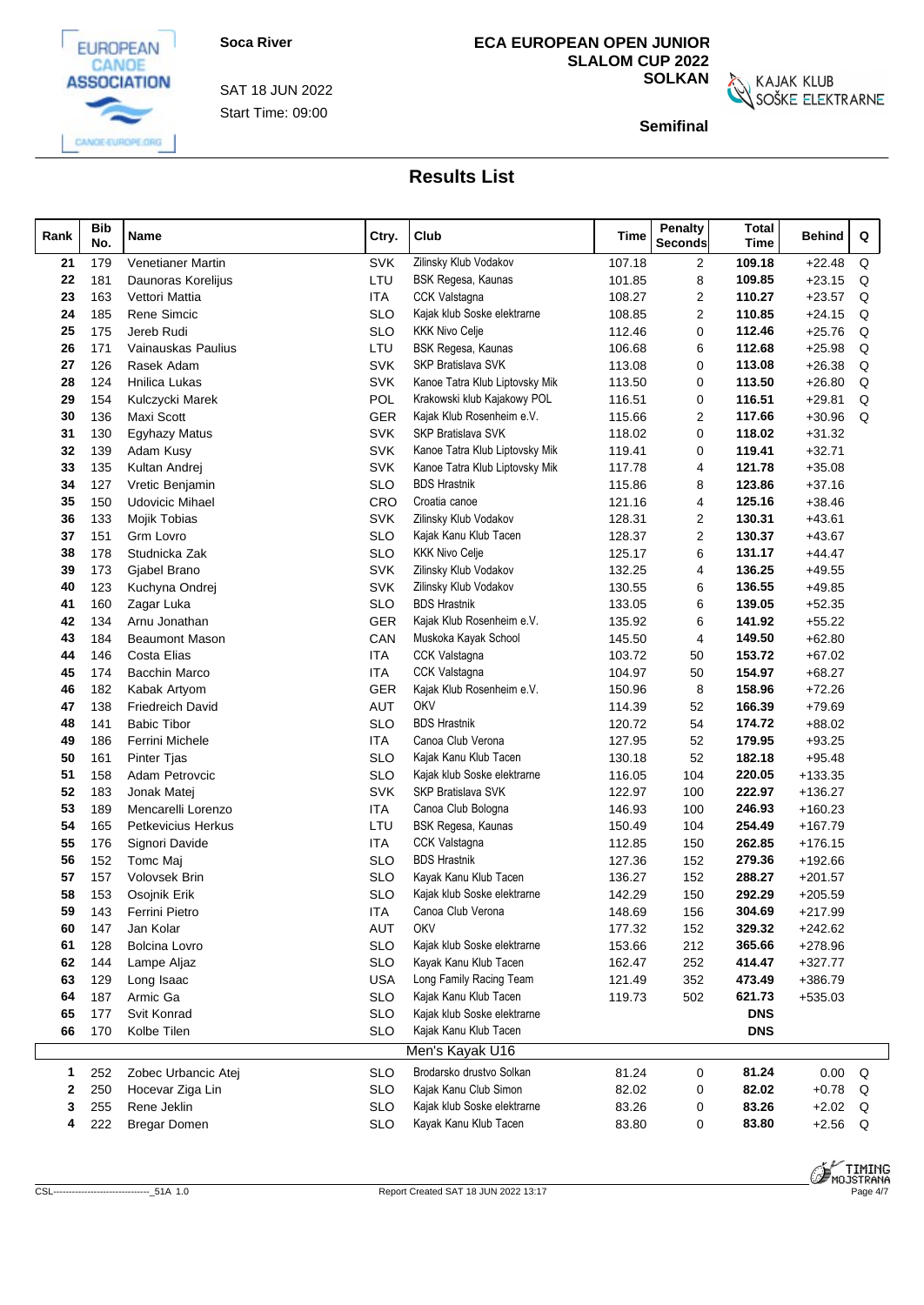



Start Time: 09:00 SAT 18 JUN 2022

## **ECA EUROPEAN OPEN JUNIOR SLALOM CUP 2022**

**SOLKAN**<br>SOŠKE ELEKTRARNE

**Semifinal**

| Rank |          | <b>Bib</b><br>No. | Name                               | Ctry.                    | Club                                                        | Time           | Penalty<br><b>Seconds</b> | <b>Total</b><br>Time | Behind               | Q |  |
|------|----------|-------------------|------------------------------------|--------------------------|-------------------------------------------------------------|----------------|---------------------------|----------------------|----------------------|---|--|
|      | 5        | 227               | Zimmerman Niels                    | <b>GER</b>               | Sachsischer Kanu Verband 1                                  | 84.93          | 0                         | 84.93                | $+3.69$              | Q |  |
|      | 6        | 247               | Mark Jeklin                        | <b>SLO</b>               | Kajak klub Soske elektrarne                                 | 85.58          | 0                         | 85.58                | $+4.34$              | Q |  |
|      | 7        | 209               | <b>Michal Kopecek</b>              | <b>CZE</b>               | TJ VS Tabor Czech Republic                                  | 85.69          | 0                         | 85.69                | $+4.45$              | Q |  |
|      | 8        | 198               | <b>Clasen Maurice</b>              | <b>GER</b>               | Kanuverein Zeitz                                            | 84.53          | $\overline{2}$            | 86.53                | $+5.29$              | Q |  |
|      | 9        | 199               | Kos Tin                            | <b>SLO</b>               | <b>BDS Hrastnik</b>                                         | 87.07          | $\Omega$                  | 87.07                | $+5.83$              | Q |  |
|      | 10       | 206               | <b>Weber Anton</b>                 | <b>GER</b>               | Sachsischer Kanu Verband 1                                  | 87.08          | 0                         | 87.08                | $+5.84$              | Q |  |
|      | 11       | 194               | Triomphe Ianis                     | <b>FRA</b>               | <b>CLBCK France</b>                                         | 85.16          | 2                         | 87.16                | $+5.92$              | Q |  |
|      | 11       | 210               | <b>Panzer Martin</b>               | <b>CZE</b>               | Galasport CZE                                               | 87.16          | 0                         | 87.16                | $+5.92$              | Q |  |
|      | 13       | 240               | <b>Sachers Felix</b>               | <b>GER</b>               | Sachsischer Kanu Verband 1                                  | 83.36          | 4                         | 87.36                | $+6.12$              | Q |  |
|      | 14       | 219               | Romano Daniele                     | <b>ITA</b>               | Canoa Club Brescia                                          | 87.60          | 0                         | 87.60                | $+6.36$              | Q |  |
|      | 15       | 213               | <b>Becke David</b>                 | <b>GER</b>               | Kanu Schwaben Augsburg - KSA                                | 87.64          | 0                         | 87.64                | $+6.40$              | Q |  |
|      | 16       | 251               | Hodon Samuel                       | <b>SVK</b>               | Zilinsky Klub Vodakov                                       | 87.92          | 0                         | 87.92                | $+6.68$              | Q |  |
|      | 17       | 229               | Velikonja Tjas                     | <b>SLO</b>               | Kajak klub Soske elektrarne                                 | 86.72          | 2                         | 88.72                | $+7.48$              | Q |  |
|      | 18       | 217               | Zeleznik Gal                       | <b>SLO</b>               | <b>BDS Hrastnik</b>                                         | 89.56          | 0                         | 89.56                | $+8.32$              | Q |  |
|      | 19       | 221               | Frohlich Jachym                    | <b>CZE</b>               | KK Roudnice na Labnem                                       | 88.45          | 2                         | 90.45                | $+9.21$              | Q |  |
|      | 19       | 253               | Peri Nicolo                        | <b>ITA</b>               | Canoa Club Bologna                                          | 88.45          | 2                         | 90.45                | $+9.21$              | Q |  |
|      | 21       | 216               | Veggi Fausto                       | <b>ITA</b>               | Canottieri comunali Firenze                                 | 90.54          | 0                         | 90.54                | $+9.30$              | Q |  |
|      | 22       | 212               | Wilhelmer Noah                     | <b>AUT</b>               | OKV                                                         | 88.79          | 2                         | 90.79                | $+9.55$              | Q |  |
|      | 23       | 242               | Bazic Vuk                          | <b>SRB</b>               | Kajak klub Ibar Kraljevo SRB                                | 91.23          | 0                         | 91.23                | $+9.99$              | Q |  |
|      | 24       | 233               | Long Merle                         | <b>USA</b>               | Long Family Racing Team                                     | 89.61          | 2                         | 91.61                | $+10.37$             | Q |  |
|      | 25       | 203               | Svejd Jachym                       | <b>CZE</b>               | Galasport CZE                                               | 93.00          | 0                         | 93.00                | $+11.76$             | Q |  |
|      | 26       | 218               | Formella Anton                     | <b>GER</b>               | Sachsischer Kanu Verband 1                                  | 93.23          | 0                         | 93.23                | $+11.99$             | Q |  |
|      | 27       | 223               | <b>Benzien Jonas</b>               | GER                      | Sachsischer Kanu Verband 1                                  | 93.31          | 0                         | 93.31                | $+12.07$             | Q |  |
|      | 28       | 211               | Pavsic Domen                       | <b>SLO</b>               | Kajak klub Soske elektrarne                                 | 91.64          | $\overline{2}$            | 93.64                | $+12.40$             | Q |  |
|      | 29       | 201               | <b>Inkrot Paul</b>                 | <b>GER</b>               | Sachsischer Kanu Verband 1                                  | 91.87          | $\overline{2}$            | 93.87                | $+12.63$             | Q |  |
|      | 30       | 238               | Skubik David                       | <b>SVK</b>               | Kanoe Tatra Klub Liptovsky Mik                              | 95.09          | 0                         | 95.09                | $+13.85$             | Q |  |
|      | 31       | 230               | <b>Krivic Gasper</b>               | <b>SLO</b>               | Kajak Kanu Klub Ljubljana                                   | 93.41          | $\overline{2}$            | 95.41                | $+14.17$             |   |  |
|      | 32       | 224               | <b>Bloch Anton</b>                 | <b>GER</b>               | <b>KSV Bad Kreuznach</b>                                    | 91.83          | 4                         | 95.83                | $+14.59$             |   |  |
|      | 33       | 246               | Cech Ondrej                        | <b>SVK</b>               | <b>SKP Bratislava SVK</b>                                   | 96.08          | 0                         | 96.08                | $+14.84$             |   |  |
|      | 34       | 228               | Jonak Jakub                        | <b>SVK</b>               | <b>SKP Bratislava SVK</b>                                   | 96.09          | 0                         | 96.09                | $+14.85$             |   |  |
|      | 35       | 243               | <b>Supplies Paule</b>              | <b>GER</b>               | Sachsischer Kanu Verband 1                                  | 97.59          | 0                         | 97.59                | $+16.35$             |   |  |
|      | 36       | 193               | <b>Birk Nik</b>                    | <b>SLO</b>               | Kajak Kanu klub Simon                                       | 95.76          | 2                         | 97.76                | $+16.52$             |   |  |
|      | 37       | 215               | Rizzieri Luca                      | <b>ITA</b>               | CC Ferrara                                                  | 96.49          | $\overline{2}$            | 98.49                | $+17.25$             |   |  |
|      | 38       | 249               | <b>Rohrmeister Lukas</b>           | <b>AUT</b>               | OKV                                                         | 98.57          | 0                         | 98.57                | $+17.33$             |   |  |
|      | 39       | 226               | Pajk Maj                           | <b>SLO</b>               | <b>KKK Nivo Celje</b>                                       | 96.59          | 2                         | 98.59                | $+17.35$             |   |  |
|      | 40       | 214<br>234        | Korinek Matyas<br>Carsky Branislav | <b>SVK</b><br><b>SVK</b> | Kanoe Tatra Klub Liptovsky Mik<br><b>SKP Bratislava SVK</b> | 96.72<br>97.38 | 2<br>2                    | 98.72<br>99.38       | $+17.48$<br>$+18.14$ |   |  |
|      | 41<br>42 | 195               | Alex Petrovcic                     | SLO                      | Kajak klub Soske elektrarne                                 | 96.54          | 4                         | 100.54               | $+19.30$             |   |  |
|      | 43       | 245               | Petric Jan                         | CRO                      | Croatia canoe                                               | 100.62         | 0                         | 100.62               | $+19.38$             |   |  |
|      | 44       | 225               | Nedeljkovic Milutin                | <b>SRB</b>               | Kajak klub Ibar Kraljevo SRB                                | 102.36         | 2                         | 104.36               | $+23.12$             |   |  |
|      | 45       | 248               | Averkinas Adrijus                  | LTU                      | BSK Regesa, Kaunas                                          | 103.26         | 2                         | 105.26               | $+24.02$             |   |  |
|      | 46       | 204               | Armic Anej                         | <b>SLO</b>               | Kajak Kanu Klub Tacen                                       | 101.89         | 4                         | 105.89               | $+24.65$             |   |  |
|      | 47       | 208               | Markovic Ognjen                    | <b>SRB</b>               | Kajak klub Ibar Kraljevo SRB                                | 105.73         | 6                         | 111.73               | $+30.49$             |   |  |
|      | 48       | 236               | Virant Mark                        | <b>SLO</b>               | Kajak Kanu Klub Ljubljana                                   | 111.12         | 4                         | 115.12               | $+33.88$             |   |  |
|      | 49       | 241               | Studnicka Gaj                      | <b>SLO</b>               | <b>KKK Nivo Celje</b>                                       | 123.84         | 0                         | 123.84               | $+42.60$             |   |  |
|      | 50       | 244               | Slavinskis Dominykas               | LTU                      | BSK Regesa, Kaunas                                          | 122.85         | 2                         | 124.85               | $+43.61$             |   |  |
|      | 51       | 196               | Campa Gaber                        | <b>SLO</b>               | Kajak Kanu Klub Tacen                                       | 130.94         | 4                         | 134.94               | $+53.70$             |   |  |
|      | 52       | 202               | Veliscek Rok                       | <b>SLO</b>               | Kajak klub Soske elektrarne                                 | 89.89          | 50                        | 139.89               | $+58.65$             |   |  |
|      | 53       | 254               | Long Bryson                        | <b>USA</b>               | Long Family Racing Team                                     | 94.48          | 52                        | 146.48               | $+65.24$             |   |  |
|      | 54       | 205               | Gade Emilian                       | AUT                      | <b>OKV</b>                                                  | 100.84         | 50                        | 150.84               | $+69.60$             |   |  |
|      | 55       | 231               | Roth Pascal                        | GER                      | KSV Bad Kreuznach                                           | 101.26         | 52                        | 153.26               | $+72.02$             |   |  |
|      | 56       | 220               | Schiel David                       | <b>GER</b>               | KSV Bad Kreuznach                                           | 112.14         | 52                        | 164.14               | $+82.90$             |   |  |
|      |          |                   |                                    |                          |                                                             |                |                           |                      |                      |   |  |

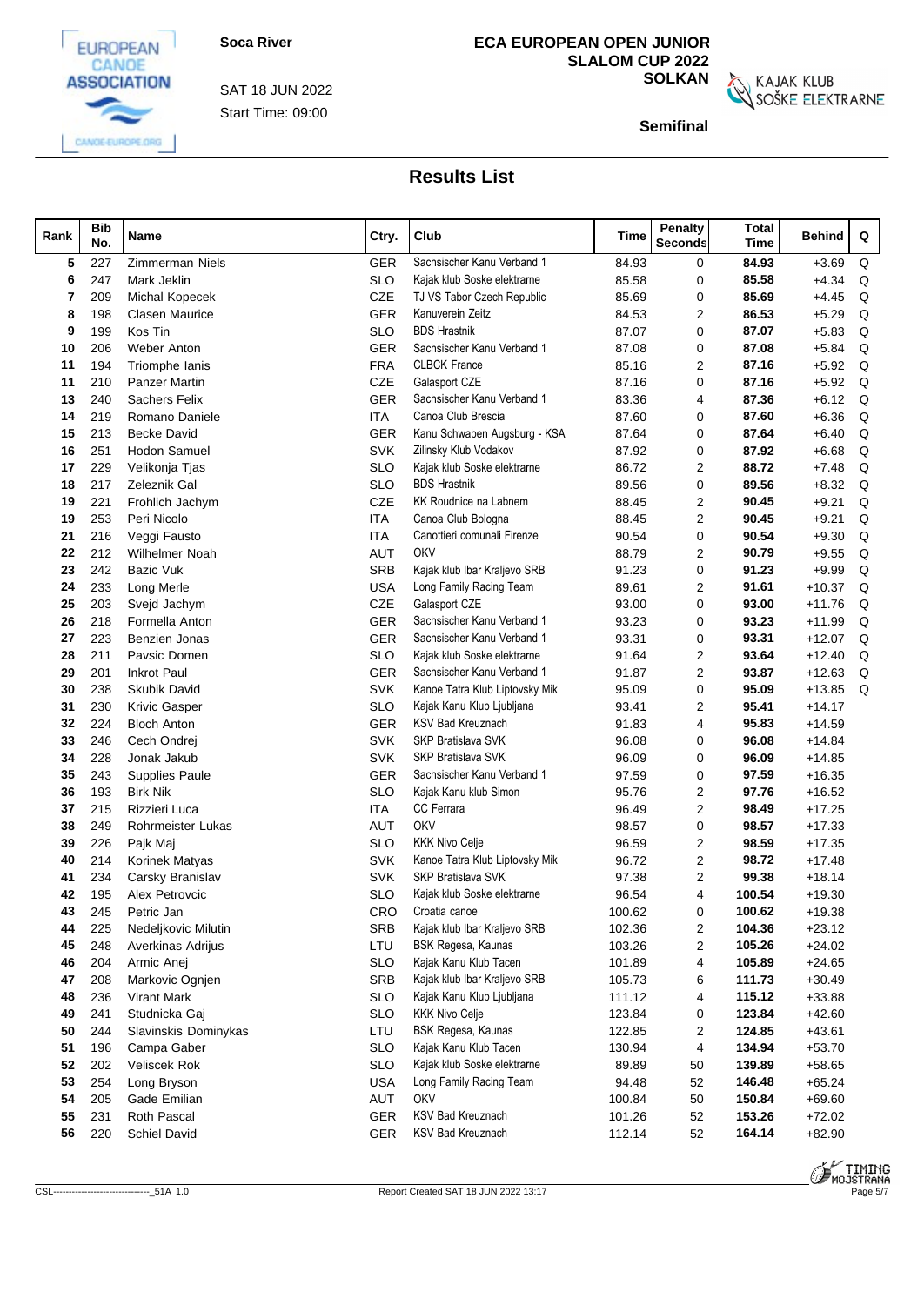



EUROPEAN

Start Time: 09:00 SAT 18 JUN 2022

## **ECA EUROPEAN OPEN JUNIOR SLALOM CUP 2022**

**SOLKAN**<br>SOŠKE ELEKTRARNE

**Semifinal**

| Rank         | <b>Bib</b><br>No. | Name                      | Ctry.      | Club                                           | Time   | <b>Penalty</b><br><b>Seconds</b> | <b>Total</b><br>Time | Behind        | Q |
|--------------|-------------------|---------------------------|------------|------------------------------------------------|--------|----------------------------------|----------------------|---------------|---|
| 57           | 197               | Pontarollo Luca           | ITA        | CCK Valstagna                                  | 111.15 | 54                               | 165.15               | $+83.91$      |   |
| 58           | 239               | Kamm Cosmo                | <b>GER</b> | <b>KSV Bad Kreuznach</b>                       | 121.32 | 52                               | 173.32               | $+92.08$      |   |
| 59           | 192               | Kuschinsky Elias          | <b>GER</b> | Kajak Klub Rosenheim e.V.                      | 127.70 | 56                               | 183.70               | $+102.46$     |   |
| 60           | 207               | Ferrini Giovanni          | <b>ITA</b> | Canoa Club Verona                              | 113.27 | 102                              | 215.27               | $+134.03$     |   |
| 61           | 237               | Geertsema Emil            | <b>AUT</b> | OKV                                            | 115.04 | 106                              | 221.04               | +139.80       |   |
| 62           | 200               | <b>Offner Marcel</b>      | AUT        | OKV                                            | 144.02 | 150                              | 294.02               | $+212.78$     |   |
| 63           | 232               | <b>Blessberger Ralph</b>  | AUT        | OKV                                            | 109.04 | 350                              | 459.04               | $+377.80$     |   |
|              |                   |                           |            | Men's Kayak U18                                |        |                                  |                      |               |   |
| $\mathbf{1}$ | 259               | <b>Stanzel Christian</b>  | <b>GER</b> | Augsburger Kayak Verein                        | 81.31  | $\mathbf 0$                      | 81.31                | 0.00          | Q |
| $\mathbf{2}$ | 273               | Jakob Savli               | <b>SLO</b> | Kajak klub Soske elektrarne                    | 83.45  | $\mathbf 0$                      | 83.45                | $+2.14$       | Q |
| 3            | 272               | Zeitlhofer Siimon         | <b>AUT</b> | OKV                                            | 85.17  | 0                                | 85.17                | $+3.86$       | Q |
| 4            | 258               | Sevcik Jakub              | <b>SVK</b> | SKP Bratislava SVK                             | 85.35  | 0                                | 85.35                | $+4.04$       | Q |
| 5            | 277               | Galuska Zdenek            | CZE        | Galasport CZE                                  | 85.50  | 0                                | 85.50                | $+4.19$       | Q |
| 6            | 286               | Preisl Pauli              | <b>AUT</b> | OKV                                            | 83.93  | $\overline{2}$                   | 85.93                | $+4.62$       | Q |
| 7            | 260               | Vaclav Novak              | CZE        | TJ VS Tabor Czech Republic                     | 85.99  | 0                                | 85.99                | $+4.68$       | Q |
| 8            | 284               | <b>Kremslehner Moritz</b> | <b>AUT</b> | <b>OKV</b>                                     | 84.06  | 2                                | 86.06                | $+4.75$       | Q |
| 9            | 279               | Hamish Dalziel            | AUS        | Derwent Canoe club AUS                         | 86.23  | 0                                | 86.23                | $+4.92$       | Q |
| 10           | 291               | Grm Enej                  | <b>SLO</b> | Kajak Kanu Klub Tacen                          | 86.26  | 0                                | 86.26                | $+4.95$       | Q |
| 11           | 287               | Mavric Matjaz             | <b>SLO</b> | Kajak klub Nivo Celje                          | 84.67  | 2                                | 86.67                | $+5.36$       | Q |
| 12           | 281               | Rehberg Chriistian        | <b>GER</b> | <b>KSV Bad Kreuznach</b>                       | 87.08  | $\mathbf 0$                      | 87.08                | $+5.77$       | Q |
| 13           | 268               | Rizzieri Nicola           | ITA        | Canoa Club Ferrara                             | 87.87  | $\mathbf 0$                      | 87.87                | $+6.56$       | Q |
| 14           | 278               | Zidar Ziga                | <b>SLO</b> | Kajak Kanu Klub Tacen                          | 86.00  | 2                                | 88.00                | $+6.69$       | Q |
| 15           | 280               | Vinkovic Gasper           | <b>SLO</b> | Kajak Kanu Klub Ljubljana                      | 88.17  | 0                                | 88.17                | $+6.86$       | Q |
| 16           | 264               | Stakelies Jason           | GER        | Sachsischer Kanu Verband 1                     | 88.41  | 0                                | 88.41                | $+7.10$       | Q |
| 17           | 275               | Bobula Jakub              | <b>SVK</b> | SKP Bratislava SVK                             | 89.07  | 0                                | 89.07                | $+7.76$       | Q |
| 18           | 271               | Pilbrow Ben               | <b>NZL</b> | Canoe Slalom NZ                                | 87.52  | 2                                | 89.52                | $+8.21$       | Q |
| 19           | 265               | <b>Jefferies Matthew</b>  | <b>NZL</b> | Canoe Slalom NZ                                | 91.19  | $\mathbf 0$                      | 91.19                | $+9.88$       | Q |
| 20           | 290               | Benciolini Stefano        | <b>ITA</b> | Canoa Club Verona                              | 91.62  | $\mathbf 0$                      | 91.62                | $+10.31$      | Q |
| 21           | 257               | Schiel Simon              | <b>GER</b> | <b>KSV Bad Kreuznach</b>                       | 91.67  | 0                                | 91.67                | $+10.36$      | Q |
| 22           | 270               | Sharp Samuel              | <b>USA</b> | Nanthala Racing Club USA                       | 87.82  | 4                                | 91.82                | $+10.51$      | Q |
| 23           | 269               | <b>Bloor Vincent</b>      | <b>NZL</b> | Canoe Slalom NZ                                | 92.97  | 0                                | 92.97                | $+11.66$      | Q |
| 24           | 267               | <b>Hromek Matus</b>       | <b>SVK</b> | <b>SKP Bratislava SVK</b>                      | 91.46  | $\overline{2}$                   | 93.46                | $+12.15$      | Q |
| 25           | 282               | <b>Thomas Goldsmith</b>   | <b>NZL</b> | Canoe Slalom NZ                                | 89.55  | 4                                | 93.55                | $+12.24$      |   |
| 26           | 262               | Luptak Sebastian          | <b>SVK</b> | Zilinsky Klub Vodakov                          | 91.94  | 2                                | 93.94                | $+12.63$      |   |
| 27           | 289               | <b>Gale Martin</b>        | <b>SLO</b> | Kajak Kanu klub Simon                          | 92.38  | 2                                | 94.38                | $+13.07$      |   |
| 28           | 261               | Pranskunas Vejas          | LTU        | BSK Regesa, Kaunas                             | 94.89  | 0                                | 94.89                | $+13.58$      |   |
| 29           | 276               | Schedlbauer Maximilian    | AUT        | Kajak klub Graz AUT                            | 95.13  | 6                                | 101.13               | $+19.82$      |   |
| 30           | 285               | Sprotowsky Erik           | <b>GER</b> | Sachsischer Kanu Verband 1                     | 86.26  | 50                               | 136.26               | $+54.95$      |   |
| 31           | 274               | Long Kyler                | USA        | Long Family Racing Team                        | 90.23  | 54                               | 144.23               | $+62.92$      |   |
| 32           | 266               | Anze Robic                | <b>SLO</b> | Kajak Kanu Klub Ljubljana                      | 97.75  | 52                               | 149.75               | $+68.44$      |   |
| 33           | 288               | Zahir Samuele             | <b>ITA</b> | Canoa Club Bologna                             | 105.67 | 52                               | 157.67               | $+76.36$      |   |
| 34           | 263               | Suvorov Igor              | <b>SLO</b> | Kajak Kanu Klub Ljubljana                      | 156.88 | $\overline{c}$                   | 158.88               | $+77.57$      |   |
| 35           | 256               | <b>Crosbee Mark</b>       | <b>AUS</b> | Melbourne Canoe Club                           | 81.14  | 100                              | 181.14               | $+99.83$      |   |
| 36           | 283               | Sestak David              | CRO        | Croatia canoe                                  | 143.18 | 52                               | 195.18               | $+113.87$     |   |
|              |                   |                           |            | Men's Kayak U23                                |        |                                  |                      |               |   |
| $\mathbf{1}$ | 294               | Kancler Tine              | <b>SLO</b> | Kajak klub Soske elektrarne                    | 77.49  | 0                                | 77.49                | 0.00          | Q |
| 2            | 292               | Gajsek Urban              | <b>SLO</b> | Kajak klub Soske elektrarne                    | 79.20  | 0                                | 79.20                | $+1.71$       | Q |
| 3            | 293               | <b>Bolyard Wesley</b>     | USA        | Nantahala Racing Clun USA<br>Women's Canoe U14 | 83.01  | 50                               | 133.01               | $+55.52$      |   |
|              |                   |                           |            |                                                |        |                                  |                      |               |   |
| $\mathbf{1}$ | 297               | Kocirova Valentyna        | CZE        | <b>SKUP Olomuc</b>                             | 95.89  | $\overline{a}$                   | 97.89                | $0.00\quad Q$ |   |

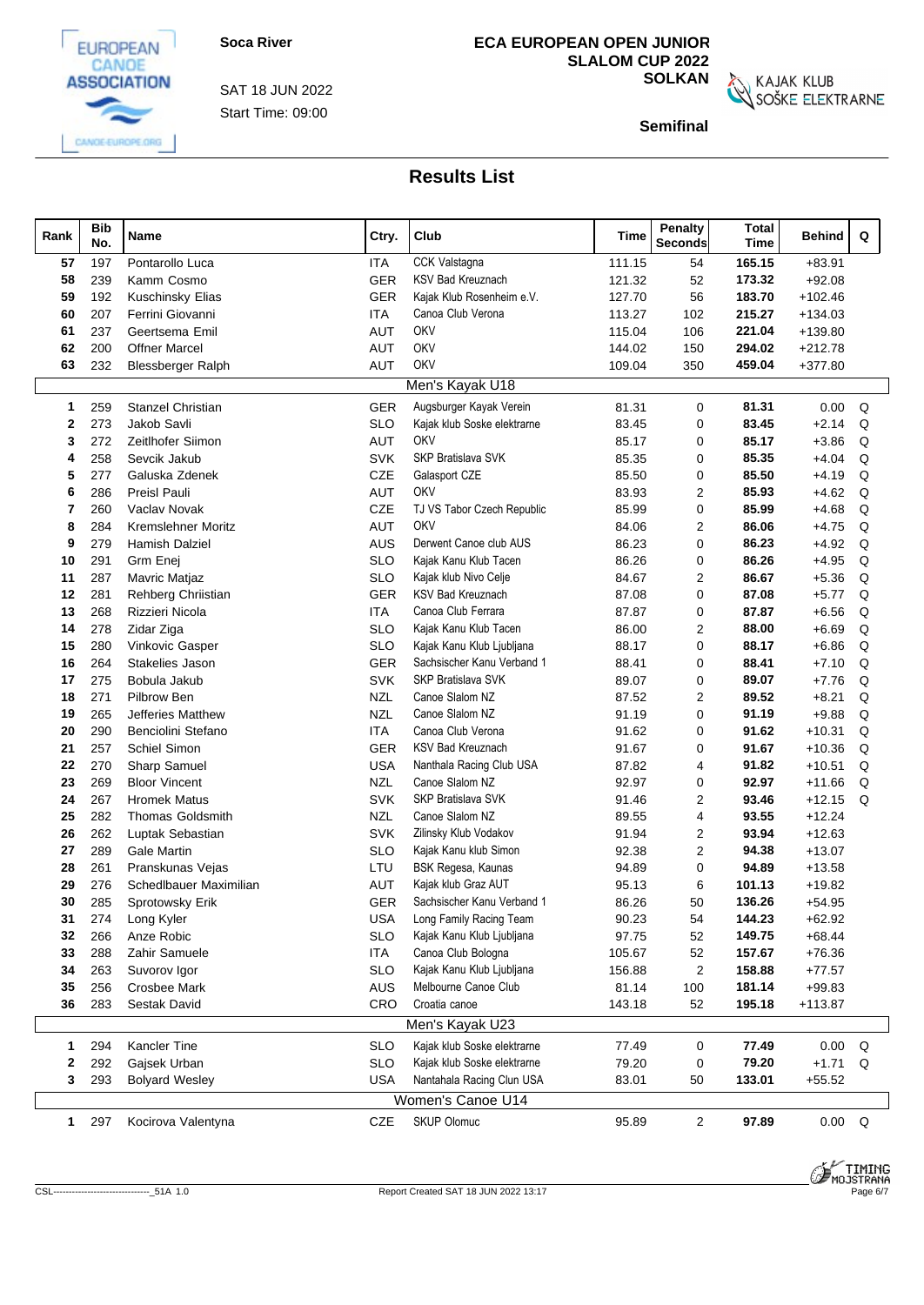



CANGE-EUROPE.ORG

Start Time: 09:00 SAT 18 JUN 2022

# **ECA EUROPEAN OPEN JUNIOR SLALOM CUP 2022**

**SOLKAN**<br>SOŠKE ELEKTRARNE

**Semifinal**

| Rank         | <b>Bib</b><br>No. | <b>Name</b>                  | Ctry.      | Club                           | <b>Time</b> | Penalty<br>Seconds | <b>Total</b><br><b>Time</b> | <b>Behind</b> | Q        |
|--------------|-------------------|------------------------------|------------|--------------------------------|-------------|--------------------|-----------------------------|---------------|----------|
| $\mathbf{2}$ | 296               | Abrahamova Karolina          | <b>SVK</b> | Kanoe Tatra Klub Liptovsky Mik | 133.04      | $\overline{2}$     | 135.04                      | $+37.15$      | Q        |
| 3            | 295               | Didone Anna                  | <b>ITA</b> | CCK Valstagna                  | 129.14      | 6                  | 135.14                      | $+37.25$      | Q        |
| 4            | 298               | Jozefcekova Simona           | <b>SVK</b> | Kanoe Tatra Klub Liptovsky Mik | 139.45      | 2                  | 141.45                      | $+43.56$      |          |
|              |                   |                              |            | Women's Canoe U16              |             |                    |                             |               |          |
| 1            | 310               | Pinteric Naja                | <b>SLO</b> | <b>KK Klub Catez</b>           | 101.28      | $\Omega$           | 101.28                      | 0.00          | $\Omega$ |
| 2            | 30 <sup>°</sup>   | Mala Magdalena               | <b>CZE</b> | <b>SKUP Olomuc</b>             | 106.86      | $\overline{2}$     | 108.86                      | $+7.58$       | Q        |
| 3            | 303               | <b>Heydenreich Christine</b> | <b>GER</b> | Sachsischer Kanu Verband 1     | 107.96      | $\overline{2}$     | 109.96                      | $+8.68$       | Q        |
| 4            | 305               | Crosbee Sarah                | <b>AUS</b> | Melbourne Canoe Club           | 109.40      | $\overline{2}$     | 111.40                      | $+10.12$      | Q        |
| 5            | 304               | Galuskova Bara               | <b>CZE</b> | Galasport CZE                  | 117.75      | $\Omega$           | 117.75                      | $+16.47$      | Q        |
| 6            | 300               | Hojdova Marketa              | <b>CZE</b> | Galasport CZE                  | 116.17      | $\overline{2}$     | 118.17                      | $+16.89$      | Q        |
| 7            | 299               | Kuchynova Ela                | <b>SVK</b> | Zilinsky Klub Vodakov          | 135.10      | 6                  | 141.10                      | $+39.82$      |          |
| 8            | 302               | Vajsova Alexandra            | <b>SVK</b> | Kanoe Tatra Klub Liptovsky Mik | 141.30      | 6                  | 147.30                      | $+46.02$      |          |
| 9            | 306               | Lampic Ema                   | <b>SLO</b> | Kanu Club Simon                | 123.52      | 150                | 273.52                      | $+172.24$     |          |
|              |                   |                              |            | Women's Canoe U18              |             |                    |                             |               |          |
|              | 309               | Duratna Stanka               | <b>SVK</b> | Zilinsky Klub Vodakov          | 102.19      | $\Omega$           | 102.19                      | 0.00          | Q        |
| 2            | 31'               | Jug Asja                     | <b>SLO</b> | Kajak klub Soske elektrarne    | 102.40      | $\Omega$           | 102.40                      | $+0.21$       | Q        |
| 3            | 308               | Gillich Justina              | GER        | Augsburger Kajak Verien        | 107.45      | 2                  | 109.45                      | $+7.26$       | Q        |
| 4            | 307               | Ivce Nika                    | CRO        | Croatia canoe                  | 160.29      | 304                | 464.29                      | $+362.10$     |          |
|              |                   |                              |            | Women's Canoe U23              |             |                    |                             |               |          |
| 1            | 312               | <b>Wilson Sophie</b>         | <b>AUS</b> | Western Sydney WW club         | 103.20      | $\overline{2}$     | 105.20                      | 0.00          | Q        |
| 2            | 313               | Belingar Sara                | <b>SLO</b> | Kajak klub Soske elektrarne    | 100.71      | 50                 | 150.71                      | $+45.51$      | Q        |
| 3            | 314               | Zybina Tanya                 | GER        | Kajak Klub Rosenheim e.V.      | 208.99      | 4                  | 212.99                      | $+107.79$     |          |
|              |                   |                              |            |                                |             | Chief Judge        |                             |               |          |
|              |                   |                              |            |                                |             |                    |                             |               |          |

|             |     | - | ٠. | $\mathbf{z}$ | ∽ |                          |   | റ<br>                         | u<br>ັ | v | $\overline{a}$<br>. . | $\overline{A}$<br>◡      | I4. | $\rightarrow$<br>כ ו | AC<br>v | 18                       | 10<br>כ ו | 20  |
|-------------|-----|---|----|--------------|---|--------------------------|---|-------------------------------|--------|---|-----------------------|--------------------------|-----|----------------------|---------|--------------------------|-----------|-----|
| Гоuched     |     |   |    |              |   |                          |   | $\sim$                        | -      |   |                       | $\overline{\phantom{a}}$ | -   | . .                  | -       |                          | $\sim$    | . . |
| Missed<br>. | . . |   |    |              |   | $\overline{\phantom{a}}$ | - | $\overline{\phantom{0}}$<br>- |        |   |                       |                          |     |                      |         | $\overline{\phantom{0}}$ |           |     |

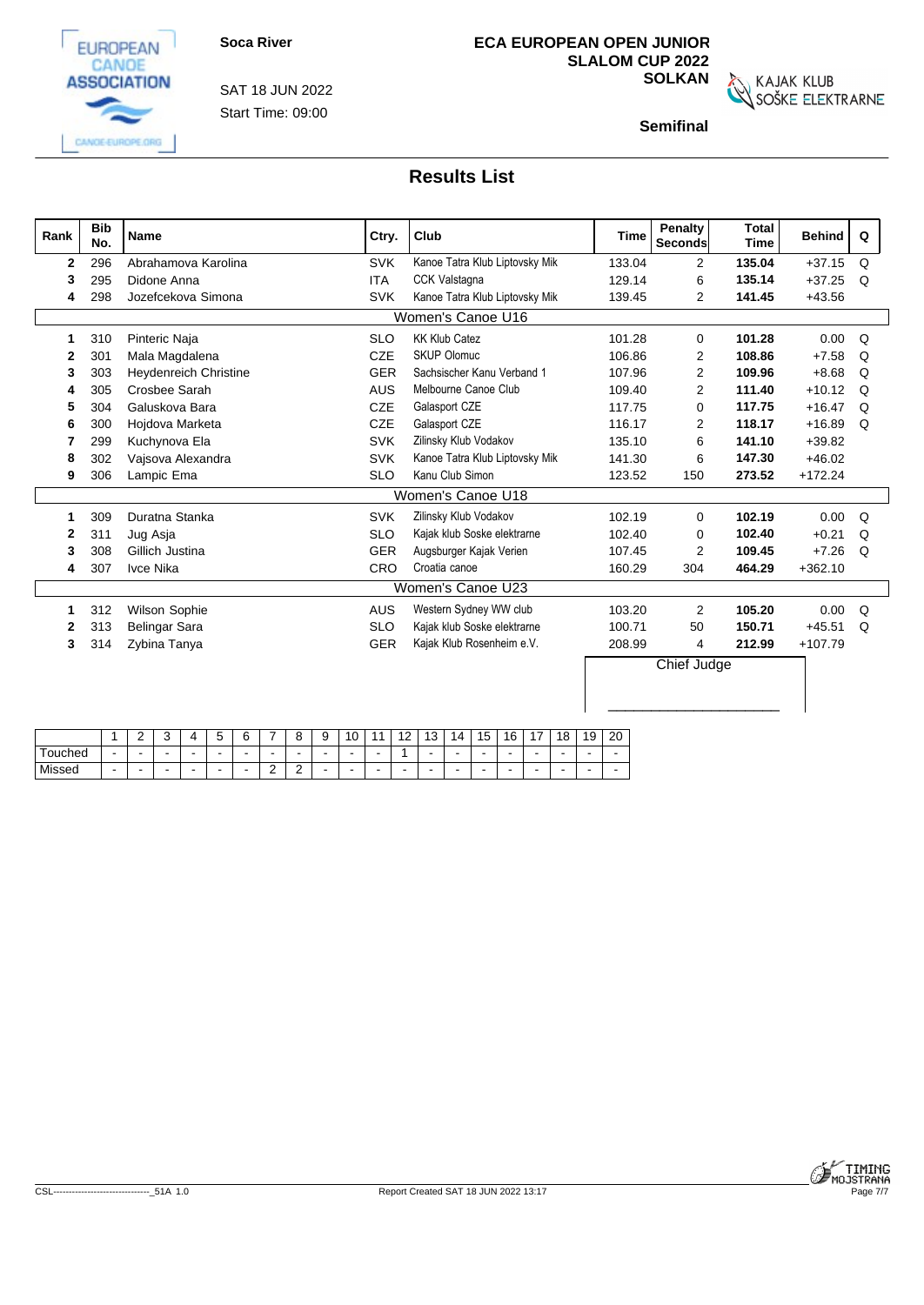

CANGE-EUROPE.ORG

Start Time: 14:00 SAT 18 JUN 2022

# **ECA EUROPEAN OPEN JUNIOR SLALOM CUP 2022**

**SOLKAN**<br>SOŠKE ELEKTRARNE

**Final**

| Rank |              | <b>Bib</b><br>No. | Name                 | Ctry.      | Club                           | <b>Time</b> | <b>Penalty</b><br>Seconds | <b>Total</b><br><b>Time</b> | <b>Behind</b> | Q |
|------|--------------|-------------------|----------------------|------------|--------------------------------|-------------|---------------------------|-----------------------------|---------------|---|
|      |              |                   |                      |            | Men's Kayak Masters            |             |                           |                             |               |   |
|      | $\mathbf{1}$ | 3                 | Grady Callan         | <b>AUS</b> | Melbourne Canoe Club           | 88.81       | 4                         | 92.81                       | 0.00          |   |
|      | $\mathbf{2}$ | $\overline{2}$    | Senft Stefan         | <b>GER</b> | <b>KSV Bad Kreuznach</b>       | 94.38       | $\overline{2}$            | 96.38                       | $+3.57$       |   |
|      | 3            | $\overline{1}$    | Romano Dario         | ITA        | Canoa Club Brescia             | 98.91       | $\mathbf 0$               | 98.91                       | $+6.10$       |   |
|      | 4            | $\overline{4}$    | Yazawa Aki           | <b>JPN</b> | Japan Canoe                    |             |                           | <b>DNS</b>                  |               |   |
|      |              |                   |                      |            | Men's Canoe U14                |             |                           |                             |               |   |
|      | $\mathbf{1}$ | 11                | <b>Novak Tobias</b>  | <b>CZE</b> | <b>SKUP Olomuc</b>             | 97.85       | $\overline{2}$            | 99.85                       | 0.00          |   |
|      | $\mathbf{2}$ | 21                | <b>Riegel Patrik</b> | <b>SVK</b> | Kanoe Tatra Klub Liptovsky Mik | 100.76      | $\overline{2}$            | 102.76                      | $+2.91$       |   |
|      | 3            | 17                | Nardo Andrea         | ITA        | Canoa Club Ferrara             | 95.26       | 8                         | 103.26                      | $+3.41$       |   |
|      | 4            | 12                | Kvapil Matej         | CZE        | Galasport CZE                  | 108.27      | $\mathbf 0$               | 108.27                      | $+8.42$       |   |
|      | 5            | 8                 | Egyhazy Dominik      | <b>SVK</b> | SKP Bratislava SVK             | 102.44      | 6                         | 108.44                      | $+8.59$       |   |
|      | 6            | 9                 | Hohnjec Damjan       | CRO        | Croatia canoe                  | 112.92      | $\mathbf 0$               | 112.92                      | $+13.07$      |   |
|      | 7            | $\overline{7}$    | Arnu Marian          | <b>GER</b> | Kajak Klub Rosenheim e.V.      | 111.14      | $\overline{2}$            | 113.14                      | $+13.29$      |   |
|      | 8            | 5                 | Kulczycki Konrad     | POL        | Krakowski klub Kajakowy POL    | 114.50      | $\mathbf 0$               | 114.50                      | $+14.65$      |   |
|      | 9            | 20                | Pontarollo Riccardo  | <b>ITA</b> | <b>CCK Valstagna</b>           | 110.94      | 4                         | 114.94                      | $+15.09$      |   |
|      | 10           | 13                | <b>Hnilica Lukas</b> | <b>SVK</b> | Kanoe Tatra Klub Liptovsky Mik | 115.35      | $\mathbf 0$               | 115.35                      | $+15.50$      |   |
|      | 11           | 15                | Han Peter            | <b>SVK</b> | Kanoe Tatra Klub Liptovsky Mik | 111.79      | $\overline{4}$            | 115.79                      | $+15.94$      |   |
|      | 12           | 22                | Mckay Owen           | CAN        | Muskoka Kayak School           | 99.94       | 50                        | 149.94                      | $+50.09$      |   |
|      |              |                   |                      |            | Men's Canoe U16                |             |                           |                             |               |   |
|      | $\mathbf{1}$ | 48                | Hocevar Ziga Lin     | <b>SLO</b> | Kajak Kanu klub Simon          | 84.48       | $\overline{c}$            | 86.48                       | 0.00          |   |
|      | $\mathbf{2}$ | 37                | Zimmerman Niels      | <b>GER</b> | Sachsischer Kanu Verband 1     | 87.36       | $\mathbf 0$               | 87.36                       | $+0.88$       |   |
|      | 3            | 25                | Trojansek Matei      | <b>SLO</b> | Kajak Kanu Klub Tacen          | 88.64       | 0                         | 88.64                       | $+2.16$       |   |
|      | 4            | 24                | <b>Weber Anton</b>   | <b>GER</b> | Sachsischer Kanu Verband 1     | 90.36       | 2                         | 92.36                       | $+5.88$       |   |
|      | 5            | 49                | Sachers Felix        | <b>GER</b> | Sachsischer Kanu Verband 1     | 92.55       | $\mathbf 0$               | 92.55                       | $+6.07$       |   |
|      | 6            | 45                | Benzien Jonas        | <b>GER</b> | Sachsischer Kanu Verband 1     | 90.60       | $\overline{2}$            | 92.60                       | $+6.12$       |   |
|      | 7            | 46                | Andrej Jeklin        | <b>SLO</b> | Kajak klub Soske elektrarne    | 92.96       | $\mathbf 0$               | 92.96                       | $+6.48$       |   |
|      | 8            | 42                | Maly Vojtech         | CZE        | <b>SKUP Olomuc</b>             | 94.05       | $\mathbf 0$               | 94.05                       | $+7.57$       |   |
|      | 9            | 34                | <b>Michal Valek</b>  | CZE        | TJ VS Tabor CZE                | 92.98       | $\overline{2}$            | 94.98                       | $+8.50$       |   |
|      | 10           | 29                | <b>Retek Vaclav</b>  | CZE        | SKUP Olomuc                    | 94.44       | 2                         | 96.44                       | $+9.96$       |   |
|      | 11           | 36                | Strilka Richard      | CZE        | <b>SKUP Olomuc</b>             | 96.90       | $\mathbf 0$               | 96.90                       | $+10.42$      |   |
|      | 12           | 35                | Triomphe lanis       | <b>FRA</b> | <b>CLBCK France</b>            | 95.57       | $\overline{4}$            | 99.57                       | $+13.09$      |   |
|      | 13           | 26                | <b>Inkrot Paul</b>   | <b>GER</b> | Sachsischer Kanu Verband 1     | 98.92       | $\overline{4}$            | 102.92                      | $+16.44$      |   |
|      | 14           | 28                | Matic Licen          | <b>SLO</b> | Kajak klub Soske elektrarne    | 101.56      | $\overline{2}$            | 103.56                      | $+17.08$      |   |
|      | 15           | 33                | Formella Anton       | <b>GER</b> | Sachsischer Kanu Verband 1     | 102.25      | $\overline{2}$            | 104.25                      | $+17.77$      |   |
|      | 16           | 27                | Rizzieri Luca        | <b>ITA</b> | Canoa Club Ferrara             | 100.64      | $\overline{4}$            | 104.64                      | $+18.16$      |   |
|      | 17           | 47                | Carsky Branislav     | <b>SVK</b> | SKP Bratislava SVK             | 102.32      | $\overline{4}$            | 106.32                      | $+19.84$      |   |
|      | 18           | 43                | Frohlich Jachym      | <b>CZE</b> | <b>KK Roudnice na Labnem</b>   | 98.97       | 52                        | 150.97                      | $+64.49$      |   |
|      |              |                   |                      |            | Men's Canoe U18                |             |                           |                             |               |   |
|      | $\mathbf{1}$ | 59                | <b>Crosbee Mark</b>  | AUS        | Melbourne Canoe Club           | 87.48       | $\overline{2}$            | 89.48                       | 0.00          |   |
|      | 2            | 57                | Senior James         | <b>NZL</b> | Canoe Slalom NZ                | 92.19       | 0                         | 92.19                       | $+2.71$       |   |
|      | 3            | 55                | Pankhurst George     | AUS        | Ascot Canoe club AUS           | 90.33       | 6                         | 96.33                       | $+6.85$       |   |
|      |              | 50                | Sprotowsky Erik      | GER        | Sachsischer Kanu Verband 1     | 92.85       | 4                         | 96.85                       | $+7.37$       |   |
|      | 5            | 58                | Senk Tit             | <b>SLO</b> | Kajak Kanu Klub Tacen          | 95.61       | 2                         | 97.61                       | $+8.13$       |   |
|      | 6            | 56                | <b>Kindl Martin</b>  | <b>SVK</b> | SKP Bratislava SVK             | 95.32       | 4                         | 99.32                       | $+9.84$       |   |
|      | 7            | 53                | <b>Blair Ashton</b>  | <b>NZL</b> | Canoe Slalom NZ                | 94.73       | 50                        | 144.73                      | $+55.25$      |   |
|      |              |                   |                      |            | Men's Canoe U23                |             |                           |                             |               |   |
|      | $\mathbf{1}$ | 68                | Polencic Nejc        | <b>SLO</b> | Kajak klub Soske elektrarne    | 82.09       | 0                         | 82.09                       | 0.00          |   |
|      | 2            | 61                | Javornik Jus         | <b>SLO</b> | Kajak Kanu klub Simon          | 82.51       | 0                         | 82.51                       | $+0.42$       |   |
|      | 3            | 67                | Seumel Hannes        | <b>GER</b> | Kanuverein Zeitz               | 85.19       | 0                         | 85.19                       | $+3.10$       |   |
|      |              |                   |                      |            |                                |             |                           |                             |               |   |

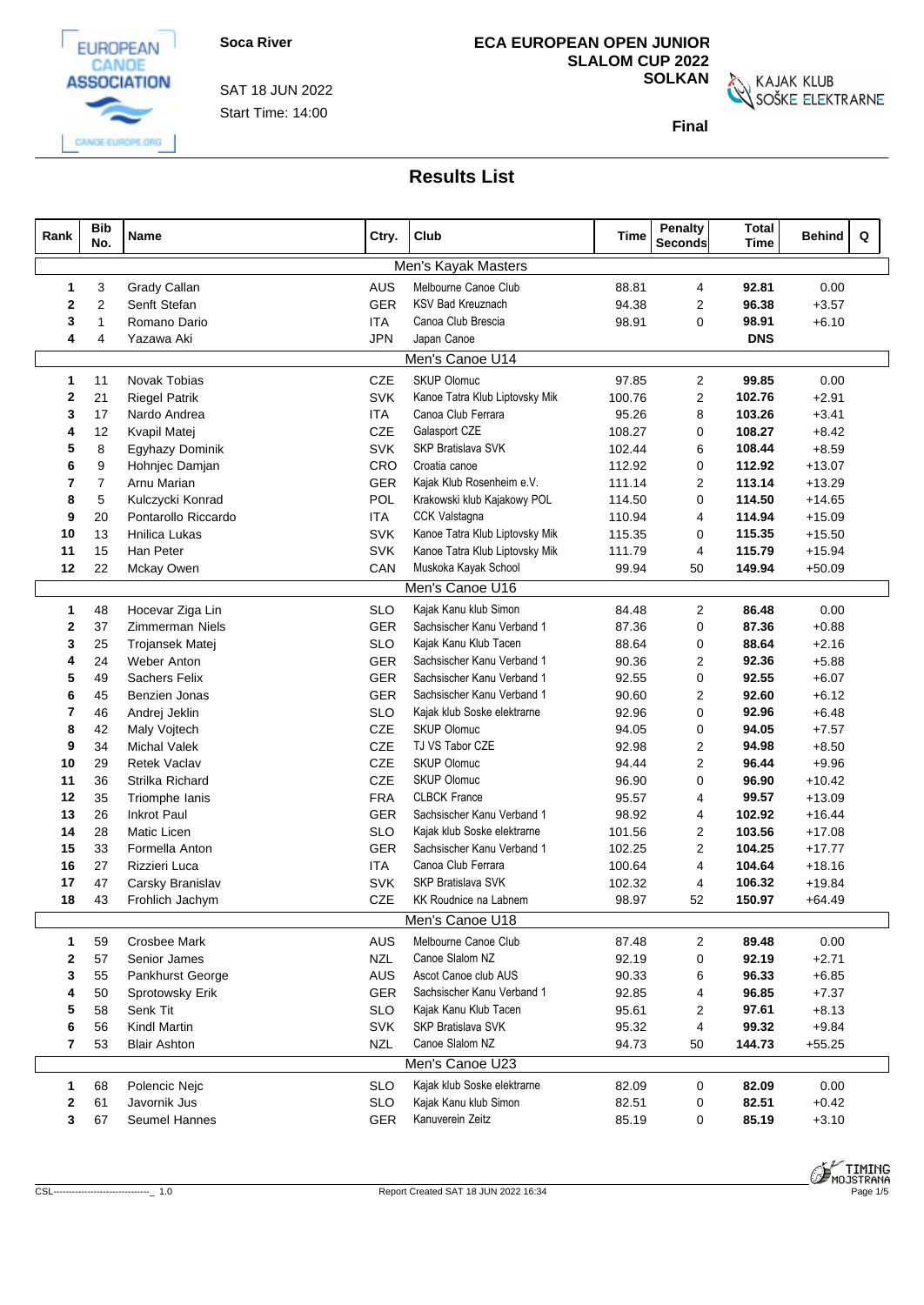

Start Time: 14:00 SAT 18 JUN 2022

# **ECA EUROPEAN OPEN JUNIOR SLALOM CUP 2022**

**SOLKAN**<br>SOŠKE ELEKTRARNE

**Final**

| Rank         | <b>Bib</b><br>No. | Name                  | Ctry.      | Club                               | Time   | <b>Penalty</b><br>Seconds | <b>Total</b><br><b>Time</b> | <b>Behind</b> | Q |
|--------------|-------------------|-----------------------|------------|------------------------------------|--------|---------------------------|-----------------------------|---------------|---|
| 4            | 65                | Basset Lachlan        | AUS        | Western Sydney Whitewater club AUS | 85.73  | $\overline{2}$            | 87.73                       | $+5.64$       |   |
| 5            | 63                | <b>Konrad Ginzel</b>  | <b>GER</b> | Sachsischer Kanu Verband 1         | 87.60  | $\overline{2}$            | 89.60                       | $+7.51$       |   |
| 6            | 60                | Anderson Finn         | <b>NZL</b> | Canoe Slalon NZ                    | 90.70  | $\mathbf 0$               | 90.70                       | $+8.61$       |   |
|              |                   |                       |            | Women's Kayak U14                  |        |                           |                             |               |   |
| $\mathbf{1}$ | 75                | Kocirova Valentyna    | CZE        | <b>SKUP Olomuc</b>                 | 95.86  | 0                         | 95.86                       | 0.00          |   |
| 2            | 74                | Didone Anna           | <b>ITA</b> | CCK Valstagna                      | 117.40 | $\overline{4}$            | 121.40                      | $+25.54$      |   |
| 3            | 77                | <b>Rex Rosie</b>      | <b>NZL</b> | Canoe Slalom NZ                    | 124.41 | 4                         | 128.41                      | $+32.55$      |   |
| 4            | 72                | Lovato Isabel         | <b>ITA</b> | CCK Valstagna                      | 109.93 | 54                        | 163.93                      | $+68.07$      |   |
| 5            | 69                | Jozefcekova Simona    | <b>SVK</b> | Kanoe Tatra Klub Liptovsky Mik     | 117.32 | 50                        | 167.32                      | $+71.46$      |   |
| 6            | 70                | Vercic Alesa          | <b>SLO</b> | Kayak Kanu Klub Tacen              | 125.69 | 52                        | 177.69                      | $+81.83$      |   |
| 7            | 78                | Zamperini Elisa       | <b>ITA</b> | Canoa Club Verona                  | 140.53 | 60                        | 200.53                      | $+104.67$     |   |
| 8            | 73                | Oettin Carden         | <b>USA</b> | Nanthala Racing Club USA           | 133.14 | 150                       | 283.14                      | $+187.28$     |   |
|              |                   |                       |            | Women's Kayak U16                  |        |                           |                             |               |   |
| $\mathbf{1}$ | 95                | Skok Ula              | <b>SLO</b> | Kajak Kanu Klub Tacen              | 90.44  | $\mathbf 0$               | 90.44                       | 0.00          |   |
| $\mathbf{2}$ | 97                | Pinteric Naja         | <b>SLO</b> | <b>KK Klub Catez</b>               | 95.54  | $\overline{2}$            | 97.54                       | $+7.10$       |   |
| 3            | 83                | Heydenreich Christin  | <b>GER</b> | Sachsischer Kanu Verband 1         | 99.20  | $\overline{2}$            | 101.20                      | $+10.76$      |   |
| 4            | 90                | Blascikova Simona     | SVK        | Kanoe Tatra Klub Liptovsky Mik     | 101.96 | $\overline{2}$            | 103.96                      | $+13.52$      |   |
| 5            | 88                | Crosbee Sarah         | AUS        | Melbourne Canoe Club               | 101.21 | 4                         | 105.21                      | $+14.77$      |   |
| 6            | 87                | Mala Magdalena        | <b>CZE</b> | <b>SKUP Olomuc</b>                 | 106.57 | $\mathbf 0$               | 106.57                      | $+16.13$      |   |
| 7            | 98                | Lukacova Karolina     | SVK        | Kanoe Tatra Klub Liptovsky Mik     | 103.53 | 6                         | 109.53                      | $+19.09$      |   |
| 8            | 92                | Kuchynova Ela         | <b>SVK</b> | Zilinsky Klub Vodakov              | 104.01 | 6                         | 110.01                      | $+19.57$      |   |
| 9            | 89                | Kremslehner Lili      | <b>AUT</b> | OKV                                | 114.02 | $\overline{2}$            | 116.02                      | $+25.58$      |   |
| 10           | 94                | Hojdova Marketa       | CZE        | Galasport CZE                      | 115.87 | $\overline{c}$            | 117.87                      | $+27.43$      |   |
| 11           | 102               | Grm Lara              | <b>SLO</b> | Kajak Kanu Klub Tacen              | 118.16 | 6                         | 124.16                      | $+33.72$      |   |
| 12           | 82                | Kuralt Mhaela         | <b>SLO</b> | <b>KKK Nivo Celje</b>              | 148.72 | 6                         | 154.72                      | $+64.28$      |   |
| 13           | 84                | Ksenija Turk          | <b>SLO</b> | Kajak klub Soske elektrarne        | 143.21 | 104                       | 247.21                      | $+156.77$     |   |
| 14           | 100               | Kruta Sandra          | <b>SVK</b> | SKP Bratislava SVK                 | 104.22 | 152                       | 256.22                      | $+165.78$     |   |
|              |                   |                       |            | Women's Kayak U18                  |        |                           |                             |               |   |
| $\mathbf{1}$ | 111               | Stanka Duratna        | <b>SVK</b> | Zilinsky Klub Vodakov              | 97.76  | $\mathbf 0$               | 97.76                       | 0.00          |   |
| 2            | 108               | Hojdova Eliska        | <b>CZE</b> | Galasport CZE                      | 98.28  | 2                         | 100.28                      | $+2.52$       |   |
| 3            | 103               | Carska Barbora        | <b>SVK</b> | SKP Bratislava SVK                 | 102.84 | 0                         | 102.84                      | $+5.08$       |   |
| 4            | 113               | Stanislavska Laura    | <b>SVK</b> | SKP Bratislava SVK                 | 102.42 | 4                         | 106.42                      | $+8.66$       |   |
| 5            | 114               | Sheaff Holly          | <b>NZL</b> | Canoe Slalom NZ                    | 104.66 | 6                         | 110.66                      | $+12.90$      |   |
| 6            | 110               | Zarja Turk            | <b>SLO</b> | Kajak klub Soske elektrarne        | 108.98 | 2                         | 110.98                      | $+13.22$      |   |
| 7            | 115               | Braggio Vittoria      | ITA        | Canoa Club Verona                  | 120.15 | $\overline{2}$            | 122.15                      | $+24.39$      |   |
| 8            | 105               | Vitali Giulia         | <b>ITA</b> | Canoa Club Bologna                 | 107.23 | 54                        | 161.23                      | $+63.47$      |   |
| 9            | 104               | Dooney Grace          | <b>NZL</b> | Canoe Slalom NZ                    | 111.60 | 52                        | 163.60                      | $+65.84$      |   |
| 10           | 107               | Long Isabel           | USA        | Long Family Racing Team            | 135.87 | 52                        | 187.87                      | $+90.11$      |   |
|              |                   |                       |            | Women's Kayak Senior               |        |                           |                             |               |   |
| $\mathbf{1}$ | 120               | <b>Belingar Sara</b>  | <b>SLO</b> | Kajak klub Soske elektrarne        | 91.81  | $\overline{2}$            | 93.81                       | 0.00          |   |
| 2            | 122               | Zybina Tanya          | <b>GER</b> | Kajak Klub Rosenheim e.V.          | 109.12 | $\overline{2}$            | 111.12                      | $+17.31$      |   |
| 3            | 121               | Wilson Sophie         | <b>AUS</b> | Western Sydney WW club             | 96.12  | 52                        | 148.12                      | $+54.31$      |   |
| 4            | 119               | Cullwick Khalia       | <b>NZL</b> | Canoe Slalom NZ                    | 161.58 | $\overline{2}$            | 163.58                      | $+69.77$      |   |
|              |                   |                       |            | Men's Kayak U14                    |        |                           |                             |               |   |
| $\mathbf{1}$ | 164               | Nardo Andrea          | <b>ITA</b> | Canoa Club Ferrara                 | 87.06  | 4                         | 91.06                       | 0.00          |   |
| 2            | 140               | Novak Tobias          | CZE        | <b>SKUP Olomuc</b>                 | 90.96  | $\overline{2}$            | 92.96                       | $+1.90$       |   |
| 3            | 188               | Duda Filip            | <b>SVK</b> | Kanoe Tatra Klub Liptovsky Mik     | 94.97  | 0                         | 94.97                       | $+3.91$       |   |
| 4            | 168               | <b>Tilinger Tadej</b> | <b>SLO</b> | <b>KKK Nivo Celje</b>              | 95.52  | 0                         | 95.52                       | $+4.46$       |   |
| 5            | 191               | Pontarollo Riccardo   | <b>ITA</b> | CCK Valstagna                      | 94.24  | $\overline{c}$            | 96.24                       | $+5.18$       |   |

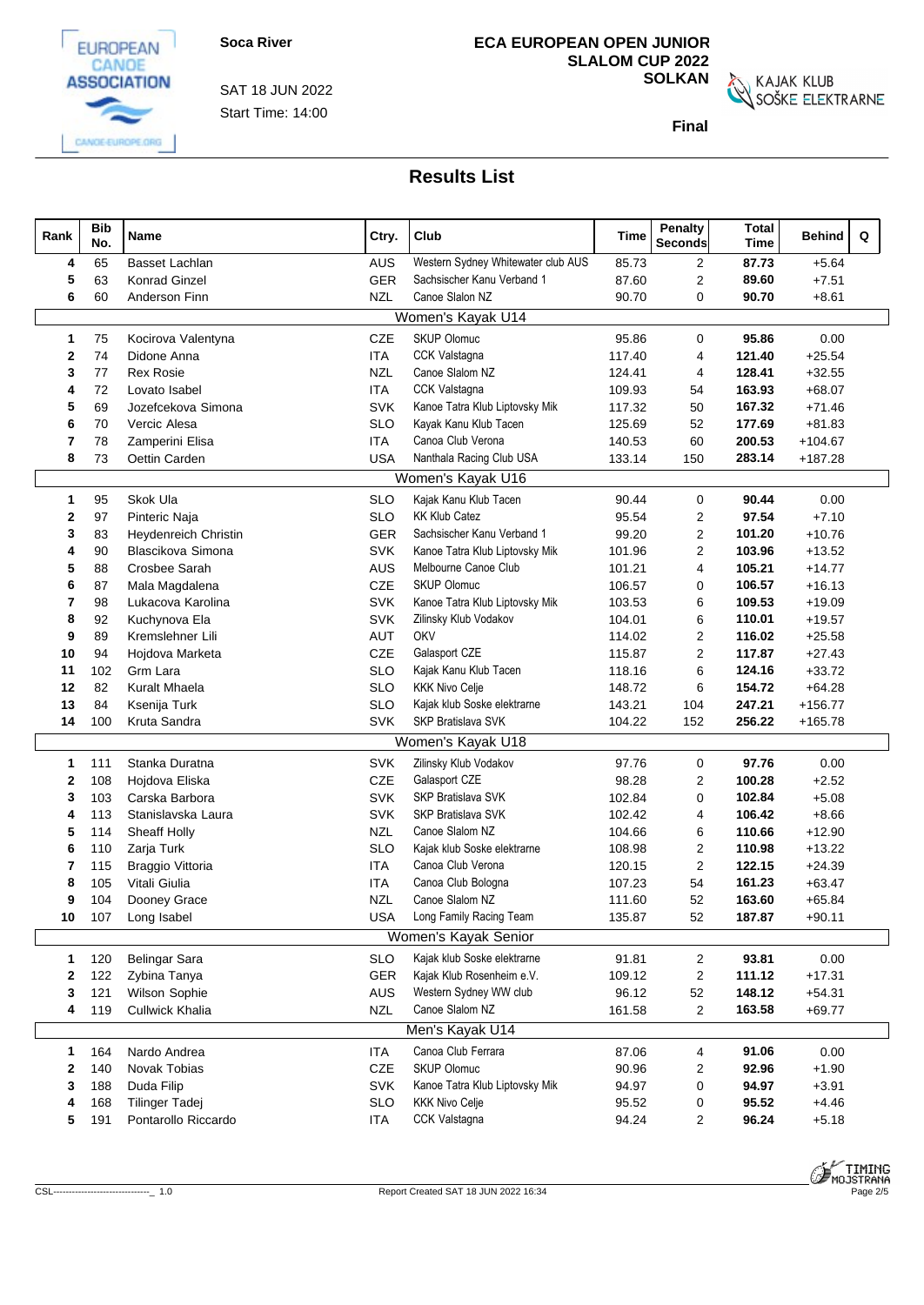

Start Time: 14:00 SAT 18 JUN 2022

# **ECA EUROPEAN OPEN JUNIOR SLALOM CUP 2022**

**SOLKAN**<br>SOŠKE ELEKTRARNE

**Final**

| Rank | <b>Bib</b><br>No. | Name                     | Ctry.      | Club                           | Time   | <b>Penalty</b><br><b>Seconds</b> | <b>Total</b><br><b>Time</b> | Q<br>Behind |  |
|------|-------------------|--------------------------|------------|--------------------------------|--------|----------------------------------|-----------------------------|-------------|--|
| 6    | 156               | Steinbrenner Max         | <b>AUT</b> | OKV                            | 97.48  | 0                                | 97.48                       | $+6.42$     |  |
|      | 132               | <b>Pfeifer Nino</b>      | <b>SLO</b> | <b>KKK Nivo Celje</b>          | 98.12  | $\mathbf 0$                      | 98.12                       | $+7.06$     |  |
| 8    | 172               | Seebaker Jakob           | AUT        | OKV                            | 97.36  | 2                                | 99.36                       | $+8.30$     |  |
| 9    | 142               | <b>Mlyncek Matus</b>     | <b>SVK</b> | Kanoe Tatra Klub Liptovsky Mik | 99.92  | $\Omega$                         | 99.92                       | $+8.86$     |  |
| 10   | 169               | Mckay Owen               | CAN        | Muskoka Kayak School           | 96.01  | 4                                | 100.01                      | $+8.95$     |  |
| 11   | 181               | Daunoras Korelijus       | LTU        | BSK Regesa, Kaunas             | 98.50  | 4                                | 102.50                      | $+11.44$    |  |
| 12   | 131               | Crestani Jacopo          | ITA        | CCK Valstagna                  | 100.63 | 2                                | 102.63                      | $+11.57$    |  |
| 13   | 185               | Rene Simcic              | <b>SLO</b> | Kajak klub Soske elektrarne    | 98.82  | 4                                | 102.82                      | $+11.76$    |  |
| 14   | 167               | Rokas Popiera            | LTU        | BSK Regesa, Kaunas             | 99.56  | 4                                | 103.56                      | $+12.50$    |  |
| 15   | 166               | Gheno Filippo            | ITA        | <b>CCK Valstagna</b>           | 99.71  | 4                                | 103.71                      | $+12.65$    |  |
| 16   | 159               | Arnu Marian              | <b>GER</b> | Kajak Klub Rosenheim e.V.      | 106.21 | 0                                | 106.21                      | $+15.15$    |  |
| 17   | 162               | Jancar Jan               | <b>SLO</b> | Kajak Kanu Klub Ljubljana      | 106.41 | 0                                | 106.41                      | $+15.35$    |  |
| 18   | 148               | <b>Michal Smiesko</b>    | <b>SVK</b> | Kanoe Tatra Klub Liptovsky Mik | 106.23 | 2                                | 108.23                      | $+17.17$    |  |
| 19   | 163               | Vettori Mattia           | ITA        | CCK Valstagna                  | 104.53 | 4                                | 108.53                      | $+17.47$    |  |
| 20   | 136               | Maxi Scott               | <b>GER</b> | Kajak Klub Rosenheim e.V.      | 115.25 | 4                                | 119.25                      | $+28.19$    |  |
| 21   | 125               | Kulczycki Konrad         | POL        | Krakowski klub Kajakowy POL    | 115.99 | 10                               | 125.99                      | $+34.93$    |  |
| 22   | 175               | Jereb Rudi               | SLO        | <b>KKK Nivo Celje</b>          | 123.62 | 8                                | 131.62                      | $+40.56$    |  |
| 23   | 179               | <b>Venetianer Martin</b> | <b>SVK</b> | Zilinsky Klub Vodakov          | 134.81 | 0                                | 134.81                      | $+43.75$    |  |
| 24   | 190               | Vid Kancler              | <b>SLO</b> | Kajak klub Soske elektrarne    | 94.59  | 50                               | 144.59                      | $+53.53$    |  |
| 25   | 171               | Vainauskas Paulius       | LTU        | BSK Regesa, Kaunas             | 141.93 | 10                               | 151.93                      | $+60.87$    |  |
| 26   | 149               | Kolar Tai                | <b>SLO</b> | <b>BDS Hrastnik</b>            | 105.15 | 52                               | 157.15                      | $+66.09$    |  |
| 27   | 126               | Rasek Adam               | <b>SVK</b> | SKP Bratislava SVK             | 106.64 | 52                               | 158.64                      | $+67.58$    |  |
| 28   | 124               | Hnilica Lukas            | SVK        | Kanoe Tatra Klub Liptovsky Mik | 118.75 | 50                               | 168.75                      | $+77.69$    |  |
| 29   | 180               | Kvapil Matej             | CZE        | Galasport CZE                  | 109.05 | 100                              | 209.05                      | $+117.99$   |  |
| 30   | 154               | Kulczycki Marek          | POL        | Krakowski klub Kajakowy POL    | 107.48 | 150                              | 257.48                      | $+166.42$   |  |
|      |                   |                          |            | Men's Kayak U16                |        |                                  |                             |             |  |
| 1    | 219               | Romano Daniele           | <b>ITA</b> | Canoa Club Brescia             | 84.22  | 0                                | 84.22                       | 0.00        |  |
| 2    | 198               | <b>Clasen Maurice</b>    | <b>GER</b> | Kanuverein Zeitz               | 85.07  | 0                                | 85.07                       | $+0.85$     |  |
| 3    | 194               | Triomphe lanis           | <b>FRA</b> | <b>CLBCK France</b>            | 83.37  | 2                                | 85.37                       | $+1.15$     |  |
|      | 250               | Hocevar Ziga Lin         | <b>SLO</b> | Kajak Kanu Club Simon          | 81.49  | 4                                | 85.49                       | $+1.27$     |  |
| 5    | 222               | <b>Bregar Domen</b>      | <b>SLO</b> | Kayak Kanu Klub Tacen          | 83.52  | 2                                | 85.52                       | $+1.30$     |  |
| 6    | 229               | Velikonja Tjas           | <b>SLO</b> | Kajak klub Soske elektrarne    | 83.65  | 2                                | 85.65                       | $+1.43$     |  |
| 7    | 206               | Weber Anton              | <b>GER</b> | Sachsischer Kanu Verband 1     | 85.76  | 0                                | 85.76                       | $+1.54$     |  |
| 8    | 247               | Mark Jeklin              | SLO        | Kajak klub Soske elektrarne    | 85.86  | 0                                | 85.86                       | $+1.64$     |  |
| 9    | 199               | Kos Tin                  | <b>SLO</b> | <b>BDS Hrastnik</b>            | 86.09  | 0                                | 86.09                       | $+1.87$     |  |
| 10   | 210               | <b>Panzer Martin</b>     | <b>CZE</b> | Galasport CZE                  | 86.33  | 0                                | 86.33                       | $+2.11$     |  |
| 11   | 255               | Rene Jeklin              | SLO        | Kajak klub Soske elektrarne    | 84.39  | 2                                | 86.39                       | $+2.17$     |  |
| 12   | 251               | <b>Hodon Samuel</b>      | <b>SVK</b> | Zilinsky Klub Vodakov          | 87.21  | $\mathbf 0$                      | 87.21                       | $+2.99$     |  |
| 13   | 213               | <b>Becke David</b>       | GER        | Kanu Schwaben Augsburg - KSA   | 85.80  | $\overline{2}$                   | 87.80                       | $+3.58$     |  |
| 14   | 217               | Zeleznik Gal             | <b>SLO</b> | <b>BDS Hrastnik</b>            | 87.85  | 0                                | 87.85                       | $+3.63$     |  |
| 15   | 240               | <b>Sachers Felix</b>     | GER        | Sachsischer Kanu Verband 1     | 86.91  | 2                                | 88.91                       | $+4.69$     |  |
| 16   | 233               | Long Merle               | <b>USA</b> | Long Family Racing Team        | 89.22  | 0                                | 89.22                       | $+5.00$     |  |
| 17   | 253               | Peri Nicolo              | <b>ITA</b> | Canoa Club Bologna             | 85.90  | 4                                | 89.90                       | $+5.68$     |  |
| 18   | 223               | Benzien Jonas            | <b>GER</b> | Sachsischer Kanu Verband 1     | 89.98  | 0                                | 89.98                       | $+5.76$     |  |
| 19   | 242               | Bazic Vuk                | <b>SRB</b> | Kajak klub Ibar Kraljevo SRB   | 89.30  | 2                                | 91.30                       | $+7.08$     |  |
| 20   | 201               | <b>Inkrot Paul</b>       | <b>GER</b> | Sachsischer Kanu Verband 1     | 91.90  | 0                                | 91.90                       | $+7.68$     |  |
| 21   | 211               | Pavsic Domen             | <b>SLO</b> | Kajak klub Soske elektrarne    | 90.56  | 2                                | 92.56                       | $+8.34$     |  |
| 22   | 218               | Formella Anton           | <b>GER</b> | Sachsischer Kanu Verband 1     | 92.70  | 0                                | 92.70                       | $+8.48$     |  |
| 23   | 216               | Veggi Fausto             | <b>ITA</b> | Canottieri comunali Firenze    | 89.33  | 4                                | 93.33                       | $+9.11$     |  |
| 24   | 221               | Frohlich Jachym          | CZE        | KK Roudnice na Labnem          | 93.45  | 0                                | 93.45                       | $+9.23$     |  |
| 25   | 238               | Skubik David             | <b>SVK</b> | Kanoe Tatra Klub Liptovsky Mik | 92.75  | $\overline{c}$                   | 94.75                       | $+10.53$    |  |

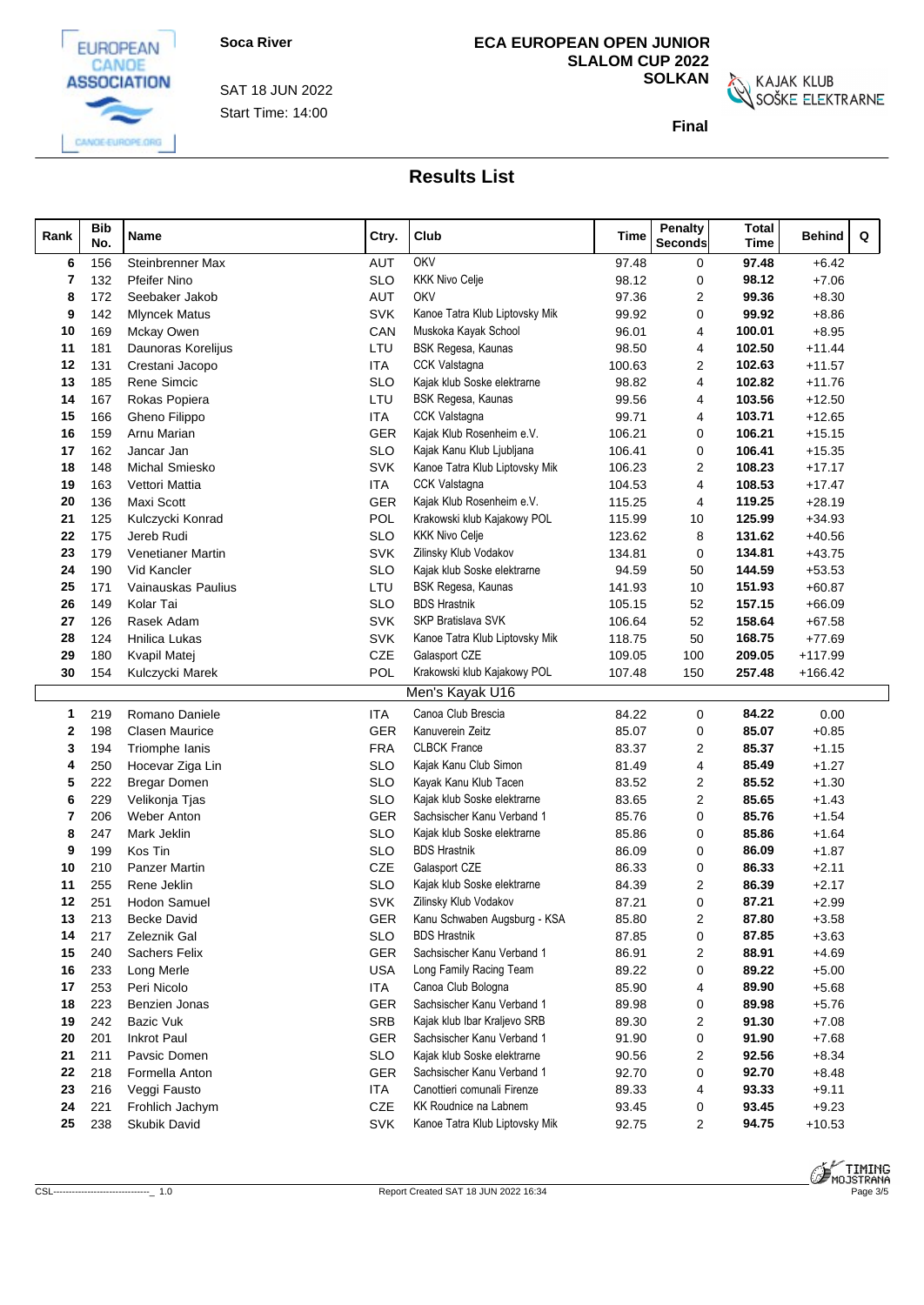

Start Time: 14:00 SAT 18 JUN 2022

# **ECA EUROPEAN OPEN JUNIOR SLALOM CUP 2022**

**SOLKAN**<br>SOŠKE ELEKTRARNE

**Final**

| Rank         | <b>Bib</b><br>No. | Name                         | Ctry.      | Club                           | Time   | Penalty<br><b>Seconds</b> | <b>Total</b><br><b>Time</b> | Q<br><b>Behind</b> |
|--------------|-------------------|------------------------------|------------|--------------------------------|--------|---------------------------|-----------------------------|--------------------|
| 26           | 212               | <b>Wilhelmer Noah</b>        | <b>AUT</b> | OKV                            | 96.34  | 4                         | 100.34                      | $+16.12$           |
| 27           | 252               | Zobec Urbancic Atej          | <b>SLO</b> | Brodarsko drustvo Solkan       | 83.50  | 50                        | 133.50                      | $+49.28$           |
| 28           | 209               | <b>Michal Kopecek</b>        | CZE        | TJ VS Tabor Czech Republic     | 86.04  | 52                        | 138.04                      | $+53.82$           |
| 29           | 203               | Svejd Jachym                 | CZE        | Galasport CZE                  | 87.47  | 52                        | 139.47                      | $+55.25$           |
| 30           | 227               | Zimmerman Niels              | GER        | Sachsischer Kanu Verband 1     | 88.61  | 52                        | 140.61                      | $+56.39$           |
|              |                   |                              |            | Men's Kayak U18                |        |                           |                             |                    |
| 1            | 259               | Stanzel Christian            | GER        | Augsburger Kayak Verein        | 79.81  | $\mathbf 0$               | 79.81                       | 0.00               |
| 2            | 273               | Jakob Savli                  | <b>SLO</b> | Kajak klub Soske elektrarne    | 82.26  | $\overline{2}$            | 84.26                       | $+4.45$            |
| 3            | 260               | Vaclav Novak                 | <b>CZE</b> | TJ VS Tabor Czech Republic     | 84.52  | $\mathbf 0$               | 84.52                       | $+4.71$            |
| 4            | 287               | Mavric Matjaz                | <b>SLO</b> | Kajak klub Nivo Celje          | 82.80  | 2                         | 84.80                       | $+4.99$            |
| 5            | 277               | Galuska Zdenek               | CZE        | Galasport CZE                  | 85.45  | $\mathbf 0$               | 85.45                       | $+5.64$            |
| 6            | 258               | Sevcik Jakub                 | <b>SVK</b> | <b>SKP Bratislava SVK</b>      | 85.56  | $\mathbf 0$               | 85.56                       | $+5.75$            |
| 7            | 286               | Preisl Pauli                 | <b>AUT</b> | OKV                            | 83.73  | $\overline{2}$            | 85.73                       | $+5.92$            |
| 8            | 264               | Stakelies Jason              | GER        | Sachsischer Kanu Verband 1     | 85.89  | $\mathbf 0$               | 85.89                       | $+6.08$            |
| 9            | 267               | <b>Hromek Matus</b>          | <b>SVK</b> | <b>SKP Bratislava SVK</b>      | 84.07  | 2                         | 86.07                       | $+6.26$            |
| 10           | 291               | Grm Enei                     | <b>SLO</b> | Kajak Kanu Klub Tacen          | 86.62  | $\mathbf 0$               | 86.62                       | $+6.81$            |
| 11           | 265               | Jefferies Matthew            | <b>NZL</b> | Canoe Slalom NZ                | 86.78  | $\mathbf 0$               | 86.78                       | $+6.97$            |
| 12           | 290               | Benciolini Stefano           | <b>ITA</b> | Canoa Club Verona              | 87.00  | $\mathbf 0$               | 87.00                       | $+7.19$            |
| 13           | 257               | Schiel Simon                 | <b>GER</b> | <b>KSV Bad Kreuznach</b>       | 87.57  | $\Omega$                  | 87.57                       | $+7.76$            |
| 14           | 270               | Sharp Samuel                 | <b>USA</b> | Nanthala Racing Club USA       | 88.24  | $\mathbf 0$               | 88.24                       | $+8.43$            |
| 15           | 281               | Rehberg Chriistian           | <b>GER</b> | <b>KSV Bad Kreuznach</b>       | 86.44  | $\overline{2}$            | 88.44                       | $+8.63$            |
| 16           | 278               | Zidar Ziga                   | <b>SLO</b> | Kajak Kanu Klub Tacen          | 86.69  | $\overline{2}$            | 88.69                       | $+8.88$            |
| 17           | 275               | Bobula Jakub                 | <b>SVK</b> | SKP Bratislava SVK             | 89.35  | $\mathbf 0$               | 89.35                       | $+9.54$            |
| 18           | 272               | Zeitlhofer Siimon            | <b>AUT</b> | OKV                            | 88.22  | 4                         | 92.22                       | $+12.41$           |
| 19           | 269               | <b>Bloor Vincent</b>         | <b>NZL</b> | Canoe Slalom NZ                | 88.78  | 6                         | 94.78                       | $+14.97$           |
| 20           | 280               | Vinkovic Gasper              | <b>SLO</b> | Kajak Kanu Klub Ljubljana      | 91.23  | $\overline{4}$            | 95.23                       | $+15.42$           |
| 21           | 271               | Pilbrow Ben                  | <b>NZL</b> | Canoe Slalom NZ                | 104.25 | $\overline{2}$            | 106.25                      | $+26.44$           |
| 22           | 284               | <b>Kremslehner Moritz</b>    | <b>AUT</b> | OKV                            | 84.82  | 50                        | 134.82                      | $+55.01$           |
| 23           | 268               | Rizzieri Nicola              | ITA        | Canoa Club Ferrara             | 86.23  | 50                        | 136.23                      | $+56.42$           |
| 24           | 279               | Hamish Dalziel               | AUS        | Derwent Canoe club AUS         | 84.32  | 52                        | 136.32                      | $+56.51$           |
|              |                   |                              |            | Men's Kayak U23                |        |                           |                             |                    |
| 1            | 294               | Kancler Tine                 | <b>SLO</b> | Kajak klub Soske elektrarne    | 78.24  | $\mathbf 0$               | 78.24                       | 0.00               |
| $\mathbf{2}$ | 292               | Gajsek Urban                 | <b>SLO</b> | Kajak klub Soske elektrarne    | 79.44  | $\mathbf 0$               | 79.44                       | $+1.20$            |
|              |                   |                              |            | Women's Canoe U14              |        |                           |                             |                    |
| 1            | 297               | Kocirova Valentyna           | CZE        | <b>SKUP Olomuc</b>             | 96.47  | 0                         | 96.47                       | 0.00               |
| 2            | 295               | Didone Anna                  | <b>ITA</b> | <b>CCK Valstagna</b>           | 129.55 | 6                         | 135.55                      | $+39.08$           |
| 3            | 296               | Abrahamova Karolina          | <b>SVK</b> | Kanoe Tatra Klub Liptovsky Mik | 131.91 | 6                         | 137.91                      | $+41.44$           |
|              |                   |                              |            | Women's Canoe U16              |        |                           |                             |                    |
| 1            | 303               | <b>Heydenreich Christine</b> | <b>GER</b> | Sachsischer Kanu Verband 1     | 98.87  | 4                         | 102.87                      | $0.00\,$           |
| $\mathbf{2}$ | 310               | Pinteric Naja                | <b>SLO</b> | <b>KK Klub Catez</b>           | 102.19 | $\overline{c}$            | 104.19                      | $+1.32$            |
| 3            | 304               | Galuskova Bara               | CZE        | Galasport CZE                  | 108.19 | $\overline{2}$            | 110.19                      | $+7.32$            |
| 4            | 301               | Mala Magdalena               | CZE        | <b>SKUP Olomuc</b>             | 109.46 | $\overline{2}$            | 111.46                      | $+8.59$            |
| 5            | 300               | Hojdova Marketa              | CZE        | Galasport CZE                  | 111.24 | $\overline{2}$            | 113.24                      | $+10.37$           |
| 6            | 305               | Crosbee Sarah                | AUS        | Melbourne Canoe Club           | 123.96 | 104                       | 227.96                      | $+125.09$          |
|              |                   |                              |            | Women's Canoe U18              |        |                           |                             |                    |
| 1            | 309               | Duratna Stanka               | <b>SVK</b> | Zilinsky Klub Vodakov          | 99.88  | 2                         | 101.88                      | 0.00               |
| 2            | 311               | Jug Asja                     | <b>SLO</b> | Kajak klub Soske elektrarne    | 100.16 | $\overline{2}$            | 102.16                      | $+0.28$            |
| 3            | 308               | Gillich Justina              | <b>GER</b> | Augsburger Kajak Verien        | 104.94 | $\mathbf 0$               | 104.94                      | $+3.06$            |
|              |                   |                              |            |                                |        |                           |                             |                    |

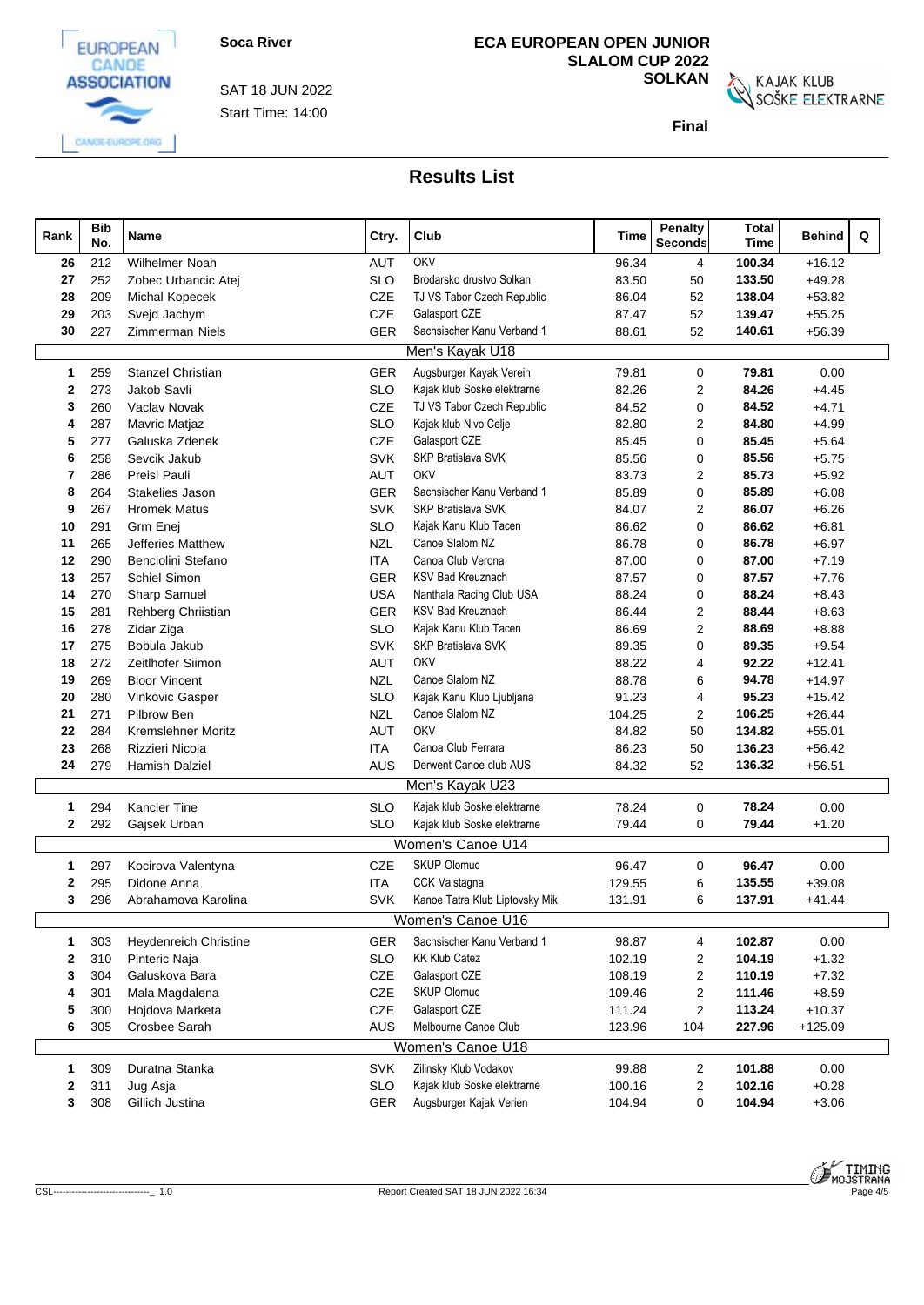

**ECA EUROPEAN OPEN JUNIOR SLALOM CUP 2022**

**SOLKAN**<br>SOŠKE ELEKTRARNE

**Final**

**ASSOCIATION** SAT 18 JUN 2022 Start Time: 14:00 CANGE-EUROPE.ORG

**EUROPEAN** CANOE

| Rank    | Bib<br>No.     | <b>Name</b>              |   |        |        |        |        |        |        |                          | Ctry.                    |                 | <b>Club</b>                 |        |        |                          |        |                 |         | Time                     | <b>Penalty</b><br>Seconds | Total<br><b>Time</b> | Behind   | Q |
|---------|----------------|--------------------------|---|--------|--------|--------|--------|--------|--------|--------------------------|--------------------------|-----------------|-----------------------------|--------|--------|--------------------------|--------|-----------------|---------|--------------------------|---------------------------|----------------------|----------|---|
|         |                |                          |   |        |        |        |        |        |        |                          |                          |                 | Women's Canoe U23           |        |        |                          |        |                 |         |                          |                           |                      |          |   |
|         | 313            | Belingar Sara            |   |        |        |        |        |        |        |                          | <b>SLO</b>               |                 | Kajak klub Soske elektrarne |        |        |                          |        |                 |         | 98.19                    | 2                         | 100.19               | 0.00     |   |
|         | 2 312          | Wilson Sophie            |   |        |        |        |        |        |        |                          | <b>AUS</b>               |                 | Western Sydney WW club      |        |        |                          |        |                 |         | 108.35                   | 2                         | 110.35               | $+10.16$ |   |
|         |                |                          |   |        |        |        |        |        |        |                          |                          |                 |                             |        |        |                          |        |                 |         |                          | Chief Judge               |                      |          |   |
|         |                | 2                        | 3 | 4      | 5      | 6      | 7      | 8      | 9      | 10                       | 11                       | 12 <sub>1</sub> | 13                          | 14     | 15     | 16 <sub>1</sub>          | 17     | 18 <sup>1</sup> | 19   20 |                          |                           |                      |          |   |
| Touched | $\blacksquare$ | $\overline{\phantom{a}}$ |   | $\sim$ | $\sim$ | $\sim$ | $\sim$ | $\sim$ | $\sim$ | $\sim$                   | $\sim$                   | $\sim$          |                             | $\sim$ | $\sim$ | $\sim$                   | $\sim$ |                 | $\sim$  | $\sim$                   |                           |                      |          |   |
| Missed  | $\sim$         | $\sim$                   |   | $\sim$ | $\sim$ | $\sim$ | $\sim$ | $\sim$ | $\sim$ | $\overline{\phantom{a}}$ | $\overline{\phantom{a}}$ | $\sim$          | $\sim$                      | $\sim$ | $\sim$ | $\overline{\phantom{a}}$ | $\sim$ | $\sim$          | $\sim$  | $\overline{\phantom{a}}$ |                           |                      |          |   |

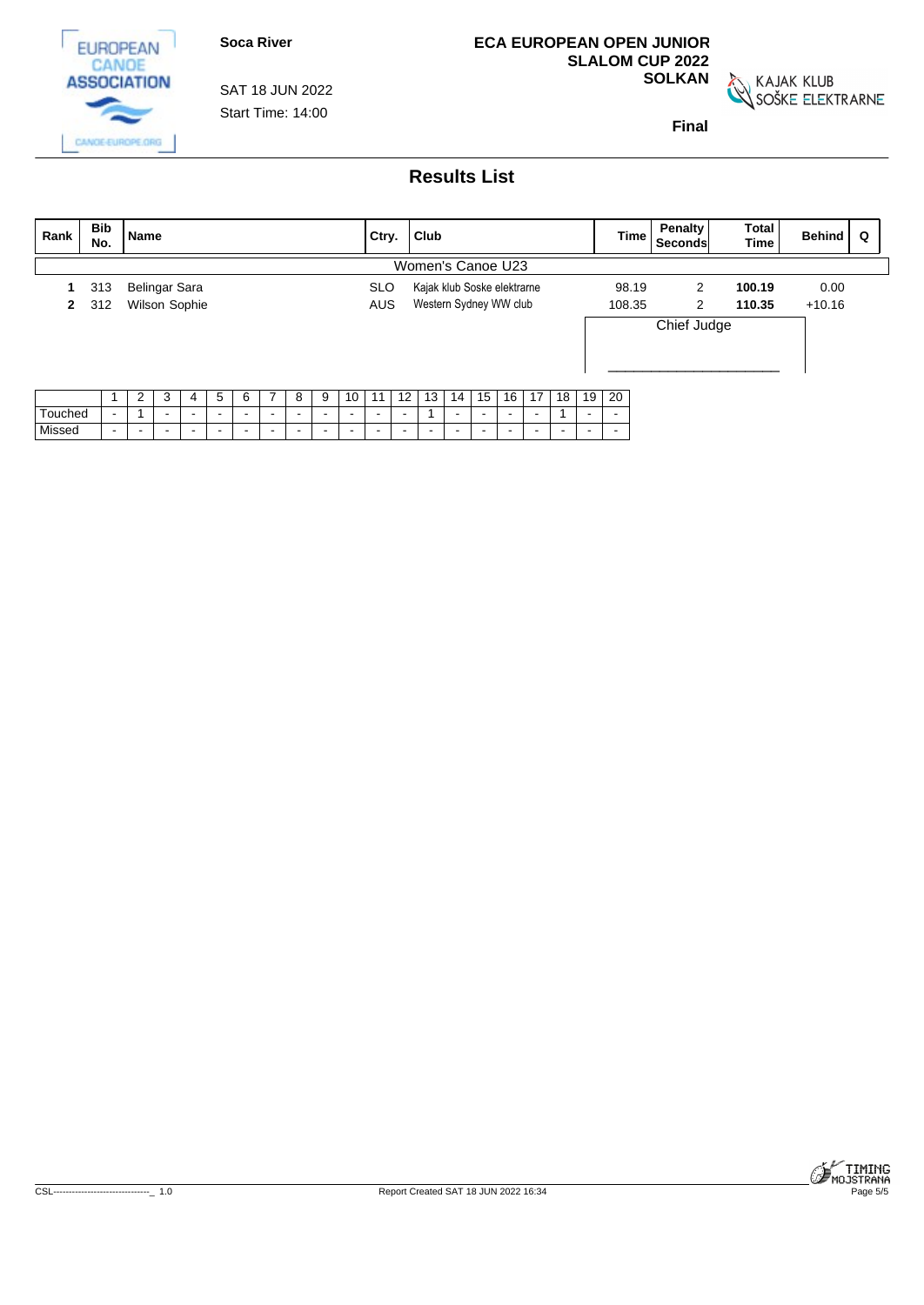

CANGE-EUROPE.ORG

Start Time: 09:00 SUN 19 JUN 2022

## **ECA EUROPEAN OPEN JUNIOR SLALOM CUP 2022**

**SOLKAN**<br>SOŠKE ELEKTRARNE

**Semifinal**

| Rank         | <b>Bib</b><br>No. | Name                                  | Ctry.             | Club                                                       | Time             | <b>Penalty</b><br><b>Seconds</b> | <b>Total</b><br><b>Time</b> | <b>Behind</b>      | Q      |  |
|--------------|-------------------|---------------------------------------|-------------------|------------------------------------------------------------|------------------|----------------------------------|-----------------------------|--------------------|--------|--|
|              |                   |                                       |                   | Men's Kayak Masters                                        |                  |                                  |                             |                    |        |  |
| 1            | 3                 | Grady Callan                          | <b>AUS</b>        | Melbourne Canoe Club                                       | 91.21            | 6                                | 97.21                       | 0.00               | Q      |  |
| $\mathbf{2}$ | $\overline{2}$    | Senft Stefan                          | GER               | <b>KSV Bad Kreuznach</b>                                   | 117.94           | $\overline{2}$                   | 119.94                      | $+22.73$           | Q      |  |
| 3            | -1                | Romano Dario                          | <b>ITA</b>        | Canoa Club Brescia                                         | 106.95           | 54                               | 160.95                      | $+63.74$           | Q      |  |
| 4            | 4                 | Yazawa Aki                            | <b>JPN</b>        | Japan Canoe                                                |                  |                                  | <b>DNS</b>                  |                    | Q      |  |
|              |                   |                                       |                   | Men's Canoe U14                                            |                  |                                  |                             |                    |        |  |
| 1            | 12                | Kvapil Matej                          | CZE               | Galasport CZE                                              | 101.75           | $\overline{2}$                   | 103.75                      | 0.00               | Q      |  |
| 2            | 20                | Pontarollo Riccardo                   | <b>ITA</b>        | CCK Valstagna                                              | 99.06            | 6                                | 105.06                      | $+1.31$            | Q      |  |
| 3            | 21                | <b>Riegel Patrik</b>                  | <b>SVK</b>        | Kanoe Tatra Klub Liptovsky Mik                             | 103.39           | 4                                | 107.39                      | $+3.64$            | Q      |  |
| 4            | 17                | Nardo Andrea                          | <b>ITA</b>        | Canoa Club Ferrara                                         | 103.84           | 4                                | 107.84                      | $+4.09$            | Q      |  |
| 5            | $\overline{7}$    | Arnu Marian                           | <b>GER</b>        | Kajak Klub Rosenheim e.V.                                  | 112.46           | 2                                | 114.46                      | $+10.71$           | Q      |  |
| 6            | 8                 | Egyhazy Dominik                       | <b>SVK</b>        | SKP Bratislava SVK                                         | 112.52           | $\overline{2}$                   | 114.52                      | $+10.77$           | Q      |  |
| 7            | 23                | <b>Gaber Ferlinc</b>                  | <b>SLO</b>        | Kajak klub Soske elektrarne                                | 113.62           | $\overline{4}$                   | 117.62                      | $+13.87$           | Q      |  |
| 8            | 22                | Mckay Owen                            | CAN               | Muskoka Kayak School                                       | 112.57           | 6                                | 118.57                      | $+14.82$           | Q      |  |
| 9            | 15                | Han Peter                             | <b>SVK</b>        | Kanoe Tatra Klub Liptovsky Mik                             | 124.57           | $\overline{2}$                   | 126.57                      | $+22.82$           | Q      |  |
| 10           | 6                 | Cibak Damian                          | <b>SVK</b>        | Kanoe Tatra Klub Liptovsky Mik                             | 126.21           | $\overline{2}$                   | 128.21                      | $+24.46$           | Q      |  |
| 11           | 11                | <b>Novak Tobias</b>                   | CZE               | <b>SKUP Olomuc</b>                                         | 120.68           | 8                                | 128.68                      | $+24.93$           | Q      |  |
| 12           | 9                 | Hohnjec Damjan                        | CRO               | Croatia canoe                                              | 126.47           | $\overline{4}$                   | 130.47                      | $+26.72$           | Q      |  |
| 13           | 14                | Marsanjic Noa                         | CRO               | Croatia canoe                                              | 130.74           | 8                                | 138.74                      | $+34.99$           |        |  |
| 14           | 16                | Svit Konrad                           | <b>SLO</b>        | Kajak klub Soske elektrarne                                | 134.91           | 62                               | 196.91                      | $+93.16$           |        |  |
| 15           | 10                | <b>Mlyncek Matus</b>                  | <b>SVK</b>        | Kanoe Tatra Klub Liptovsky Mik                             | 146.75           | 56                               | 202.75                      | $+99.00$           |        |  |
| 16           | 5                 | Kulczycki Konrad                      | POL               | Krakowski klub Kajakowy POL                                | 121.43           | 106                              | 227.43                      | $+123.68$          |        |  |
| 17           | 13                | Hnilica Lukas                         | <b>SVK</b>        | Kanoe Tatra Klub Liptovsky Mik                             | 116.69           | 202                              | 318.69                      | $+214.94$          |        |  |
| 18           | 19                | <b>Habek Petar</b>                    | CRO               | Croatia canoe                                              | 105.82           | 550                              | 655.82                      | $+552.07$          |        |  |
|              |                   |                                       |                   | Men's Canoe U16                                            |                  |                                  |                             |                    |        |  |
| 1            | 48                | Hocevar Ziga Lin                      | <b>SLO</b>        | Kajak Kanu klub Simon                                      | 90.20            | $\overline{4}$                   | 94.20                       | 0.00               | Q      |  |
| 2            | 37                | <b>Zimmerman Niels</b>                | <b>GER</b>        | Sachsischer Kanu Verband 1                                 | 92.63            | 2                                | 94.63                       | $+0.43$            | Q      |  |
| 3            | 49                | <b>Sachers Felix</b>                  | <b>GER</b>        | Sachsischer Kanu Verband 1                                 | 95.27            | $\mathbf 0$                      | 95.27                       | $+1.07$            | Q      |  |
| 4            | 34                | <b>Michal Valek</b>                   | CZE               | TJ VS Tabor CZE                                            | 94.77            | 2                                | 96.77                       | $+2.57$            | Q      |  |
| 5            | 24                | Weber Anton                           | <b>GER</b>        | Sachsischer Kanu Verband 1                                 | 93.80            | 4                                | 97.80                       | $+3.60$            | Q      |  |
| 6            | 46                | Andrej Jeklin                         | <b>SLO</b>        | Kajak klub Soske elektrarne                                | 94.39            | 4                                | 98.39                       | $+4.19$            | Q      |  |
| 7            | 25                | Trojansek Matej                       | <b>SLO</b>        | Kajak Kanu Klub Tacen                                      | 96.04            | 4                                | 100.04                      | $+5.84$            | Q      |  |
| 8            | 29                | <b>Retek Vaclav</b>                   | CZE               | <b>SKUP Olomuc</b>                                         | 96.40            | 4                                | 100.40                      | $+6.20$            | Q      |  |
| 9            | 27                | Rizzieri Luca                         | <b>ITA</b>        | Canoa Club Ferrara                                         | 97.52            | 4                                | 101.52                      | $+7.32$            | Q      |  |
| 10           | 47                | Carsky Branislav                      | <b>SVK</b>        | SKP Bratislava SVK                                         | 100.70           | 2                                | 102.70                      | $+8.50$            | Q      |  |
| 11<br>12     | 43<br>26          | Frohlich Jachym<br><b>Inkrot Paul</b> | CZE<br><b>GER</b> | <b>KK Roudnice na Labnem</b><br>Sachsischer Kanu Verband 1 | 103.74<br>100.03 | $\Omega$<br>4                    | 103.74<br>104.03            | $+9.54$<br>$+9.83$ | Q<br>Q |  |
| 13           | 45                | Benzien Jonas                         | <b>GER</b>        | Sachsischer Kanu Verband 1                                 | 103.82           | $\overline{2}$                   | 105.82                      | $+11.62$ Q         |        |  |
| 14           | 44                | Michal Dubovicky                      | <b>SVK</b>        | Zilinsky Klub Vodakov                                      | 105.05           | $\overline{2}$                   | 107.05                      | $+12.85$           | Q      |  |
| 15           | 39                | Kuschinsky Elias                      | GER               | Kajak Klub Rosenheim e.V.                                  | 108.03           | 2                                | 110.03                      | $+15.83$           | Q      |  |
| 16           | 36                | Strilka Richard                       | CZE               | <b>SKUP Olomuc</b>                                         | 111.48           | 4                                | 115.48                      | $+21.28$           | Q      |  |
| 17           | 28                | Matic Licen                           | <b>SLO</b>        | Kajak klub Soske elektrarne                                | 105.67           | 10                               | 115.67                      | $+21.47$           | Q      |  |
| 18           | 32                | Velikonja Tjas                        | <b>SLO</b>        | Kajak klub Soske elektrarne                                | 110.31           | 10                               | 120.31                      | $+26.11$           | Q      |  |
| 19           | 30                | Peri Nicolo                           | ITA.              | Canoa Club Bologna                                         | 115.70           | 8                                | 123.70                      | $+29.50$           |        |  |
| 20           | 42                | Maly Voitech                          | CZE               | <b>SKUP Olomuc</b>                                         | 96.86            | 52                               | 148.86                      | $+54.66$           |        |  |
| 21           | 35                | Triomphe Ianis                        | <b>FRA</b>        | <b>CLBCK France</b>                                        | 98.98            | 52                               | 150.98                      | $+56.78$           |        |  |
| 22           | 41                | Lukas Kisa                            | <b>SVK</b>        | Zilinsky Klub Vodakov                                      | 151.51           | 6                                | 157.51                      | $+63.31$           |        |  |
| 23           | 33                | Formella Anton                        | GER               | Sachsischer Kanu Verband 1                                 | 116.09           | 52                               | 168.09                      | $+73.89$           |        |  |
| ${\bf 24}$   | 38                | <b>Mirko Mintal</b>                   | <b>SVK</b>        | Zilinsky Klub Vodakov                                      | 124.47           | 64                               | 188.47                      | $+94.27$           |        |  |
| 25           | 40                | Golob Aljaz Marko                     | <b>SLO</b>        | Kajak Kanu Klub Ljubljana                                  | 108.52           | 108                              | 216.52                      | $+122.32$          |        |  |

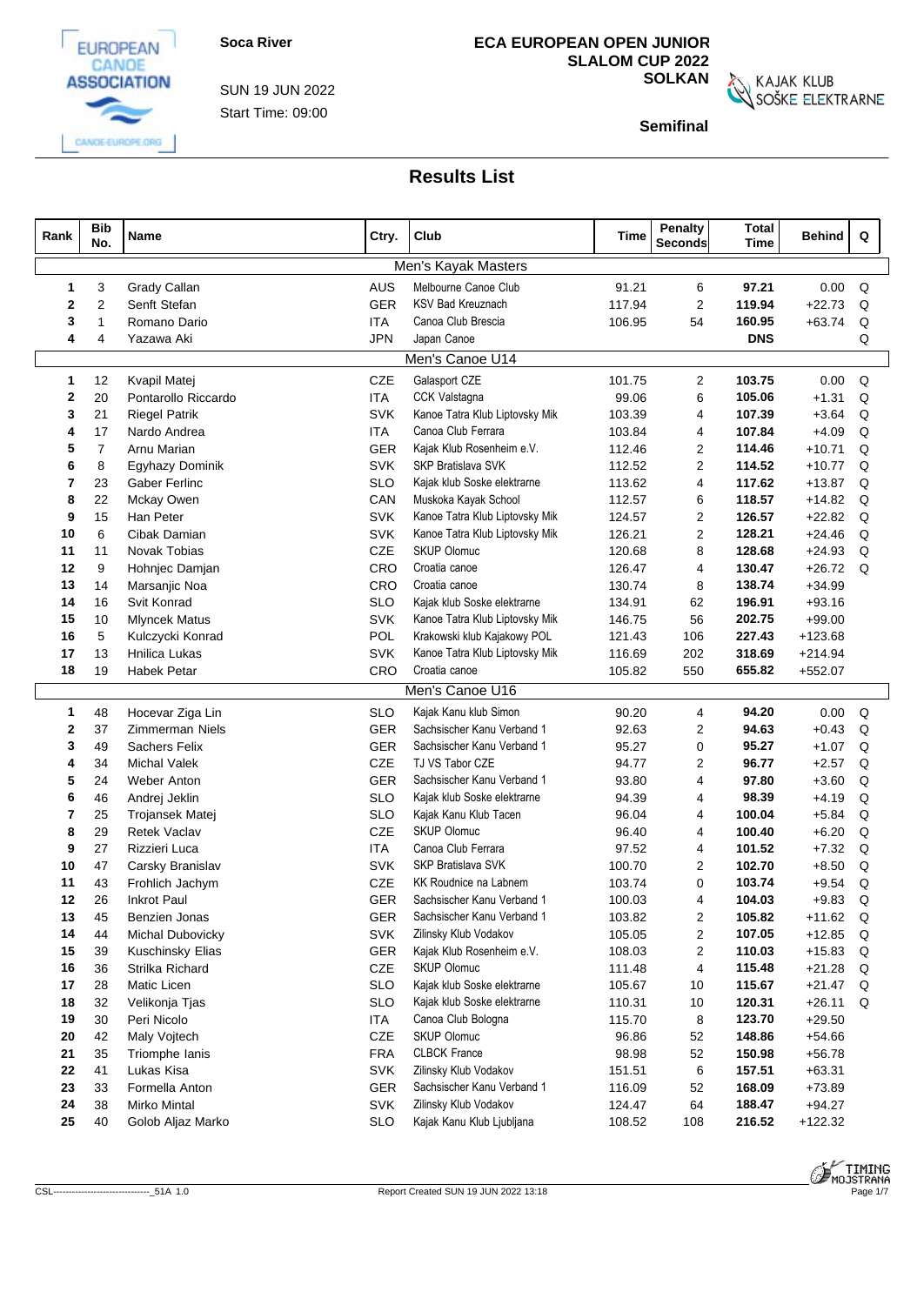

CANGE-EUROPE.ORG

Start Time: 09:00 SUN 19 JUN 2022 **ECA EUROPEAN OPEN JUNIOR SLALOM CUP 2022**

**SOLKAN**<br>SOŠKE ELEKTRARNE

**Semifinal**

| Rank     | <b>Bib</b><br>No. | Name                              | Ctry.             | Club                               | Time             | Penalty<br><b>Seconds</b>        | <b>Total</b><br>Time | Behind                 | Q           |  |
|----------|-------------------|-----------------------------------|-------------------|------------------------------------|------------------|----------------------------------|----------------------|------------------------|-------------|--|
| 26       | 31                | <b>Zitnik Rok</b>                 | <b>SLO</b>        | Kajak Kanu klub Simon              | 115.11           | 414                              | 529.11               | +434.91                |             |  |
|          |                   |                                   |                   | Men's Canoe U18                    |                  |                                  |                      |                        |             |  |
| 1        | 55                | Pankhurst George                  | <b>AUS</b>        | Ascot Canoe club AUS               | 92.28            | 0                                | 92.28                | 0.00                   | Q           |  |
| 2        | 50                | Sprotowsky Erik                   | GER               | Sachsischer Kanu Verband 1         | 95.03            | 2                                | 97.03                | $+4.75$                | Q           |  |
| 3        | 52                | <b>Gale Martin</b>                | <b>SLO</b>        | Kajak Kanu klub Simon              | 93.81            | 4                                | 97.81                | $+5.53$                | Q           |  |
| 4        | 57                | Senior James                      | <b>NZL</b>        | Canoe Slalom NZ                    | 97.05            | $\overline{c}$                   | 99.05                | $+6.77$                | Q           |  |
| 5        | 58                | Senk Tit                          | <b>SLO</b>        | Kajak Kanu Klub Tacen              | 99.52            | 0                                | 99.52                | $+7.24$                | Q           |  |
| 6        | 59                | <b>Crosbee Mark</b>               | <b>AUS</b>        | Melbourne Canoe Club               | 99.91            | 2                                | 101.91               | $+9.63$                | Q           |  |
| 7        | 53                | <b>Blair Ashton</b>               | <b>NZL</b>        | Canoe Slalom NZ                    | 100.73           | 2                                | 102.73               | $+10.45$               | Q           |  |
| 8        | 54                | Danik Simon                       | <b>SVK</b>        | Zilinsky Klub Vodakov              | 109.71           | 4                                | 113.71               | $+21.43$               |             |  |
| 9        | 56                | <b>Kindl Martin</b>               | <b>SVK</b>        | SKP Bratislava SVK                 | 125.11           | 52                               | 177.11               | $+84.83$               |             |  |
| 10       | 51                | Vojnovic Luka                     | CRO               | Croatia canoe                      | 133.50           | 102                              | 235.50               | $+143.22$              |             |  |
|          |                   |                                   |                   | Men's Canoe U23                    |                  |                                  |                      |                        |             |  |
| 1        | 68                | Polencic Nejc                     | <b>SLO</b>        | Kajak klub Soske elektrarne        | 86.59            | $\overline{2}$                   | 88.59                | 0.00                   | Q           |  |
| 2        | 61                | Javornik Jus                      | <b>SLO</b>        | Kajak Kanu klub Simon              | 88.14            | $\overline{2}$                   | 90.14                | $+1.55$                | Q           |  |
| 3        | 67                | <b>Seumel Hannes</b>              | GER               | Kanuverein Zeitz                   | 91.22            | 2                                | 93.22                | $+4.63$                | Q           |  |
| 4        | 63                | <b>Konrad Ginzel</b>              | GER               | Sachsischer Kanu Verband 1         | 91.12            | 4                                | 95.12                | $+6.53$                | Q           |  |
| 5        | 66                | <b>Puchner Oliver</b>             | <b>NZL</b>        | Canoe Slalon NZ                    | 94.66            | 4                                | 98.66                | $+10.07$               | Q           |  |
| 6        | 60                | Anderson Finn                     | <b>NZL</b>        | Canoe Slalon NZ                    | 96.35            | 8                                | 104.35               | $+15.76$               | Q           |  |
| 7        | 65                | <b>Basset Lachlan</b>             | AUS               | Western Sydney Whitewater club AUS | 113.26           | 4                                | 117.26               | $+28.67$               |             |  |
| 8        | 62                | <b>Ellis Declan</b>               | AUS               | <b>Big River Canoe Club</b>        | 96.78            | 52                               | 148.78               | $+60.19$               |             |  |
| 9        | 64                | Krizaj Adam                       | <b>SLO</b>        | Kajak klub Soske elektrarne        | 97.07            | 52                               | 149.07               | $+60.48$               |             |  |
|          |                   |                                   |                   | Women's Kayak U14                  |                  |                                  |                      |                        |             |  |
| 1        | 75                | Kocirova Valentyna                | CZE               | <b>SKUP Olomuc</b>                 | 101.14           | 0                                | 101.14               | 0.00                   | Q           |  |
| 2        | 73                | Oettin Carden                     | <b>USA</b>        | Nanthala Racing Club USA           | 106.10           | $\mathbf 0$                      | 106.10               | $+4.96$                | Q           |  |
| 3        | 72                | Lovato Isabel                     | <b>ITA</b>        | CCK Valstagna                      | 106.68           | 2                                | 108.68               | $+7.54$                | Q           |  |
| 4        | 80                | Abrhamova Karolina                | <b>SVK</b>        | Kanoe Tatra Klub Liptovsky Mik     | 115.68           | 0                                | 115.68               | $+14.54$               | Q           |  |
| 5        | 69                | Jozefcekova Simona                | <b>SVK</b>        | Kanoe Tatra Klub Liptovsky Mik     | 122.69           | $\overline{c}$                   | 124.69               | $+23.55$               | Q           |  |
| 6        | 78                | Zamperini Elisa                   | <b>ITA</b>        | Canoa Club Verona                  | 122.72           | 6                                | 128.72               | $+27.58$               | Q           |  |
| 7        | 70                | Vercic Alesa                      | <b>SLO</b>        | Kayak Kanu Klub Tacen              | 137.04           | 2                                | 139.04               | $+37.90$               | Q           |  |
| 8        | 71                | Socher Emma                       | GER               | Kajak Klub Rosenheim e.V.          | 157.83           | 4                                | 161.83               | $+60.69$               | Q           |  |
| 9        | 77                | <b>Rex Rosie</b>                  | <b>NZL</b>        | Canoe Slalom NZ                    | 147.06           | 54                               | 201.06               | $+99.92$               |             |  |
| 10       | 76                | <b>Oblak Nusa</b>                 | <b>SLO</b>        | <b>BDS Hrastnik</b>                | 157.78           | 60                               | 217.78               | $+116.64$              |             |  |
| 11       | 74                | Didone Anna                       | <b>ITA</b>        | CCK Valstagna                      | 137.21           | 110                              | 247.21               | $+146.07$              |             |  |
| 12       | 79                | Ziva Kodelja                      | <b>SLO</b>        | Kajak klub Soske elektrarne        | 173.67           | 154                              | 327.67               | $+226.53$              |             |  |
|          |                   |                                   |                   | Women's Kayak U16                  |                  |                                  |                      |                        |             |  |
| 1        | 86                | Galuskova Bara                    | CZE               | Galasport CZE                      | 95.23            | 0                                | 95.23                | 0.00                   | Q           |  |
| 2        | 94                | Hojdova Marketa                   | CZE               | Galasport CZE                      | 97.53            | 0                                | 97.53                | $+2.30$                | $\mathsf Q$ |  |
| 3        | 95                | Skok Ula                          | <b>SLO</b>        | Kajak Kanu Klub Tacen              | 97.28            | $\overline{2}$                   | 99.28                | $+4.05$                | Q           |  |
| 4        | 83                | Heydenreich Christin              | GER               | Sachsischer Kanu Verband 1         | 99.72            | 0                                | 99.72                | $+4.49$                | Q           |  |
| 5        | 97                | Pinteric Naja                     | <b>SLO</b>        | <b>KK Klub Catez</b>               | 98.49            | 2                                | 100.49               | $+5.26$                | Q           |  |
| 6        | 88                | Crosbee Sarah                     | AUS               | Melbourne Canoe Club               | 103.88           | 0                                | 103.88               | $+8.65$                | Q           |  |
| 7        | 90                | Blascikova Simona                 | <b>SVK</b>        | Kanoe Tatra Klub Liptovsky Mik     | 106.02           | 0                                | 106.02               | $+10.79$               | Q           |  |
| 8        | 98                | Lukacova Karolina                 | <b>SVK</b>        | Kanoe Tatra Klub Liptovsky Mik     | 106.86           | 0                                | 106.86               | $+11.63$               | Q           |  |
| 9        | 87                | Mala Magdalena                    | CZE               | <b>SKUP Olomuc</b>                 | 108.76           | $\overline{2}$                   | 110.76               | $+15.53$               | Q           |  |
| 10       | 100               | Kruta Sandra                      | <b>SVK</b>        | SKP Bratislava SVK                 | 108.22           | 4                                | 112.22               | $+16.99$               | Q           |  |
| 11       | 101               | Arnu Mia                          | <b>GER</b>        | Kajak Klub Rosenheim e.V.          | 114.87           | 0                                | 114.87               | $+19.64$               | Q           |  |
| 12       | 84                | Ksenija Turk                      | <b>SLO</b>        | Kajak klub Soske elektrarne        | 112.56           | 6                                | 118.56               | $+23.33$               | Q           |  |
| 13<br>14 | 82<br>89          | Kuralt Mhaela<br>Kremslehner Lili | <b>SLO</b><br>AUT | <b>KKK Nivo Celje</b><br>OKV       | 118.70<br>123.61 | $\overline{2}$<br>$\overline{2}$ | 120.70<br>125.61     | $+25.47$<br>$+30.38$ Q | Q           |  |
|          |                   |                                   |                   |                                    |                  |                                  |                      |                        |             |  |



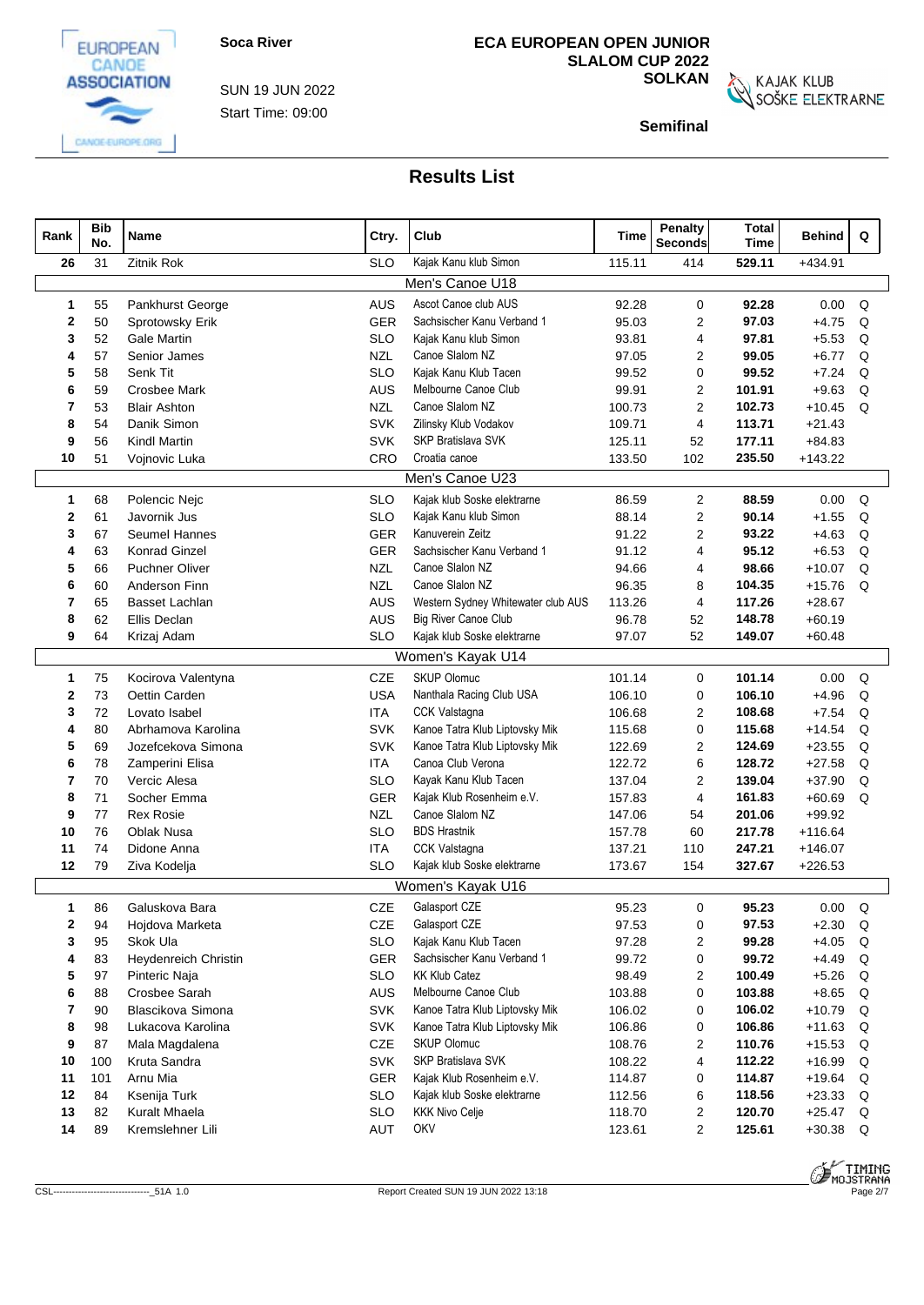EUROPEAN CANOE **ASSOCIATION** 

CANGE-EUROPE.ORG



## **ECA EUROPEAN OPEN JUNIOR SLALOM CUP 2022**

**SOLKAN**<br>SOŠKE ELEKTRARNE

**Semifinal**

| Rank | <b>Bib</b><br>No. | Name                   | Ctry.      | Club                           | Time   | Penalty<br><b>Seconds</b> | <b>Total</b><br><b>Time</b> | <b>Behind</b> | Q |  |
|------|-------------------|------------------------|------------|--------------------------------|--------|---------------------------|-----------------------------|---------------|---|--|
| 15   | 102               | Grm Lara               | <b>SLO</b> | Kajak Kanu Klub Tacen          | 135.43 | 10                        | 145.43                      | $+50.20$      |   |  |
| 16   | 96                | Kratochvilova Adela    | CZE        | <b>SKUP Olomuc</b>             | 100.57 | 52                        | 152.57                      | $+57.34$      |   |  |
| 17   | 81                | Lampic Ema             | <b>SLO</b> | Kajak Kanu klub Simon          | 109.00 | 54                        | 163.00                      | $+67.77$      |   |  |
| 18   | 92                | Kuchynova Ela          | <b>SVK</b> | Zilinsky Klub Vodakov          | 110.81 | 56                        | 166.81                      | $+71.58$      |   |  |
| 19   | 85                | Senica Lea             | <b>SLO</b> | Kajak Kanu Klub Simon          | 125.82 | 52                        | 177.82                      | $+82.59$      |   |  |
| 20   | 91                | <b>Bloor Isabella</b>  | <b>NZL</b> | Canoe Slalom NZ                | 162.86 | 106                       | 268.86                      | $+173.63$     |   |  |
| 21   | 93                | <b>Bauer Klara</b>     | <b>GER</b> | Kajak Klub Rosenheim e.V.      | 189.09 | 102                       | 291.09                      | $+195.86$     |   |  |
|      |                   |                        |            | Women's Kayak U18              |        |                           |                             |               |   |  |
| 1    | 111               | Stanka Duratna         | <b>SVK</b> | Zilinsky Klub Vodakov          | 100.77 | 0                         | 100.77                      | 0.00          | Q |  |
| 2    | 110               | Zarja Turk             | <b>SLO</b> | Kajak klub Soske elektrarne    | 106.61 | $\mathbf 0$               | 106.61                      | $+5.84$       | Q |  |
| 3    | 113               | Stanislavska Laura     | <b>SVK</b> | <b>SKP Bratislava SVK</b>      | 108.55 | $\mathbf 0$               | 108.55                      | $+7.78$       | Q |  |
| 4    | 114               | Sheaff Holly           | <b>NZL</b> | Canoe Slalom NZ                | 109.32 | $\mathbf 0$               | 109.32                      | $+8.55$       | Q |  |
| 5    | 105               | Vitali Giulia          | <b>ITA</b> | Canoa Club Bologna             | 112.80 | 2                         | 114.80                      | $+14.03$      | Q |  |
| 6    | 112               | Plata Laura            | <b>USA</b> | Nanthala Racing Club           | 115.43 | 4                         | 119.43                      | $+18.66$      | Q |  |
| 7    | 104               | Dooney Grace           | <b>NZL</b> | Canoe Slalom NZ                | 122.82 | $\mathbf 0$               | 122.82                      | $+22.05$      | Q |  |
| 8    | 106               | Ronberg Eva            | <b>NZL</b> | Canoe Slalom NZ                | 123.69 | $\mathbf 0$               | 123.69                      | $+22.92$      | Q |  |
| 9    | 107               | Long Isabel            | <b>USA</b> | Long Family Racing Team        | 122.67 | $\overline{2}$            | 124.67                      | $+23.90$      | Q |  |
| 10   | 116               | Uhl Pipi               | <b>NZL</b> | Canoe Slalom NZ                | 121.02 | 4                         | 125.02                      | $+24.25$      | Q |  |
| 11   | 115               | Braggio Vittoria       | <b>ITA</b> | Canoa Club Verona              | 128.48 | 2                         | 130.48                      | $+29.71$      |   |  |
| 12   | 109               | Guccione Eva           | <b>NZL</b> | Canoe Slalom NZ                | 142.86 | $\overline{2}$            | 144.86                      | $+44.09$      |   |  |
| 13   | 108               | Hojdova Eliska         | CZE        | Galasport CZE                  | 101.99 | 50                        | 151.99                      | $+51.22$      |   |  |
| 14   | 103               | Carska Barbora         | SVK        | SKP Bratislava SVK             | 147.78 | 50                        | 197.78                      | $+97.01$      |   |  |
|      |                   |                        |            | Women's Kayak Senior           |        |                           |                             |               |   |  |
| 1    | 120               | <b>Belingar Sara</b>   | <b>SLO</b> | Kajak klub Soske elektrarne    | 94.12  | $\mathbf 0$               | 94.12                       | 0.00          | Q |  |
| 2    | 121               | Wilson Sophie          | <b>AUS</b> | Western Sydney WW club         | 99.73  | $\mathbf 0$               | 99.73                       | $+5.61$       | Q |  |
| 3    | 118               | Kragelj Ursa           | <b>SLO</b> | Kajak klub Soske elektrarne    | 101.58 | $\mathbf 0$               | 101.58                      | $+7.46$       | Q |  |
| 4    | 119               | <b>Cullwick Khalia</b> | <b>NZL</b> | Canoe Slalom NZ                | 109.07 | 2                         | 111.07                      | $+16.95$      | Q |  |
| 5    | 117               | Wilson Jaimee          | <b>NZL</b> | Canoe Slalom NZ                | 106.11 | 6                         | 112.11                      | $+17.99$      |   |  |
| 6    | 122               | Zybina Tanya           | GER        | Kajak Klub Rosenheim e.V.      | 113.62 | $\overline{2}$            | 115.62                      | $+21.50$      |   |  |
|      |                   |                        |            | Men's Kayak U14                |        |                           |                             |               |   |  |
| 1    | 164               | Nardo Andrea           | <b>ITA</b> | Canoa Club Ferrara             | 91.74  | 0                         | 91.74                       | 0.00          | Q |  |
| 2    | 190               | Vid Kancler            | <b>SLO</b> | Kajak klub Soske elektrarne    | 97.46  | $\mathbf 0$               | 97.46                       | $+5.72$       | Q |  |
| 3    | 162               | Jancar Jan             | <b>SLO</b> | Kajak Kanu Klub Ljubljana      | 98.43  | $\mathbf 0$               | 98.43                       | $+6.69$       | Q |  |
| 4    | 169               | Mckay Owen             | CAN        | Muskoka Kayak School           | 96.44  | 2                         | 98.44                       | $+6.70$       | Q |  |
| 5    | 156               | Steinbrenner Max       | AUT        | OKV                            | 100.28 | $\mathbf 0$               | 100.28                      | $+8.54$       | Q |  |
| 6    | 177               | Svit Konrad            | <b>SLO</b> | Kajak klub Soske elektrarne    | 102.18 | $\mathbf 0$               | 102.18                      | $+10.44$      | Q |  |
| 7    | 188               | Duda Filip             | <b>SVK</b> | Kanoe Tatra Klub Liptovsky Mik | 100.75 | $\overline{2}$            | 102.75                      | $+11.01$      | Q |  |
| 8    | 180               | Kvapil Matej           | CZE        | Galasport CZE                  | 101.35 | $\overline{2}$            | 103.35                      | $+11.61$      | Q |  |
| 9    | 167               | Rokas Popiera          | LTU        | BSK Regesa, Kaunas             | 104.95 | 0                         | 104.95                      | $+13.21$      | Q |  |
| 10   | 160               | Zagar Luka             | <b>SLO</b> | <b>BDS Hrastnik</b>            | 106.14 | 0                         | 106.14                      | $+14.40$      | Q |  |
| 11   | 185               | Rene Simcic            | <b>SLO</b> | Kajak klub Soske elektrarne    | 104.40 | $\overline{2}$            | 106.40                      | $+14.66$      | Q |  |
| 12   | 149               | Kolar Tai              | <b>SLO</b> | <b>BDS Hrastnik</b>            | 105.32 | $\overline{2}$            | 107.32                      | $+15.58$      | Q |  |
| 13   | 159               | Arnu Marian            | <b>GER</b> | Kajak Klub Rosenheim e.V.      | 105.78 | $\overline{2}$            | 107.78                      | $+16.04$      | Q |  |
| 14   | 146               | Costa Elias            | <b>ITA</b> | CCK Valstagna                  | 105.90 | 2                         | 107.90                      | $+16.16$      | Q |  |
| 15   | 132               | <b>Pfeifer Nino</b>    | <b>SLO</b> | <b>KKK Nivo Celje</b>          | 108.57 | 0                         | 108.57                      | $+16.83$      | Q |  |
| 16   | 172               | Seebaker Jakob         | AUT        | OKV                            | 108.88 | 0                         | 108.88                      | $+17.14$ Q    |   |  |
| 17   | 148               | Michal Smiesko         | <b>SVK</b> | Kanoe Tatra Klub Liptovsky Mik | 109.16 | 0                         | 109.16                      | $+17.42$      | Q |  |
| 18   | 139               | Adam Kusy              | <b>SVK</b> | Kanoe Tatra Klub Liptovsky Mik | 109.36 | 0                         | 109.36                      | $+17.62$ Q    |   |  |
| 19   | 163               | Vettori Mattia         | <b>ITA</b> | CCK Valstagna                  | 107.42 | $\overline{2}$            | 109.42                      | $+17.68$      | Q |  |
| 20   | 142               | <b>Mlyncek Matus</b>   | <b>SVK</b> | Kanoe Tatra Klub Liptovsky Mik | 106.03 | 4                         | 110.03                      | $+18.29$      | Q |  |

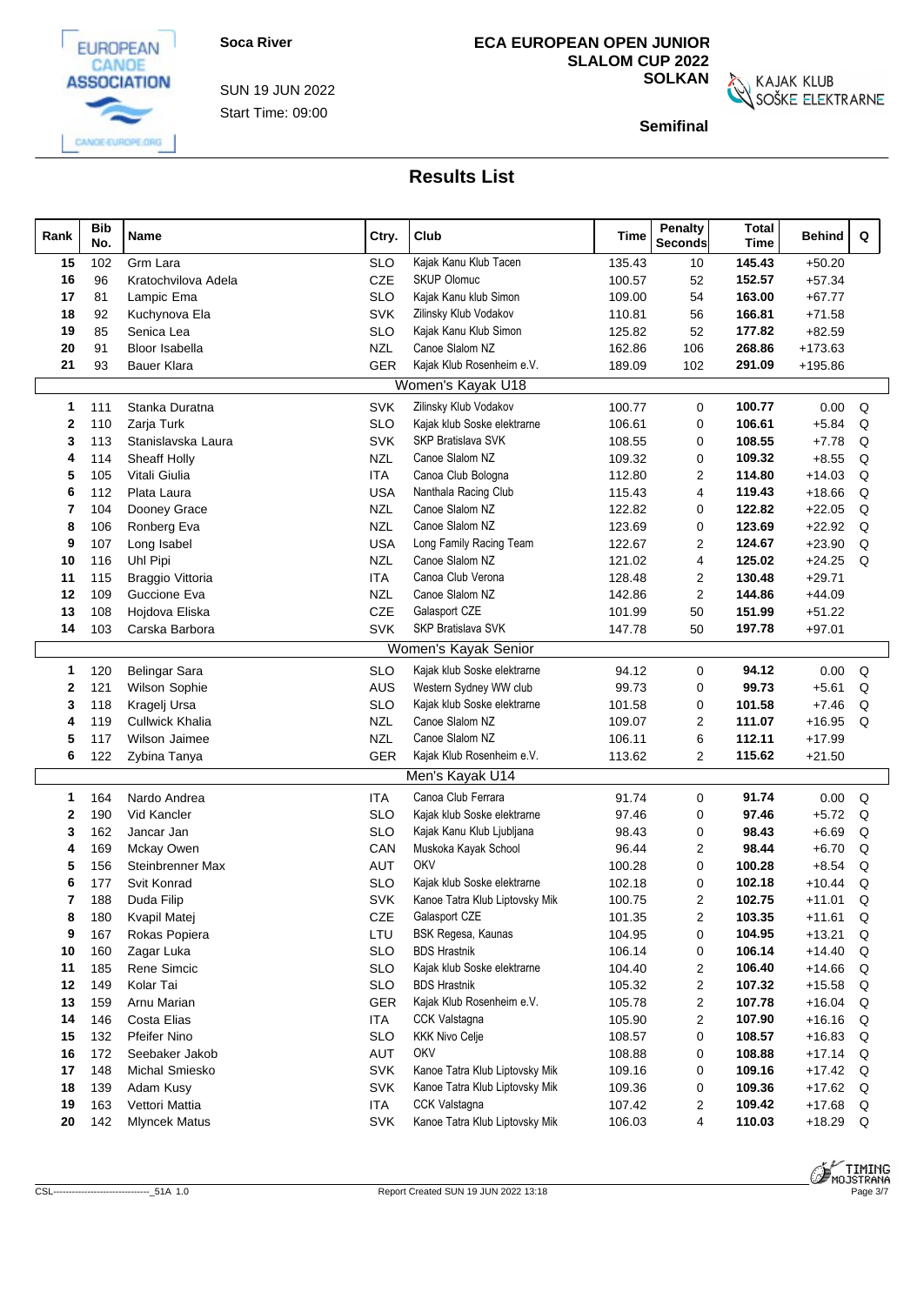

Start Time: 09:00 SUN 19 JUN 2022

# **ECA EUROPEAN OPEN JUNIOR SLALOM CUP 2022**

**SOLKAN**<br>SOŠKE ELEKTRARNE

**Semifinal**

| Rank         | <b>Bib</b><br>No. | Name                    | Ctry.      | Club                           | <b>Time</b> | Penalty<br>Seconds | <b>Total</b><br><b>Time</b> | Behind    | Q |  |
|--------------|-------------------|-------------------------|------------|--------------------------------|-------------|--------------------|-----------------------------|-----------|---|--|
| 21           | 125               | Kulczycki Konrad        | <b>POL</b> | Krakowski klub Kajakowy POL    | 106.21      | 4                  | 110.21                      | $+18.47$  | Q |  |
| 22           | 131               | Crestani Jacopo         | <b>ITA</b> | <b>CCK Valstagna</b>           | 104.35      | 6                  | 110.35                      | $+18.61$  | Q |  |
| 23           | 183               | Jonak Matej             | <b>SVK</b> | <b>SKP Bratislava SVK</b>      | 110.48      | 0                  | 110.48                      | $+18.74$  | Q |  |
| 24           | 166               | Gheno Filippo           | <b>ITA</b> | <b>CCK Valstagna</b>           | 106.78      | 4                  | 110.78                      | $+19.04$  | Q |  |
| 25           | 135               | Kultan Andrei           | <b>SVK</b> | Kanoe Tatra Klub Liptovsky Mik | 112.19      | 0                  | 112.19                      | $+20.45$  | Q |  |
| 26           | 124               | Hnilica Lukas           | <b>SVK</b> | Kanoe Tatra Klub Liptovsky Mik | 110.60      | 2                  | 112.60                      | $+20.86$  | Q |  |
| 27           | 151               | Grm Lovro               | <b>SLO</b> | Kajak Kanu Klub Tacen          | 106.76      | 6                  | 112.76                      | $+21.02$  | Q |  |
| 28           | 154               | Kulczycki Marek         | POL        | Krakowski klub Kajakowy POL    | 114.01      | 2                  | 116.01                      | $+24.27$  | Q |  |
| 29           | 179               | Venetianer Martin       | <b>SVK</b> | Zilinsky Klub Vodakov          | 115.38      | 2                  | 117.38                      | $+25.64$  | Q |  |
| 30           | 168               | <b>Tilinger Tadej</b>   | <b>SLO</b> | <b>KKK Nivo Celje</b>          | 119.47      | 2                  | 121.47                      | $+29.73$  | Q |  |
| 31           | 127               | Vretic Benjamin         | <b>SLO</b> | <b>BDS Hrastnik</b>            | 120.81      | 4                  | 124.81                      | $+33.07$  |   |  |
| 32           | 178               | Studnicka Zak           | <b>SLO</b> | <b>KKK Nivo Celje</b>          | 120.74      | 6                  | 126.74                      | $+35.00$  |   |  |
| 33           | 157               | Volovsek Brin           | <b>SLO</b> | Kayak Kanu Klub Tacen          | 130.01      | 0                  | 130.01                      | $+38.27$  |   |  |
| 34           | 176               | Signori Davide          | <b>ITA</b> | <b>CCK Valstagna</b>           | 128.71      | 6                  | 134.71                      | $+42.97$  |   |  |
| 35           | 173               | Gjabel Brano            | <b>SVK</b> | Zilinsky Klub Vodakov          | 131.72      | 4                  | 135.72                      | $+43.98$  |   |  |
| 36           | 140               | Novak Tobias            | <b>CZE</b> | <b>SKUP Olomuc</b>             | 134.73      | 2                  | 136.73                      | $+44.99$  |   |  |
| 37           | 133               | Mojik Tobias            | <b>SVK</b> | Zilinsky Klub Vodakov          | 134.98      | $\overline{2}$     | 136.98                      | $+45.24$  |   |  |
| 38           | 165               | Petkevicius Herkus      | LTU        | BSK Regesa, Kaunas             | 131.41      | 6                  | 137.41                      | $+45.67$  |   |  |
| 39           | 123               | Kuchyna Ondrej          | <b>SVK</b> | Zilinsky Klub Vodakov          | 140.89      | 2                  | 142.89                      | $+51.15$  |   |  |
| 40           | 136               | <b>Maxi Scott</b>       | GER        | Kajak Klub Rosenheim e.V.      | 145.21      | $\overline{2}$     | 147.21                      | $+55.47$  |   |  |
| 41           | 184               | <b>Beaumont Mason</b>   | CAN        | Muskoka Kayak School           | 141.36      | 6                  | 147.36                      | $+55.62$  |   |  |
| 42           | 191               | Pontarollo Riccardo     | <b>ITA</b> | <b>CCK Valstagna</b>           | 96.08       | 54                 | 150.08                      | $+58.34$  |   |  |
| 43           | 138               | <b>Friedreich David</b> | <b>AUT</b> | <b>OKV</b>                     | 144.69      | 6                  | 150.69                      | $+58.95$  |   |  |
| 44           | 128               | <b>Bolcina Lovro</b>    | <b>SLO</b> | Kajak klub Soske elektrarne    | 152.57      | 4                  | 156.57                      | $+64.83$  |   |  |
| 45           | 147               | Jan Kolar               | <b>AUT</b> | <b>OKV</b>                     | 162.26      | $\overline{c}$     | 164.26                      | $+72.52$  |   |  |
| 46           | 175               | Jereb Rudi              | <b>SLO</b> | <b>KKK Nivo Celje</b>          | 113.31      | 52                 | 165.31                      | $+73.57$  |   |  |
| 47           | 174               | Bacchin Marco           | <b>ITA</b> | <b>CCK Valstagna</b>           | 112.34      | 54                 | 166.34                      | $+74.60$  |   |  |
| 48           | 150               | <b>Udovicic Mihael</b>  | CRO        | Croatia canoe                  | 111.81      | 58                 | 169.81                      | $+78.07$  |   |  |
| 49           | 171               | Vainauskas Paulius      | LTU        | BSK Regesa, Kaunas             | 115.45      | 56                 | 171.45                      | $+79.71$  |   |  |
| 50           | 141               | <b>Babic Tibor</b>      | <b>SLO</b> | <b>BDS Hrastnik</b>            | 167.25      | 6                  | 173.25                      | $+81.51$  |   |  |
| 51           | 126               | Rasek Adam              | <b>SVK</b> | SKP Bratislava SVK             | 173.64      | 0                  | 173.64                      | $+81.90$  |   |  |
| 52           | 143               | Ferrini Pietro          | <b>ITA</b> | Canoa Club Verona              | 141.57      | 54                 | 195.57                      | $+103.83$ |   |  |
| 53           | 152               | Tomc Maj                | <b>SLO</b> | <b>BDS Hrastnik</b>            | 147.69      | 54                 | 201.69                      | $+109.95$ |   |  |
| 54           | 181               | Daunoras Korelijus      | LTU        | BSK Regesa, Kaunas             | 102.94      | 102                | 204.94                      | $+113.20$ |   |  |
| 55           | 189               | Mencarelli Lorenzo      | ITA        | Canoa Club Bologna             | 154.88      | 56                 | 210.88                      | $+119.14$ |   |  |
| 56           | 130               | <b>Egyhazy Matus</b>    | <b>SVK</b> | <b>SKP Bratislava SVK</b>      | 119.64      | 104                | 223.64                      | $+131.90$ |   |  |
| 57           | 158               | Adam Petrovcic          | <b>SLO</b> | Kajak klub Soske elektrarne    | 167.94      | 60                 | 227.94                      | $+136.20$ |   |  |
| 58           | 144               | Lampe Aljaz             | <b>SLO</b> | Kayak Kanu Klub Tacen          | 173.76      | 56                 | 229.76                      | $+138.02$ |   |  |
| 59           | 182               | Kabak Artyom            | GER        | Kajak Klub Rosenheim e.V.      | 141.70      | 102                | 243.70                      | $+151.96$ |   |  |
| 60           | 186               | Ferrini Michele         | ITA        | Canoa Club Verona              | 131.28      | 152                | 283.28                      | $+191.54$ |   |  |
| 61           | 187               | Armic Ga                | <b>SLO</b> | Kajak Kanu Klub Tacen          | 137.11      | 204                | 341.11                      | $+249.37$ |   |  |
| 62           | 153               | Osojnik Erik            | <b>SLO</b> | Kajak klub Soske elektrarne    | 148.50      | 204                | 352.50                      | $+260.76$ |   |  |
| 63           | 129               | Long Isaac              | <b>USA</b> | Long Family Racing Team        | 119.40      | 256                | 375.40                      | $+283.66$ |   |  |
| 64           | 170               | Kolbe Tilen             | <b>SLO</b> | Kajak Kanu Klub Tacen          |             |                    | <b>DNS</b>                  |           |   |  |
| 65           | 161               | Pinter Tjas             | <b>SLO</b> | Kajak Kanu Klub Tacen          |             |                    | <b>DNS</b>                  |           |   |  |
| 66           | 134               | Arnu Jonathan           | GER        | Kajak Klub Rosenheim e.V.      |             |                    | <b>DNS</b>                  |           |   |  |
|              |                   |                         |            | Men's Kayak U16                |             |                    |                             |           |   |  |
| $\mathbf{1}$ | 222               | <b>Bregar Domen</b>     | <b>SLO</b> | Kajak Kanu Klub Tacen          | 84.00       | 0                  | 84.00                       | 0.00      | Q |  |
| 2            | 198               | <b>Clasen Maurice</b>   | GER        | Kanuverein Zeitz               | 85.04       | 0                  | 85.04                       | $+1.04$   | Q |  |
| З            | 250               | Hocevar Ziga Lin        | <b>SLO</b> | Kajak Kanu Club Simon          | 85.27       | 0                  | 85.27                       | $+1.27$   | Q |  |
| 4            | 252               | Zobec Urbancic Atej     | SLO        | Brodarsko drustvo Solkan       | 85.35       | 0                  | 85.35                       | $+1.35$ Q |   |  |
|              |                   |                         |            |                                |             |                    |                             |           |   |  |



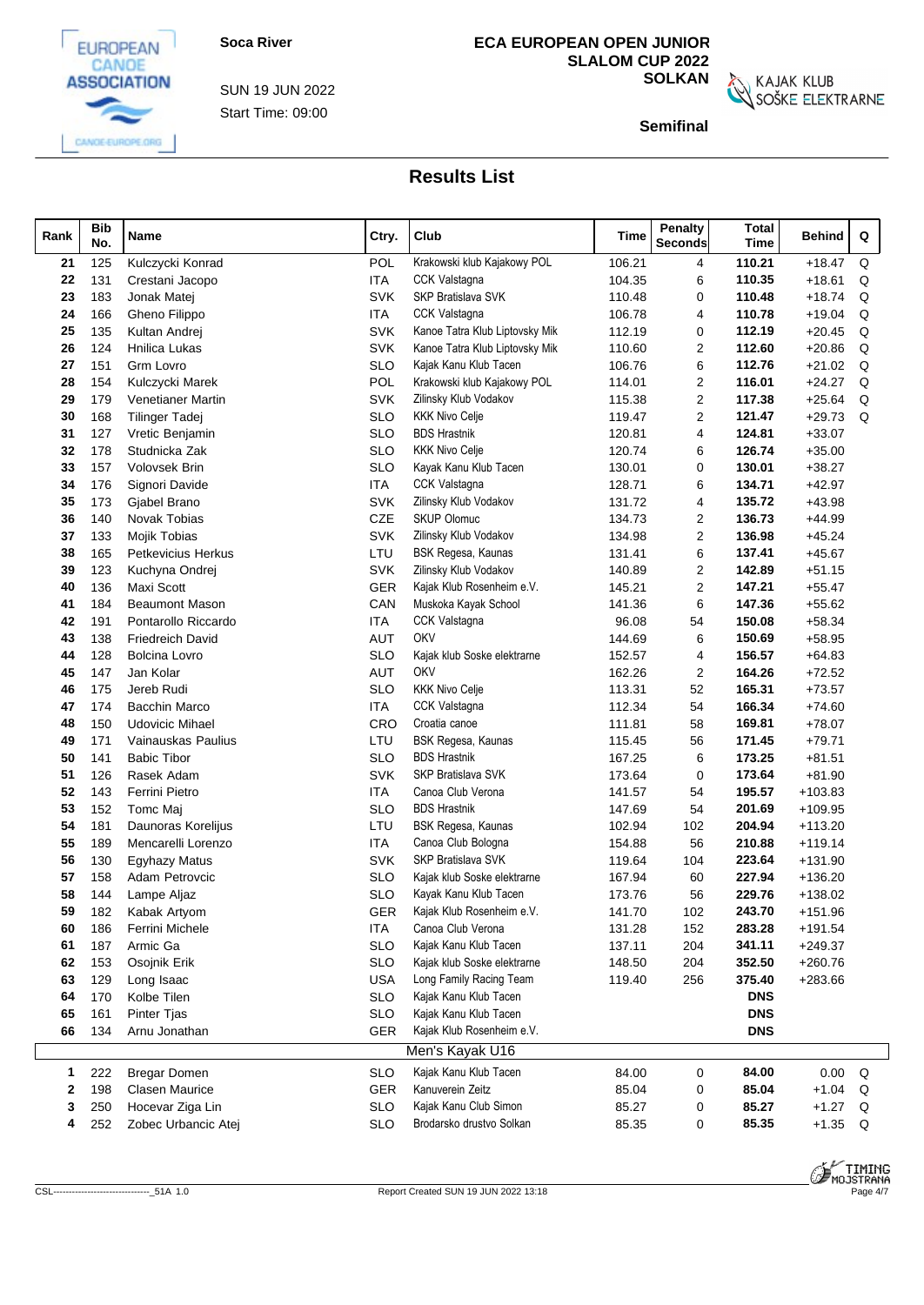



EUROPEAN

Start Time: 09:00 SUN 19 JUN 2022

## **ECA EUROPEAN OPEN JUNIOR SLALOM CUP 2022**

**SOLKAN**<br>SOŠKE ELEKTRARNE

**Semifinal**

| Rank     | <b>Bib</b><br>No. | Name                                      | Ctry.             | Club                           | Time             | <b>Penalty</b><br><b>Seconds</b> | <b>Total</b><br><b>Time</b> | Behind               | Q |  |
|----------|-------------------|-------------------------------------------|-------------------|--------------------------------|------------------|----------------------------------|-----------------------------|----------------------|---|--|
| 5        | 194               | Triomphe lanis                            | <b>FRA</b>        | <b>CLBCK France</b>            | 85.79            | 0                                | 85.79                       | $+1.79$              | Q |  |
| 6        | 209               | Michal Kopecek                            | CZE               | TJ VS Tabor Czech Republic     | 88.53            | 0                                | 88.53                       | $+4.53$              | Q |  |
|          | 206               | <b>Weber Anton</b>                        | <b>GER</b>        | Sachsischer Kanu Verband 1     | 89.15            | 0                                | 89.15                       | $+5.15$              | Q |  |
| 8        | 255               | Rene Jeklin                               | <b>SLO</b>        | Kajak klub Soske elektrarne    | 87.37            | $\overline{2}$                   | 89.37                       | $+5.37$              | Q |  |
| 9        | 240               | <b>Sachers Felix</b>                      | <b>GER</b>        | Sachsischer Kanu Verband 1     | 89.38            | $\Omega$                         | 89.38                       | $+5.38$              | Q |  |
| 10       | 247               | Mark Jeklin                               | <b>SLO</b>        | Kajak klub Soske elektrarne    | 89.55            | 0                                | 89.55                       | $+5.55$              | Q |  |
| 11       | 219               | Romano Daniele                            | ITA               | Canoa Club Brescia             | 90.03            | 0                                | 90.03                       | $+6.03$              | Q |  |
| 12       | 217               | Zeleznik Gal                              | <b>SLO</b>        | <b>BDS Hrastnik</b>            | 90.07            | 0                                | 90.07                       | $+6.07$              | Q |  |
| 13       | 199               | Kos Tin                                   | <b>SLO</b>        | <b>BDS Hrastnik</b>            | 90.41            | 0                                | 90.41                       | $+6.41$              | Q |  |
| 14       | 251               | <b>Hodon Samuel</b>                       | <b>SVK</b>        | Zilinsky Klub Vodakov          | 91.02            | 0                                | 91.02                       | $+7.02$              | Q |  |
| 15       | 213               | Becke David                               | GER               | Kanu Schwaben Augsburg - KSA   | 89.07            | 2                                | 91.07                       | $+7.07$              | Q |  |
| 16       | 210               | <b>Panzer Martin</b>                      | CZE               | Galasport CZE                  | 89.90            | 2                                | 91.90                       | $+7.90$              | Q |  |
| 17       | 243               | <b>Supplies Paule</b>                     | <b>GER</b>        | Sachsischer Kanu Verband 1     | 92.52            | 0                                | 92.52                       | $+8.52$              | Q |  |
| 18       | 242               | Bazic Vuk                                 | <b>SRB</b>        | Kajak klub Ibar Kraljevo SRB   | 92.63            | 0                                | 92.63                       | $+8.63$              | Q |  |
| 19       | 216               | Veggi Fausto                              | <b>ITA</b>        | Canottieri comunali Firenze    | 92.70            | 0                                | 92.70                       | $+8.70$              | Q |  |
| 20       | 253               | Peri Nicolo                               | ITA               | Canoa Club Bologna             | 91.52            | 2                                | 93.52                       | $+9.52$              | Q |  |
| 21       | 227               | <b>Zimmerman Niels</b>                    | <b>GER</b>        | Sachsischer Kanu Verband 1     | 87.74            | 6                                | 93.74                       | $+9.74$              | Q |  |
| 22       | 223               | Benzien Jonas                             | GER               | Sachsischer Kanu Verband 1     | 91.90            | 2                                | 93.90                       | $+9.90$              | Q |  |
| 23       | 221               | Frohlich Jachym                           | CZE               | KK Roudnice na Labnem          | 94.41            | 0                                | 94.41                       | $+10.41$             | Q |  |
| 24       | 224               | <b>Bloch Anton</b>                        | <b>GER</b>        | <b>KSV Bad Kreuznach</b>       | 92.44            | $\overline{2}$                   | 94.44                       | $+10.44$             | Q |  |
| 25       | 234               | Carsky Branislav                          | <b>SVK</b>        | <b>SKP Bratislava SVK</b>      | 94.59            | $\Omega$                         | 94.59                       | $+10.59$             | Q |  |
| 26       | 212               | Wilhelmer Noah                            | <b>AUT</b>        | OKV                            | 92.94            | 2                                | 94.94                       | $+10.94$             | Q |  |
| 27       | 246               | Cech Ondrei                               | <b>SVK</b>        | <b>SKP Bratislava SVK</b>      | 95.19            | $\Omega$                         | 95.19                       | $+11.19$             | Q |  |
| 28       | 233               | Long Merle                                | <b>USA</b>        | Long Family Racing Team        | 91.28            | 4                                | 95.28                       | $+11.28$             | Q |  |
| 29       | 202               | Veliscek Rok                              | <b>SLO</b>        | Kajak klub Soske elektrarne    | 91.45            | 4                                | 95.45                       | $+11.45$             | Q |  |
| 30       | 218               | Formella Anton                            | <b>GER</b>        | Sachsischer Kanu Verband 1     | 95.87            | 0                                | 95.87                       | $+11.87$             | Q |  |
| 31       | 211               | Pavsic Domen                              | <b>SLO</b>        | Kajak klub Soske elektrarne    | 95.07            | 2                                | 97.07                       | $+13.07$             |   |  |
| 32       | 228               | Jonak Jakub                               | <b>SVK</b>        | <b>SKP Bratislava SVK</b>      | 96.22            | $\overline{2}$                   | 98.22                       | $+14.22$             |   |  |
| 33       | 195               | Alex Petrovcic                            | <b>SLO</b>        | Kajak klub Soske elektrarne    | 98.24            | 2                                | 100.24                      | $+16.24$             |   |  |
| 34       | 193               | <b>Birk Nik</b>                           | <b>SLO</b>        | Kajak Kanu klub Simon          | 99.77            | 2                                | 101.77                      | $+17.77$             |   |  |
| 35       | 192               | Kuschinsky Elias                          | <b>GER</b>        | Kajak Klub Rosenheim e.V.      | 101.89           | 0                                | 101.89                      | $+17.89$             |   |  |
| 36       | 254               | Long Bryson                               | USA               | Long Family Racing Team        | 97.00            | 6                                | 103.00                      | $+19.00$             |   |  |
| 37       | 215               | Rizzieri Luca                             | ITA               | CC Ferrara                     | 101.26           | 2                                | 103.26                      | $+19.26$             |   |  |
| 38       | 225               | Nedeljkovic Milutin                       | <b>SRB</b>        | Kajak klub Ibar Kraljevo SRB   | 101.81           | 2                                | 103.81                      | $+19.81$             |   |  |
| 39       | 249               | <b>Rohrmeister Lukas</b>                  | <b>AUT</b>        | <b>OKV</b>                     | 102.14           | 2                                | 104.14                      | $+20.14$             |   |  |
| 40       | 245               | Petric Jan                                | CRO               | Croatia canoe                  | 101.56           | 4                                | 105.56                      | $+21.56$             |   |  |
| 41       | 239               | Kamm Cosmo                                | <b>GER</b>        | <b>KSV Bad Kreuznach</b>       | 108.44           | 0                                | 108.44                      | $+24.44$             |   |  |
| 42       | 226               | Pajk Maj                                  | <b>SLO</b>        | <b>KKK Nivo Celje</b>          | 110.72           | 2                                | 112.72                      | $+28.72$             |   |  |
| 43       | 241               | Studnicka Gaj                             | <b>SLO</b>        | <b>KKK Nivo Celje</b>          | 109.17           | 4                                | 113.17                      | $+29.17$             |   |  |
| 44       | 248               | Averkinas Adrijus<br>Slavinskis Dominykas | LTU               | BSK Regesa, Kaunas             | 108.54           | 6                                | 114.54<br>114.64            | $+30.54$             |   |  |
| 45<br>46 | 244<br>237        | Geertsema Emil                            | LTU<br><b>AUT</b> | BSK Regesa, Kaunas<br>OKV      | 112.64<br>115.14 | 2<br>0                           | 115.14                      | $+30.64$<br>$+31.14$ |   |  |
| 47       | 197               | Pontarollo Luca                           | ITA               | <b>CCK Valstagna</b>           | 113.22           | 4                                | 117.22                      | $+33.22$             |   |  |
| 48       | 204               | Armic Anej                                | <b>SLO</b>        | Kajak Kanu Klub Tacen          | 109.69           | 10                               | 119.69                      | $+35.69$             |   |  |
| 49       | 207               | Ferrini Giovanni                          | <b>ITA</b>        | Canoa Club Verona              | 122.60           | $\overline{2}$                   | 124.60                      | $+40.60$             |   |  |
| 50       | 232               | <b>Blessberger Ralph</b>                  | AUT               | OKV                            | 124.55           | 2                                | 126.55                      | $+42.55$             |   |  |
| 51       | 229               | Velikonja Tjas                            | <b>SLO</b>        | Kajak klub Soske elektrarne    | 87.63            | 54                               | 141.63                      | $+57.63$             |   |  |
| 52       | 196               | Campa Gaber                               | <b>SLO</b>        | Kajak Kanu Klub Tacen          | 140.27           | $\overline{2}$                   | 142.27                      | $+58.27$             |   |  |
| 53       | 238               | Skubik David                              | <b>SVK</b>        | Kanoe Tatra Klub Liptovsky Mik | 93.19            | 50                               | 143.19                      | $+59.19$             |   |  |
| 54       | 230               | <b>Krivic Gasper</b>                      | <b>SLO</b>        | Kajak Kanu Klub Ljubljana      | 94.82            | 50                               | 144.82                      | $+60.82$             |   |  |
| 55       | 231               | Roth Pascal                               | GER               | <b>KSV Bad Kreuznach</b>       | 105.84           | 50                               | 155.84                      | $+71.84$             |   |  |
| 56       | 200               | <b>Offner Marcel</b>                      | AUT               | OKV                            | 153.95           | 4                                | 157.95                      | $+73.95$             |   |  |
|          |                   |                                           |                   |                                |                  |                                  |                             |                      |   |  |



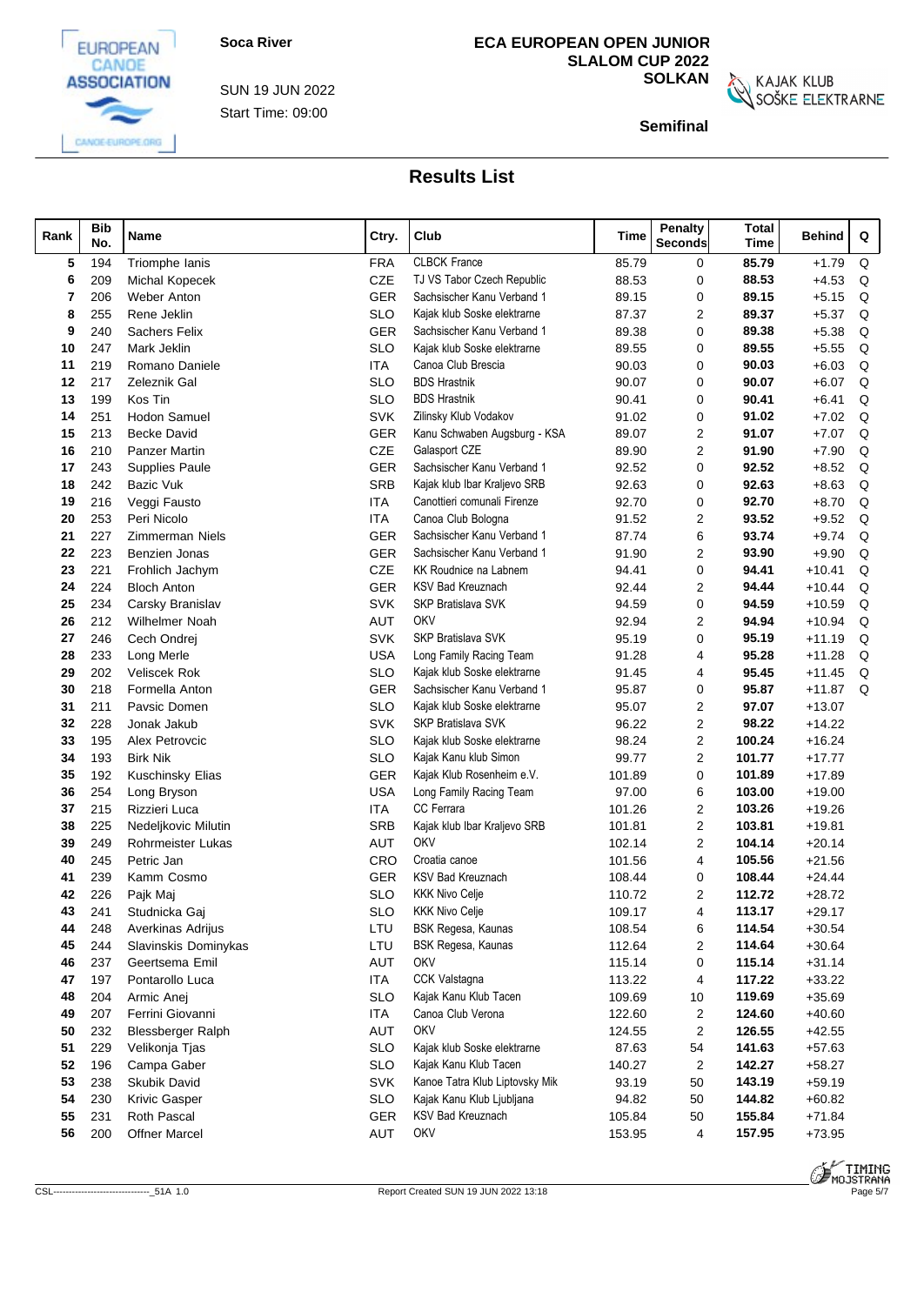

EUROPEAN

Start Time: 09:00 SUN 19 JUN 2022

## **ECA EUROPEAN OPEN JUNIOR SLALOM CUP 2022**

**SOLKAN**<br>SOŠKE ELEKTRARNE

**Semifinal**

| Rank         | <b>Bib</b><br>No. | <b>Name</b>              | Ctry.      | Club                                           | Time   | <b>Penalty</b><br><b>Seconds</b> | <b>Total</b><br>Time | Behind         | Q |
|--------------|-------------------|--------------------------|------------|------------------------------------------------|--------|----------------------------------|----------------------|----------------|---|
| 57           | 220               | Schiel David             | <b>GER</b> | <b>KSV Bad Kreuznach</b>                       | 107.87 | 52                               | 159.87               | $+75.87$       |   |
| 58           | 201               | <b>Inkrot Paul</b>       | GER        | Sachsischer Kanu Verband 1                     | 124.23 | 52                               | 176.23               | $+92.23$       |   |
| 59           | 214               | Korinek Matyas           | <b>SVK</b> | Kanoe Tatra Klub Liptovsky Mik                 | 129.55 | 52                               | 181.55               | $+97.55$       |   |
| 60           | 203               | Svejd Jachym             | CZE        | Galasport CZE                                  | 92.73  | 102                              | 194.73               | $+110.73$      |   |
| 61           | 205               | Gade Emilian             | AUT        | OKV                                            | 97.60  | 106                              | 203.60               | $+119.60$      |   |
| 62           | 236               | <b>Virant Mark</b>       | <b>SLO</b> | Kajak Kanu Klub Ljubljana                      | 121.94 | 104                              | 225.94               | $+141.94$      |   |
| 63           | 208               | Markovic Ognjen          | SRB        | Kajak klub Ibar Kraljevo SRB                   | 126.50 | 100                              | 226.50               | $+142.50$      |   |
|              |                   |                          |            | Men's Kayak U18                                |        |                                  |                      |                |   |
| $\mathbf{1}$ | 273               | Jakob Savli              | <b>SLO</b> | Kajak klub Soske elektrarne                    | 85.78  | 0                                | 85.78                | 0.00           | Q |
| $\mathbf{2}$ | 256               | Crosbee Mark             | <b>AUS</b> | Melbourne Canoe Club                           | 86.18  | 0                                | 86.18                | $+0.40$        | Q |
| 3            | 260               | Vaclav Novak             | <b>CZE</b> | TJ VS Tabor Czech Republic                     | 86.58  | 0                                | 86.58                | $+0.80$        | Q |
| 4            | 259               | <b>Stanzel Christian</b> | <b>GER</b> | Augsburger Kayak Verein                        | 83.21  | 4                                | 87.21                | $+1.43$        | Q |
| 5            | 284               | Kremslehner Moritz       | <b>AUT</b> | OKV                                            | 87.27  | 0                                | 87.27                | $+1.49$        | Q |
| 6            | 258               | Sevcik Jakub             | <b>SVK</b> | <b>SKP Bratislava SVK</b>                      | 88.27  | 0                                | 88.27                | $+2.49$        | Q |
| 6            | 278               | Zidar Ziga               | <b>SLO</b> | Kajak Kanu Klub Tacen                          | 88.27  | 0                                | 88.27                | $+2.49$        | Q |
| 8            | 272               | Zeitlhofer Siimon        | <b>AUT</b> | OKV                                            | 87.73  | 2                                | 89.73                | $+3.95$        | Q |
| 9            | 267               | <b>Hromek Matus</b>      | <b>SVK</b> | SKP Bratislava SVK                             | 88.32  | $\overline{2}$                   | 90.32                | $+4.54$        | Q |
| 10           | 291               | Grm Enej                 | <b>SLO</b> | Kajak Kanu Klub Tacen                          | 88.78  | 2                                | 90.78                | $+5.00$        | Q |
| 11           | 277               | Galuska Zdenek           | CZE        | Galasport CZE                                  | 91.72  | 0                                | 91.72                | $+5.94$        | Q |
| 12           | 279               | <b>Hamish Dalziel</b>    | AUS        | Derwent Canoe club AUS                         | 91.33  | $\overline{2}$                   | 93.33                | $+7.55$        | Q |
| 13           | 257               | Schiel Simon             | <b>GER</b> | <b>KSV Bad Kreuznach</b>                       | 91.34  | 2                                | 93.34                | $+7.56$        | Q |
| 14           | 280               | Vinkovic Gasper          | <b>SLO</b> | Kajak Kanu Klub Ljubljana                      | 93.68  | 0                                | 93.68                | $+7.90$        | Q |
| 15           | 282               | <b>Thomas Goldsmith</b>  | <b>NZL</b> | Canoe Slalom NZ                                | 93.88  | 0                                | 93.88                | $+8.10$        | Q |
| 16           | 289               | <b>Gale Martin</b>       | <b>SLO</b> | Kajak Kanu klub Simon                          | 90.87  | 4                                | 94.87                | $+9.09$        | Q |
| 17           | 281               | Rehberg Chriistian       | <b>GER</b> | <b>KSV Bad Kreuznach</b>                       | 94.88  | 0                                | 94.88                | $+9.10$        | Q |
| 18           | 270               | Sharp Samuel             | <b>USA</b> | Nanthala Racing Club USA                       | 94.10  | 2                                | 96.10                | $+10.32$       | Q |
| 19           | 265               | Jefferies Matthew        | <b>NZL</b> | Canoe Slalom NZ                                | 92.44  | 4                                | 96.44                | $+10.66$       | Q |
| 20           | 287               | Mavric Matjaz            | <b>SLO</b> | Kajak klub Nivo Celje                          | 92.66  | 4                                | 96.66                | $+10.88$       | Q |
| 21           | 264               | Stakelies Jason          | <b>GER</b> | Sachsischer Kanu Verband 1                     | 94.74  | 2                                | 96.74                | $+10.96$       | Q |
| 22           | 271               | Pilbrow Ben              | <b>NZL</b> | Canoe Slalom NZ                                | 98.19  | 2                                | 100.19               | $+14.41$       | Q |
| 23           | 263               | Suvorov Igor             | <b>SLO</b> | Kajak Kanu Klub Ljubljana                      | 100.13 | 2                                | 102.13               | $+16.35$       | Q |
| 24           | 262               | Luptak Sebastian         | <b>SVK</b> | Zilinsky Klub Vodakov                          | 100.26 | $\overline{2}$                   | 102.26               | $+16.48$       | Q |
| 25           | 266               | Anze Robic               | <b>SLO</b> | Kajak Kanu Klub Ljubljana                      | 114.86 | 4                                | 118.86               | $+33.08$       |   |
| 26           | 290               | Benciolini Stefano       | ITA        | Canoa Club Verona                              | 89.99  | 50                               | 139.99               | $+54.21$       |   |
| 27           | 286               | Preisl Pauli             | <b>AUT</b> | OKV                                            | 88.19  | 54                               | 142.19               | $+56.41$       |   |
| 28           | 275               | Bobula Jakub             | <b>SVK</b> | <b>SKP Bratislava SVK</b>                      | 93.23  | 50                               | 143.23               | $+57.45$       |   |
| 29           | 274               | Long Kyler               | <b>USA</b> | Long Family Racing Team                        | 92.16  | 52                               | 144.16               | $+58.38$       |   |
| 30           | 268               | Rizzieri Nicola          | <b>ITA</b> | Canoa Club Ferrara                             | 90.28  | 54                               | 144.28               | $+58.50$       |   |
| 31           | 276               | Schedlbauer Maximilian   | AUT        | Kajak klub Graz AUT                            | 101.38 | 52                               | 153.38               | $+67.60$       |   |
| 32           | 285               | Sprotowsky Erik          | <b>GER</b> | Sachsischer Kanu Verband 1                     | 101.94 | 52                               | 153.94               | $+68.16$       |   |
| 33           | 288               | Zahir Samuele            | <b>ITA</b> | Canoa Club Bologna                             | 111.89 | 52                               | 163.89               | $+78.11$       |   |
| 34           | 261               | Pranskunas Vejas         | LTU        | BSK Regesa, Kaunas                             | 108.51 | 56                               | 164.51               | $+78.73$       |   |
| 35           | 269               | <b>Bloor Vincent</b>     | <b>NZL</b> | Canoe Slalom NZ<br>Croatia canoe               | 104.52 | 102                              | 206.52               | $+120.74$      |   |
| 36           | 283               | Sestak David             | CRO        |                                                | 127.06 | 102                              | 229.06               | $+143.28$      |   |
|              |                   |                          |            | Men's Kayak U23                                |        |                                  |                      |                |   |
| $\mathbf{1}$ | 292               | Gajsek Urban             | <b>SLO</b> | Kajak klub Soske elektrarne                    | 83.33  | 2                                | 85.33                | 0.00           | Q |
| 2            | 294               | Kancler Tine             | <b>SLO</b> | Kajak klub Soske elektrarne                    | 81.05  | 52                               | 133.05               | +47.72 Q       |   |
| 3            | 293               | <b>Bolyard Wesley</b>    | <b>USA</b> | Nantahala Racing Clun USA<br>Women's Canoe U14 | 94.02  | 50                               | 144.02               | $+58.69$       |   |
| $\mathbf{1}$ | 297               | Kocirova Valentyna       | CZE        | <b>SKUP Olomuc</b>                             | 102.29 | 0                                | 102.29               | $0.00 \quad Q$ |   |
|              |                   |                          |            |                                                |        |                                  |                      |                |   |

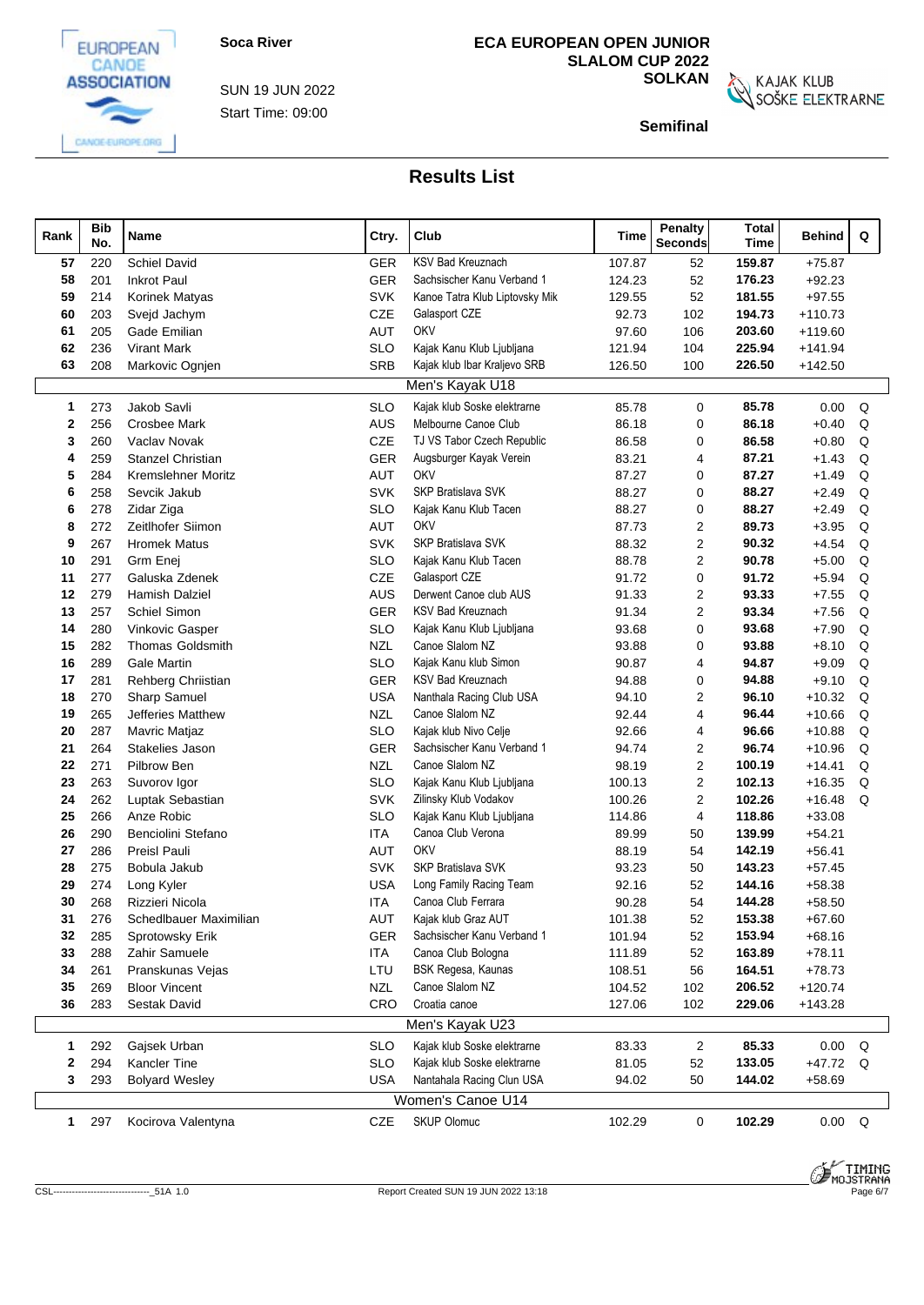

Start Time: 09:00 SUN 19 JUN 2022

# **ECA EUROPEAN OPEN JUNIOR SLALOM CUP 2022**

**SOLKAN**<br>SOŠKE ELEKTRARNE

**Semifinal**

| Rank         | <b>Bib</b><br>No. | <b>Name</b>           | Ctry.      | Club                           | <b>Time</b> | <b>Penalty</b><br>Seconds | <b>Total</b><br><b>Time</b> | <b>Behind</b> | Q        |
|--------------|-------------------|-----------------------|------------|--------------------------------|-------------|---------------------------|-----------------------------|---------------|----------|
| $\mathbf{2}$ | 296               | Abrahamova Karolina   | <b>SVK</b> | Kanoe Tatra Klub Liptovsky Mik | 140.30      | 10                        | 150.30                      | $+48.01$      | Q        |
| 3            | 295               | Didone Anna           | <b>ITA</b> | <b>CCK Valstagna</b>           | 137.32      | 52                        | 189.32                      | $+87.03$      | Q        |
| 4            | 298               | Jozefcekova Simona    | <b>SVK</b> | Kanoe Tatra Klub Liptovsky Mik | 149.23      | 52                        | 201.23                      | +98.94        |          |
|              |                   |                       |            | Women's Canoe U16              |             |                           |                             |               |          |
|              | 310               | Pinteric Naja         | <b>SLO</b> | <b>KK Klub Catez</b>           | 105.64      | $\Omega$                  | 105.64                      | 0.00          | Q        |
| 2            | <b>300</b>        | Hojdova Marketa       | CZE        | Galasport CZE                  | 111.00      | $\overline{2}$            | 113.00                      | $+7.36$       | $\Omega$ |
| 3            | 303               | Heydenreich Christine | <b>GER</b> | Sachsischer Kanu Verband 1     | 109.85      | 6                         | 115.85                      | $+10.21$      | Q        |
| 4            | 306               | Lampic Ema            | <b>SLO</b> | Kanu Club Simon                | 114.81      | 4                         | 118.81                      | $+13.17$      | Q        |
| 5            | 305               | Crosbee Sarah         | <b>AUS</b> | Melbourne Canoe Club           | 118.03      | 4                         | 122.03                      | $+16.39$      | Q        |
| 6            | 299               | Kuchynova Ela         | <b>SVK</b> | Zilinsky Klub Vodakov          | 116.43      | 50                        | 166.43                      | $+60.79$      | $\Omega$ |
|              | 302               | Vajsova Alexandra     | <b>SVK</b> | Kanoe Tatra Klub Liptovsky Mik | 113.35      | 54                        | 167.35                      | $+61.71$      |          |
| 8            | 304               | Galuskova Bara        | CZE        | Galasport CZE                  | 124.88      | 52                        | 176.88                      | $+71.24$      |          |
| 9            | 30 <sup>′</sup>   | Mala Magdalena        | CZE        | <b>SKUP Olomuc</b>             | 112.37      | 152                       | 264.37                      | $+158.73$     |          |
|              |                   |                       |            | Women's Canoe U18              |             |                           |                             |               |          |
|              | 309               | Duratna Stanka        | <b>SVK</b> | Zilinsky Klub Vodakov          | 106.29      | $\Omega$                  | 106.29                      | 0.00          | Q        |
| 2            | 31                | Jug Asja              | <b>SLO</b> | Kajak klub Soske elektrarne    | 114.89      | 2                         | 116.89                      | $+10.60$      | Q        |
| 3            | 308               | Gillich Justina       | <b>GER</b> | Augsburger Kajak Verien        | 125.52      | $\overline{2}$            | 127.52                      | $+21.23$      | $\Omega$ |
| 4            | 307               | Ivce Nika             | <b>CRO</b> | Croatia canoe                  | 164.46      | 202                       | 366.46                      | $+260.17$     |          |
|              |                   |                       |            | Women's Canoe U23              |             |                           |                             |               |          |
|              | 313               | <b>Belingar Sara</b>  | <b>SLO</b> | Kajak klub Soske elektrarne    | 97.81       | 6                         | 103.81                      | 0.00          | Q        |
| 2            | 312               | Wilson Sophie         | <b>AUS</b> | Western Sydney WW club         | 109.49      | $\Omega$                  | 109.49                      | $+5.68$       | Q        |
| 3            | 314               | Zybina Tanya          | <b>GER</b> | Kajak Klub Rosenheim e.V.      | 143.78      | $\overline{2}$            | 145.78                      | $+41.97$      |          |
|              |                   |                       |            |                                |             | Chief Judge               |                             |               |          |
|              |                   |                       |            |                                |             |                           |                             |               |          |

|             |                          | <u>_</u> | $\sim$<br>. . | $\overline{ }$ | -<br> |  |                          | ∼<br>$\cdot$ | $\sim$<br>υ | $\sim$<br>$\sim$ | $\overline{a}$           | 14 | $\overline{ }$<br>$\mathbf b$ | 16 | $\overline{\phantom{a}}$ | 18 | 10<br>כ ו | 20 |
|-------------|--------------------------|----------|---------------|----------------|-------|--|--------------------------|--------------|-------------|------------------|--------------------------|----|-------------------------------|----|--------------------------|----|-----------|----|
| Touched     | $\overline{\phantom{0}}$ | <u>_</u> |               |                |       |  | $\sim$                   | ۰            | $\sim$      |                  | $\overline{\phantom{a}}$ | -  |                               |    |                          |    |           |    |
| Missed<br>. | $\overline{\phantom{a}}$ |          |               |                |       |  | $\overline{\phantom{a}}$ |              |             |                  | $\overline{\phantom{a}}$ | -  |                               |    |                          |    |           |    |

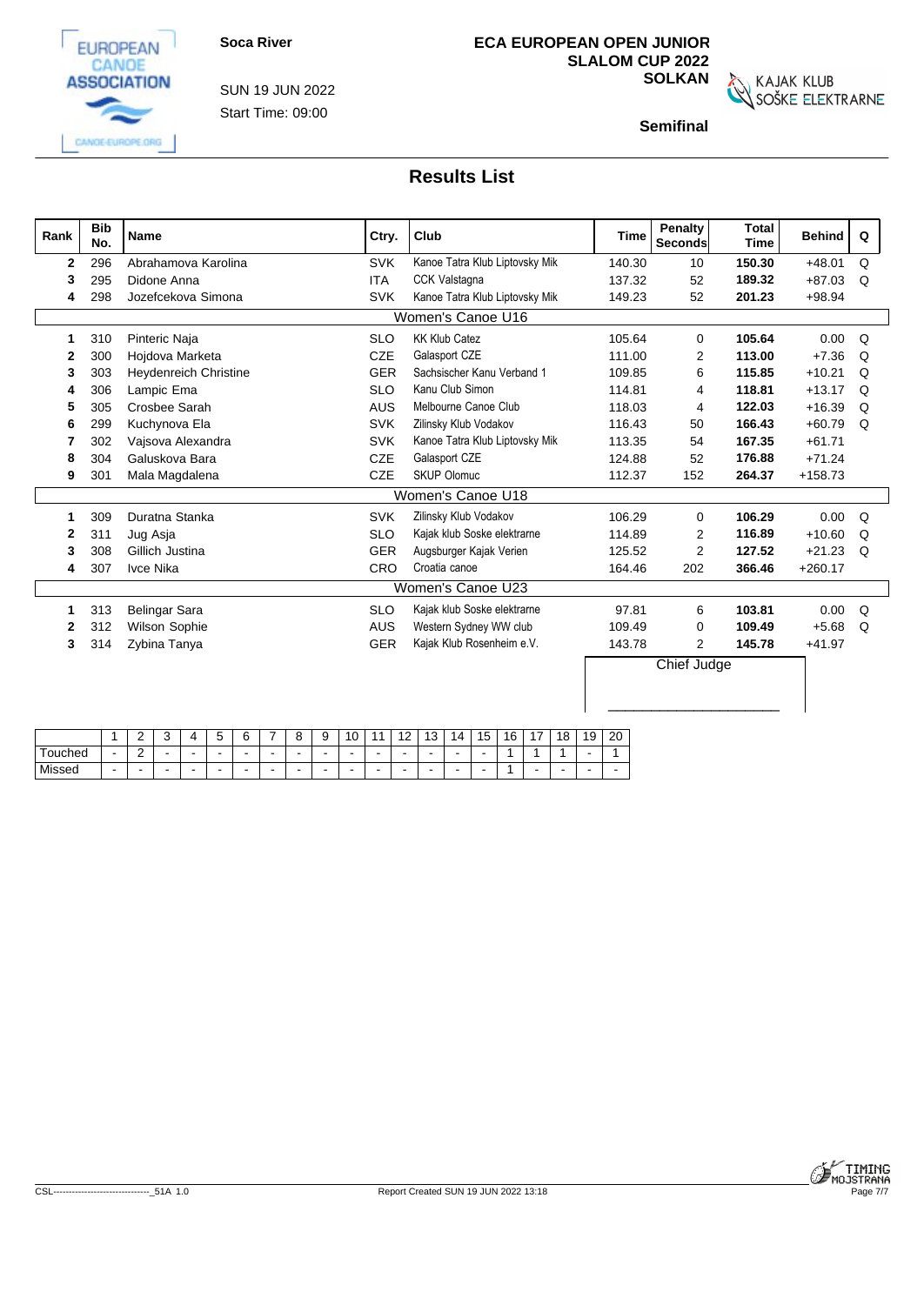

CANGE-EUROPE.ORG

Start Time: 14:00 SUN 19 JUN 2022

# **ECA EUROPEAN OPEN JUNIOR SLALOM CUP 2022**

**SOLKAN**<br>SOŠKE ELEKTRARNE

**Final**

| Rank         | <b>Bib</b><br>No. | <b>Name</b>          | Ctry.      | Club                           | Time   | Penalty<br><b>Seconds</b> | <b>Total</b><br><b>Time</b> | Q<br><b>Behind</b> |
|--------------|-------------------|----------------------|------------|--------------------------------|--------|---------------------------|-----------------------------|--------------------|
|              |                   |                      |            | Men's Kayak Masters            |        |                           |                             |                    |
| -1           | 3                 | Grady Callan         | AUS        | Melbourne Canoe Club           | 91.73  | $\mathbf 0$               | 91.73                       | 0.00               |
| $\mathbf{2}$ | $\overline{2}$    | Senft Stefan         | GER        | <b>KSV Bad Kreuznach</b>       | 98.29  | $\mathbf 0$               | 98.29                       | $+6.56$            |
| 3            | 1                 | Romano Dario         | <b>ITA</b> | Canoa Club Brescia             | 103.24 | $\mathbf 0$               | 103.24                      | $+11.51$           |
| 4            | 4                 | Yazawa Aki           | <b>JPN</b> | Japan Canoe                    |        |                           | <b>DNS</b>                  |                    |
|              |                   |                      |            | Men's Canoe U14                |        |                           |                             |                    |
| 1            | 11                | Novak Tobias         | CZE        | <b>SKUP Olomuc</b>             | 99.82  | 4                         | 103.82                      | 0.00               |
| 2            | 17                | Nardo Andrea         | <b>ITA</b> | Canoa Club Ferrara             | 100.36 | $\overline{4}$            | 104.36                      | $+0.54$            |
| 3            | 12                | Kvapil Matej         | CZE        | Galasport CZE                  | 103.14 | 4                         | 107.14                      | $+3.32$            |
| 4            | 8                 | Egyhazy Dominik      | <b>SVK</b> | SKP Bratislava SVK             | 104.08 | 4                         | 108.08                      | $+4.26$            |
| 5            | 23                | <b>Gaber Ferlinc</b> | <b>SLO</b> | Kajak klub Soske elektrarne    | 105.07 | 6                         | 111.07                      | $+7.25$            |
| 6            | 21                | <b>Riegel Patrik</b> | <b>SVK</b> | Kanoe Tatra Klub Liptovsky Mik | 104.46 | 8                         | 112.46                      | $+8.64$            |
| 7            | 9                 | Hohnjec Damjan       | CRO        | Croatia canoe                  | 115.10 | 4                         | 119.10                      | $+15.28$           |
| 8            | $\overline{7}$    | Arnu Marian          | GER        | Kajak Klub Rosenheim e.V.      | 118.08 | $\overline{2}$            | 120.08                      | $+16.26$           |
| 9            | 15                | Han Peter            | <b>SVK</b> | Kanoe Tatra Klub Liptovsky Mik | 124.05 | $\overline{2}$            | 126.05                      | $+22.23$           |
| 10           | 20                | Pontarollo Riccardo  | <b>ITA</b> | <b>CCK Valstagna</b>           | 108.34 | 52                        | 160.34                      | $+56.52$           |
| 11           | 22                | Mckay Owen           | CAN        | Muskoka Kayak School           | 116.94 | 56                        | 172.94                      | $+69.12$           |
| 12           | 6                 | Cibak Damian         | <b>SVK</b> | Kanoe Tatra Klub Liptovsky Mik | 158.95 | 52                        | 210.95                      | $+107.13$          |
|              |                   |                      |            | Men's Canoe U16                |        |                           |                             |                    |
| 1            | 48                | Hocevar Ziga Lin     | <b>SLO</b> | Kajak Kanu klub Simon          | 87.26  | $\overline{2}$            | 89.26                       | 0.00               |
| $\mathbf{2}$ | 37                | Zimmerman Niels      | <b>GER</b> | Sachsischer Kanu Verband 1     | 90.25  | 4                         | 94.25                       | $+4.99$            |
| 3            | 27                | Rizzieri Luca        | <b>ITA</b> | Canoa Club Ferrara             | 96.06  | 0                         | 96.06                       | $+6.80$            |
| 4            | 46                | Andrej Jeklin        | <b>SLO</b> | Kajak klub Soske elektrarne    | 94.68  | 4                         | 98.68                       | $+9.42$            |
| 5            | 49                | <b>Sachers Felix</b> | GER        | Sachsischer Kanu Verband 1     | 96.78  | 2                         | 98.78                       | $+9.52$            |
| 6            | 24                | Weber Anton          | GER        | Sachsischer Kanu Verband 1     | 95.87  | 6                         | 101.87                      | $+12.61$           |
| 7            | 25                | Trojansek Matej      | <b>SLO</b> | Kajak Kanu Klub Tacen          | 103.62 | $\mathbf 0$               | 103.62                      | $+14.36$           |
| 8            | 29                | <b>Retek Vaclav</b>  | CZE        | <b>SKUP Olomuc</b>             | 96.14  | 8                         | 104.14                      | $+14.88$           |
| 9            | 44                | Michal Dubovicky     | <b>SVK</b> | Zilinsky Klub Vodakov          | 102.91 | $\overline{2}$            | 104.91                      | $+15.65$           |
| 10           | 47                | Carsky Branislav     | <b>SVK</b> | SKP Bratislava SVK             | 105.76 | 6                         | 111.76                      | $+22.50$           |
| 11           | 36                | Strilka Richard      | <b>CZE</b> | <b>SKUP Olomuc</b>             | 109.81 | 2                         | 111.81                      | $+22.55$           |
| 12           | 26                | <b>Inkrot Paul</b>   | <b>GER</b> | Sachsischer Kanu Verband 1     | 110.11 | $\mathbf{2}$              | 112.11                      | $+22.85$           |
| 13           | 43                | Frohlich Jachym      | CZE        | KK Roudnice na Labnem          | 109.38 | $\overline{4}$            | 113.38                      | $+24.12$           |
| 14           | 28                | Matic Licen          | <b>SLO</b> | Kajak klub Soske elektrarne    | 104.46 | 10                        | 114.46                      | $+25.20$           |
| 15           | 45                | Benzien Jonas        | GER        | Sachsischer Kanu Verband 1     | 104.86 | 10                        | 114.86                      | $+25.60$           |
| 16           | 32                | Velikonja Tjas       | <b>SLO</b> | Kajak klub Soske elektrarne    | 102.66 | 14                        | 116.66                      | $+27.40$           |
| 17           | 34                | <b>Michal Valek</b>  | <b>CZE</b> | TJ VS Tabor CZE                | 93.34  | 58                        | 151.34                      | $+62.08$           |
| 18           | 39                | Kuschinsky Elias     | GER        | Kajak Klub Rosenheim e.V.      | 106.06 | 104                       | 210.06                      | $+120.80$          |
|              |                   |                      |            | Men's Canoe U18                |        |                           |                             |                    |
| 1            | 52                | <b>Gale Martin</b>   | <b>SLO</b> | Kajak Kanu klub Simon          | 93.54  | $\mathbf 0$               | 93.54                       | 0.00               |
| 2            | 59                | <b>Crosbee Mark</b>  | AUS        | Melbourne Canoe Club           | 92.21  | 2                         | 94.21                       | $+0.67$            |
| 3            | 50                | Sprotowsky Erik      | <b>GER</b> | Sachsischer Kanu Verband 1     | 92.99  | $\overline{2}$            | 94.99                       | $+1.45$            |
|              | 57                | Senior James         | <b>NZL</b> | Canoe Slalom NZ                | 95.92  | $\overline{2}$            | 97.92                       | $+4.38$            |
| 5            | 58                | Senk Tit             | <b>SLO</b> | Kajak Kanu Klub Tacen          | 106.56 | $\overline{2}$            | 108.56                      | $+15.02$           |
| 6            | 53                | <b>Blair Ashton</b>  | <b>NZL</b> | Canoe Slalom NZ                | 102.07 | 58                        | 160.07                      | $+66.53$           |
| 7            | 55                | Pankhurst George     | AUS        | Ascot Canoe club AUS           | 110.20 | 52                        | 162.20                      | $+68.66$           |
|              |                   |                      |            | Men's Canoe U23                |        |                           |                             |                    |
| 1            | 67                | Seumel Hannes        | GER        | Kanuverein Zeitz               | 88.97  | $\mathbf 0$               | 88.97                       | 0.00               |
| 2            | 68                | Polencic Nejc        | <b>SLO</b> | Kajak klub Soske elektrarne    | 86.32  | 4                         | 90.32                       | $+1.35$            |
| 3            | 61                | Javornik Jus         | <b>SLO</b> | Kajak Kanu klub Simon          | 88.80  | $\overline{2}$            | 90.80                       | $+1.83$            |
|              |                   |                      |            |                                |        |                           |                             |                    |

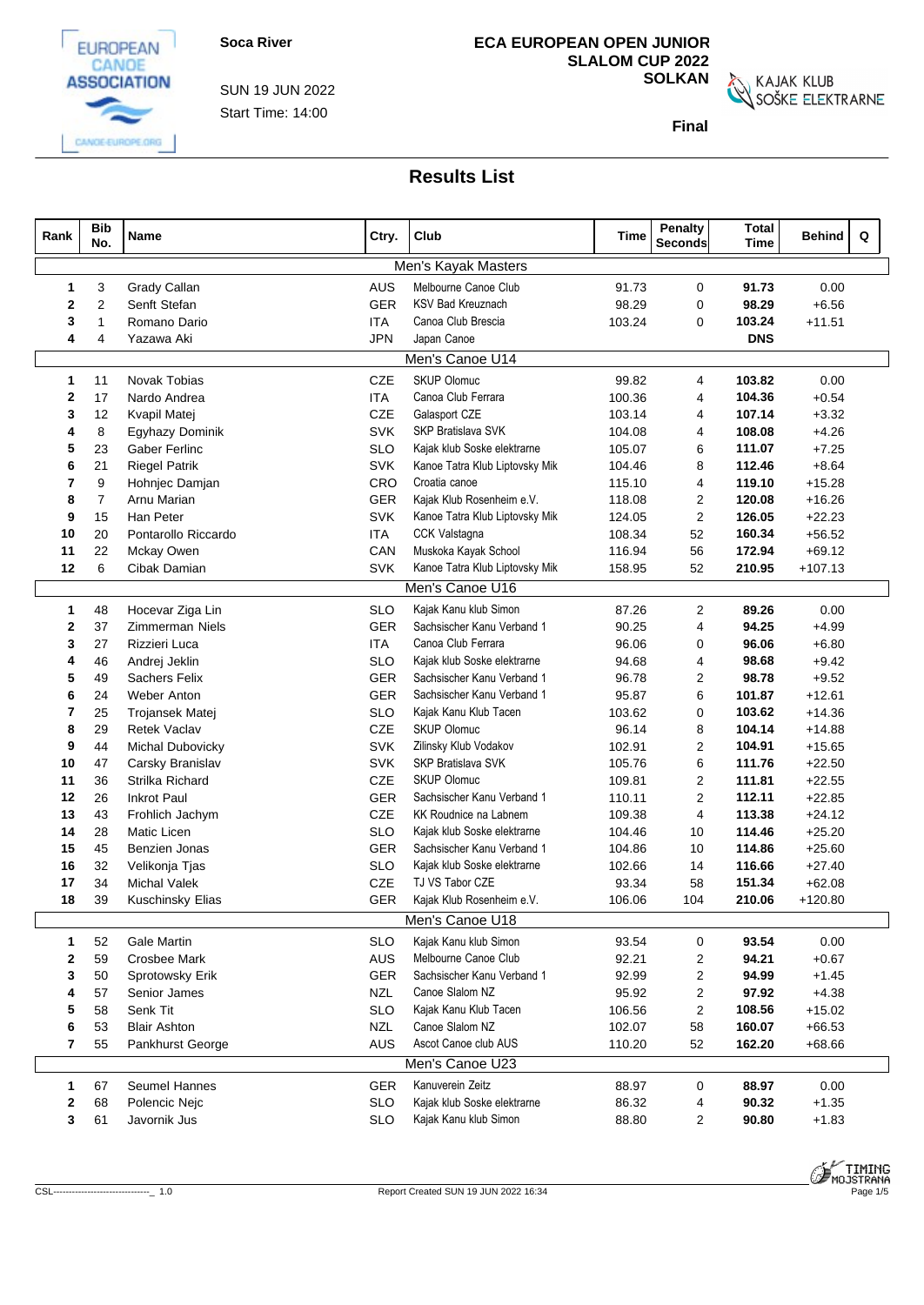

Start Time: 14:00 SUN 19 JUN 2022

# **ECA EUROPEAN OPEN JUNIOR SLALOM CUP 2022**

**SOLKAN**<br>SOŠKE ELEKTRARNE

**Final**

| Rank         | <b>Bib</b><br>No. | Name                  | Ctry.      | Club                           | Time   | <b>Penalty</b><br><b>Seconds</b> | <b>Total</b><br><b>Time</b> | <b>Behind</b> | Q |
|--------------|-------------------|-----------------------|------------|--------------------------------|--------|----------------------------------|-----------------------------|---------------|---|
| 4            | 66                | <b>Puchner Oliver</b> | <b>NZL</b> | Canoe Slalon NZ                | 90.96  | $\overline{2}$                   | 92.96                       | $+3.99$       |   |
| 5            | 60                | Anderson Finn         | <b>NZL</b> | Canoe Slalon NZ                | 94.89  | $\overline{\mathbf{c}}$          | 96.89                       | $+7.92$       |   |
| 6            | 63                | <b>Konrad Ginzel</b>  | <b>GER</b> | Sachsischer Kanu Verband 1     | 91.81  | 6                                | 97.81                       | $+8.84$       |   |
|              |                   |                       |            | Women's Kayak U14              |        |                                  |                             |               |   |
| $\mathbf 1$  | 72                | Lovato Isabel         | <b>ITA</b> | CCK Valstagna                  | 105.14 | 4                                | 109.14                      | 0.00          |   |
| 2            | 80                | Abrhamova Karolina    | <b>SVK</b> | Kanoe Tatra Klub Liptovsky Mik | 109.21 | 0                                | 109.21                      | $+0.07$       |   |
| 3            | 78                | Zamperini Elisa       | <b>ITA</b> | Canoa Club Verona              | 112.55 | 8                                | 120.55                      | $+11.41$      |   |
| 4            | 69                | Jozefcekova Simona    | <b>SVK</b> | Kanoe Tatra Klub Liptovsky Mik | 119.61 | $\overline{4}$                   | 123.61                      | $+14.47$      |   |
| 5            | 75                | Kocirova Valentyna    | <b>CZE</b> | <b>SKUP Olomuc</b>             | 139.76 | $\mathbf 0$                      | 139.76                      | $+30.62$      |   |
| 6            | 71                | Socher Emma           | <b>GER</b> | Kajak Klub Rosenheim e.V.      | 159.48 | 10                               | 169.48                      | $+60.34$      |   |
| 7            | 73                | Oettin Carden         | <b>USA</b> | Nanthala Racing Club USA       | 103.55 | 152                              | 255.55                      | $+146.41$     |   |
| 8            | 70                | Vercic Alesa          | <b>SLO</b> | Kayak Kanu Klub Tacen          | 149.25 | 152                              | 301.25                      | $+192.11$     |   |
|              |                   |                       |            | Women's Kayak U16              |        |                                  |                             |               |   |
| $\mathbf{1}$ | 97                | Pinteric Naja         | <b>SLO</b> | <b>KK Klub Catez</b>           | 94.46  | $\mathbf 0$                      | 94.46                       | 0.00          |   |
| 2            | 86                | Galuskova Bara        | CZE        | Galasport CZE                  | 93.84  | 2                                | 95.84                       | $+1.38$       |   |
| 3            | 94                | Hojdova Marketa       | CZE        | Galasport CZE                  | 98.52  | 0                                | 98.52                       | $+4.06$       |   |
| 4            | 95                | Skok Ula              | <b>SLO</b> | Kajak Kanu Klub Tacen          | 93.57  | 6                                | 99.57                       | $+5.11$       |   |
| 5            | 98                | Lukacova Karolina     | <b>SVK</b> | Kanoe Tatra Klub Liptovsky Mik | 104.03 | $\mathbf 0$                      | 104.03                      | $+9.57$       |   |
| 6            | 87                | Mala Magdalena        | CZE        | <b>SKUP Olomuc</b>             | 108.55 | $\mathbf 0$                      | 108.55                      | $+14.09$      |   |
| 7            | 88                | Crosbee Sarah         | <b>AUS</b> | Melbourne Canoe Club           | 105.77 | $\overline{4}$                   | 109.77                      | $+15.31$      |   |
| 8            | 84                | Ksenija Turk          | <b>SLO</b> | Kajak klub Soske elektrarne    | 114.68 | $\mathbf 0$                      | 114.68                      | $+20.22$      |   |
| 9            | 100               | Kruta Sandra          | <b>SVK</b> | SKP Bratislava SVK             | 109.93 | 6                                | 115.93                      | $+21.47$      |   |
| 10           | 90                | Blascikova Simona     | <b>SVK</b> | Kanoe Tatra Klub Liptovsky Mik | 115.78 | 6                                | 121.78                      | $+27.32$      |   |
| 11           | 101               | Arnu Mia              | GER        | Kajak Klub Rosenheim e.V.      | 126.31 | $\overline{c}$                   | 128.31                      | $+33.85$      |   |
| 12           | 82                | Kuralt Mhaela         | <b>SLO</b> | <b>KKK Nivo Celje</b>          | 124.70 | $\overline{4}$                   | 128.70                      | $+34.24$      |   |
| 13           | 83                | Heydenreich Christin  | GER        | Sachsischer Kanu Verband 1     | 101.04 | 54                               | 155.04                      | $+60.58$      |   |
| 14           | 89                | Kremslehner Lili      | AUT        | OKV                            | 108.13 | 206                              | 314.13                      | $+219.67$     |   |
|              |                   |                       |            | Women's Kayak U18              |        |                                  |                             |               |   |
| $\mathbf{1}$ | 111               | Stanka Duratna        | <b>SVK</b> | Zilinsky Klub Vodakov          | 101.16 | 0                                | 101.16                      | 0.00          |   |
| 2            | 110               | Zarja Turk            | <b>SLO</b> | Kajak klub Soske elektrarne    | 103.54 | $\mathbf 0$                      | 103.54                      | $+2.38$       |   |
| 3            | 114               | Sheaff Holly          | <b>NZL</b> | Canoe Slalom NZ                | 110.30 | $\mathbf 0$                      | 110.30                      | $+9.14$       |   |
|              | 113               | Stanislavska Laura    | SVK        | SKP Bratislava SVK             | 112.05 | $\mathbf 0$                      | 112.05                      | $+10.89$      |   |
| 5            | 105               | Vitali Giulia         | <b>ITA</b> | Canoa Club Bologna             | 112.12 | $\mathbf 0$                      | 112.12                      | $+10.96$      |   |
| 6            | 116               | Uhl Pipi              | <b>NZL</b> | Canoe Slalom NZ                | 113.14 | 6                                | 119.14                      | $+17.98$      |   |
|              | 112               | Plata Laura           | <b>USA</b> | Nanthala Racing Club           | 115.31 | $\overline{4}$                   | 119.31                      | $+18.15$      |   |
| 8            | 104               | Dooney Grace          | <b>NZL</b> | Canoe Slalom NZ                | 117.01 | $\overline{4}$                   | 121.01                      | $+19.85$      |   |
| 9            | 107               | Long Isabel           | <b>USA</b> | Long Family Racing Team        | 124.26 | 52                               | 176.26                      | $+75.10$      |   |
|              |                   | 10 106 Ronberg Eva    | <b>NZL</b> | Canoe Slalom NZ                | 125.03 | 52                               | 177.03                      | $+75.87$      |   |
|              |                   |                       |            | Women's Kayak Senior           |        |                                  |                             |               |   |
| $\mathbf{1}$ | 120               | <b>Belingar Sara</b>  | <b>SLO</b> | Kajak klub Soske elektrarne    | 92.83  | 0                                | 92.83                       | 0.00          |   |
| 2            | 118               | Kragelj Ursa          | <b>SLO</b> | Kajak klub Soske elektrarne    | 100.16 | 0                                | 100.16                      | $+7.33$       |   |
| 3            | 119               | Cullwick Khalia       | <b>NZL</b> | Canoe Slalom NZ                | 103.15 | $\overline{2}$                   | 105.15                      | $+12.32$      |   |
| 4            | 121               | Wilson Sophie         | AUS        | Western Sydney WW club         | 113.29 | 0                                | 113.29                      | $+20.46$      |   |
|              |                   |                       |            | Men's Kayak U14                |        |                                  |                             |               |   |
| $\mathbf{1}$ | 164               | Nardo Andrea          | <b>ITA</b> | Canoa Club Ferrara             | 88.56  | $\overline{c}$                   | 90.56                       | 0.00          |   |
|              | 190               | Vid Kancler           | <b>SLO</b> | Kajak klub Soske elektrarne    | 93.85  | 0                                | 93.85                       | $+3.29$       |   |
| З            | 160               | Zagar Luka            | <b>SLO</b> | <b>BDS Hrastnik</b>            | 100.15 | 0                                | 100.15                      | $+9.59$       |   |
|              | 132               | <b>Pfeifer Nino</b>   | <b>SLO</b> | <b>KKK Nivo Celje</b>          | 98.83  | 2                                | 100.83                      | $+10.27$      |   |
| 5            | 172               | Seebaker Jakob        | AUT        | OKV                            | 99.77  | $\overline{2}$                   | 101.77                      | $+11.21$      |   |
|              |                   |                       |            |                                |        |                                  |                             |               |   |



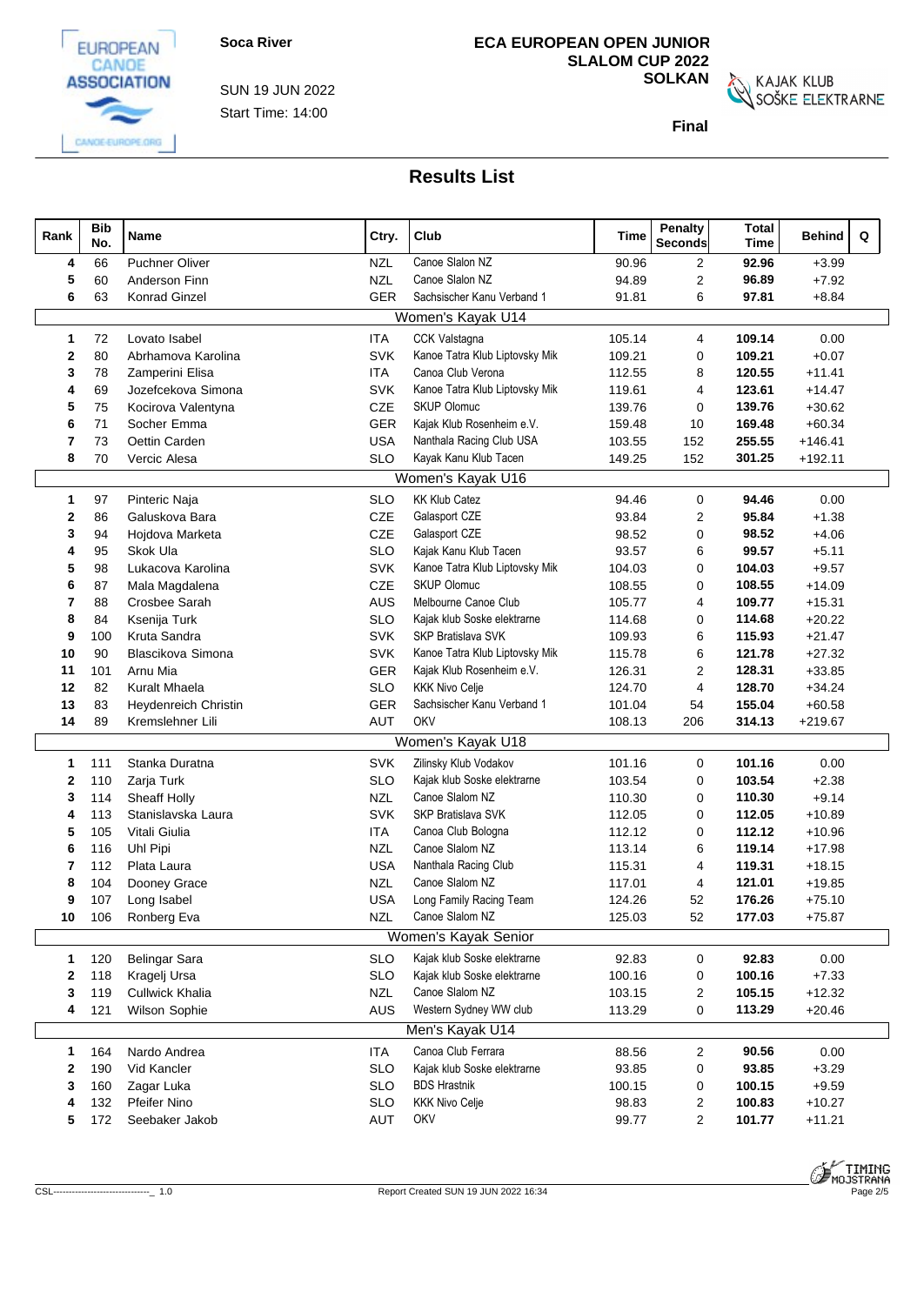

Start Time: 14:00 SUN 19 JUN 2022

# **ECA EUROPEAN OPEN JUNIOR SLALOM CUP 2022**

**SOLKAN**<br>SOŠKE ELEKTRARNE

**Final**

| Rank |    | <b>Bib</b><br>No. | Name                   | Ctry.      | Club                           | Time   | <b>Penalty</b><br><b>Seconds</b> | Total<br><b>Time</b> | Q<br>Behind |
|------|----|-------------------|------------------------|------------|--------------------------------|--------|----------------------------------|----------------------|-------------|
|      | 6  | 154               | Kulczycki Marek        | POL        | Krakowski klub Kajakowy POL    | 102.41 | 0                                | 102.41               | $+11.85$    |
|      | 7  | 169               | Mckay Owen             | CAN        | Muskoka Kayak School           | 97.72  | 6                                | 103.72               | $+13.16$    |
|      | 8  | 156               | Steinbrenner Max       | AUT        | <b>OKV</b>                     | 103.49 | 2                                | 105.49               | $+14.93$    |
|      | 9  | 185               | Rene Simcic            | <b>SLO</b> | Kajak klub Soske elektrarne    | 102.44 | 4                                | 106.44               | $+15.88$    |
|      | 10 | 146               | Costa Elias            | ITA        | <b>CCK Valstagna</b>           | 101.52 | 6                                | 107.52               | $+16.96$    |
|      | 11 | 139               | Adam Kusy              | <b>SVK</b> | Kanoe Tatra Klub Liptovsky Mik | 107.88 | 0                                | 107.88               | $+17.32$    |
|      | 12 | 148               | Michal Smiesko         | <b>SVK</b> | Kanoe Tatra Klub Liptovsky Mik | 106.66 | $\overline{c}$                   | 108.66               | $+18.10$    |
|      | 13 | 183               | Jonak Matej            | <b>SVK</b> | <b>SKP Bratislava SVK</b>      | 110.17 | 2                                | 112.17               | $+21.61$    |
|      | 14 | 149               | Kolar Tai              | <b>SLO</b> | <b>BDS Hrastnik</b>            | 108.86 | 4                                | 112.86               | $+22.30$    |
|      | 15 | 124               | <b>Hnilica Lukas</b>   | <b>SVK</b> | Kanoe Tatra Klub Liptovsky Mik | 111.26 | 2                                | 113.26               | $+22.70$    |
|      | 16 | 188               | Duda Filip             | <b>SVK</b> | Kanoe Tatra Klub Liptovsky Mik | 111.82 | 2                                | 113.82               | $+23.26$    |
|      | 17 | 177               | Svit Konrad            | <b>SLO</b> | Kajak klub Soske elektrarne    | 110.57 | 6                                | 116.57               | $+26.01$    |
|      | 18 | 163               | Vettori Mattia         | ITA        | CCK Valstagna                  | 114.60 | $\overline{2}$                   | 116.60               | $+26.04$    |
|      | 19 | 151               | Grm Lovro              | <b>SLO</b> | Kajak Kanu Klub Tacen          | 113.64 | 4                                | 117.64               | $+27.08$    |
|      | 20 | 125               | Kulczycki Konrad       | POL        | Krakowski klub Kajakowy POL    | 115.21 | 4                                | 119.21               | $+28.65$    |
|      | 21 | 131               | Crestani Jacopo        | ITA        | CCK Valstagna                  | 118.16 | 4                                | 122.16               | $+31.60$    |
|      | 22 | 167               | Rokas Popiera          | LTU        | BSK Regesa, Kaunas             | 114.65 | 8                                | 122.65               | $+32.09$    |
|      | 23 | 166               | Gheno Filippo          | <b>ITA</b> | <b>CCK Valstagna</b>           | 121.21 | 6                                | 127.21               | $+36.65$    |
|      | 24 | 159               | Arnu Marian            | <b>GER</b> | Kajak Klub Rosenheim e.V.      | 131.54 | 0                                | 131.54               | $+40.98$    |
|      | 25 | 142               | <b>Mlyncek Matus</b>   | <b>SVK</b> | Kanoe Tatra Klub Liptovsky Mik | 101.62 | 54                               | 155.62               | $+65.06$    |
|      | 26 | 180               | Kvapil Matej           | CZE        | Galasport CZE                  | 105.36 | 52                               | 157.36               | $+66.80$    |
|      | 27 | 162               | Jancar Jan             | <b>SLO</b> | Kajak Kanu Klub Ljubljana      | 101.74 | 56                               | 157.74               | $+67.18$    |
|      | 28 | 179               | Venetianer Martin      | <b>SVK</b> | Zilinsky Klub Vodakov          | 109.55 | 54                               | 163.55               | $+72.99$    |
|      | 29 | 168               | <b>Tilinger Tadej</b>  | <b>SLO</b> | <b>KKK Nivo Celje</b>          | 112.44 | 60                               | 172.44               | $+81.88$    |
|      | 30 | 135               | Kultan Andrej          | <b>SVK</b> | Kanoe Tatra Klub Liptovsky Mik | 115.70 | 58                               | 173.70               | $+83.14$    |
|      |    |                   |                        |            | Men's Kayak U16                |        |                                  |                      |             |
|      | 1  | 222               | Bregar Domen           | <b>SLO</b> | Kajak Kanu Klub Tacen          | 83.02  | 0                                | 83.02                | 0.00        |
|      | 2  | 250               | Hocevar Ziga Lin       | <b>SLO</b> | Kajak Kanu Club Simon          | 83.06  | 0                                | 83.06                | $+0.04$     |
|      | 3  | 252               | Zobec Urbancic Atej    | <b>SLO</b> | Brodarsko drustvo Solkan       | 84.79  | 0                                | 84.79                | $+1.77$     |
|      | 4  | 194               | Triomphe Ianis         | <b>FRA</b> | <b>CLBCK France</b>            | 83.11  | 2                                | 85.11                | $+2.09$     |
|      | 5  | 199               | Kos Tin                | <b>SLO</b> | <b>BDS Hrastnik</b>            | 87.40  | 0                                | 87.40                | $+4.38$     |
|      | 6  | 209               | Michal Kopecek         | CZE        | TJ VS Tabor Czech Republic     | 85.67  | 2                                | 87.67                | $+4.65$     |
|      | 7  | 213               | <b>Becke David</b>     | <b>GER</b> | Kanu Schwaben Augsburg - KSA   | 88.20  | 0                                | 88.20                | $+5.18$     |
|      | 8  | 206               | <b>Weber Anton</b>     | <b>GER</b> | Sachsischer Kanu Verband 1     | 88.64  | 0                                | 88.64                | $+5.62$     |
|      | 9  | 216               | Veggi Fausto           | ITA        | Canottieri comunali Firenze    | 89.13  | 0                                | 89.13                | $+6.11$     |
|      | 10 | 255               | Rene Jeklin            | <b>SLO</b> | Kajak klub Soske elektrarne    | 85.68  | 4                                | 89.68                | $+6.66$     |
|      | 11 | 227               | <b>Zimmerman Niels</b> | <b>GER</b> | Sachsischer Kanu Verband 1     | 88.14  | 2                                | 90.14                | $+7.12$     |
|      | 12 | 233               | Long Merle             | <b>USA</b> | Long Family Racing Team        | 90.19  | $\mathbf 0$                      | 90.19                | $+7.17$     |
|      | 13 | 219               | Romano Daniele         | ITA        | Canoa Club Brescia             | 88.22  | $\boldsymbol{2}$                 | 90.22                | $+7.20$     |
|      | 14 | 243               | Supplies Paule         | <b>GER</b> | Sachsischer Kanu Verband 1     | 90.41  | 0                                | 90.41                | $+7.39$     |
|      | 15 | 212               | Wilhelmer Noah         | AUT        | OKV                            | 89.52  | $\overline{2}$                   | 91.52                | $+8.50$     |
|      | 16 | 242               | Bazic Vuk              | <b>SRB</b> | Kajak klub Ibar Kraljevo SRB   | 89.74  | 2                                | 91.74                | $+8.72$     |
|      | 17 | 223               | Benzien Jonas          | <b>GER</b> | Sachsischer Kanu Verband 1     | 89.90  | $\overline{c}$                   | 91.90                | $+8.88$     |
|      | 18 | 217               | Zeleznik Gal           | <b>SLO</b> | <b>BDS Hrastnik</b>            | 89.91  | 2                                | 91.91                | $+8.89$     |
|      | 19 | 253               | Peri Nicolo            | ITA        | Canoa Club Bologna             | 90.55  | $\overline{c}$                   | 92.55                | $+9.53$     |
|      | 20 | 251               | Hodon Samuel           | <b>SVK</b> | Zilinsky Klub Vodakov          | 93.07  | 0                                | 93.07                | $+10.05$    |
|      | 21 | 198               | <b>Clasen Maurice</b>  | GER        | Kanuverein Zeitz               | 89.16  | 4                                | 93.16                | $+10.14$    |
|      | 22 | 210               | Panzer Martin          | CZE        | Galasport CZE                  | 90.29  | 4                                | 94.29                | $+11.27$    |
|      | 23 | 221               | Frohlich Jachym        | CZE        | KK Roudnice na Labnem          | 93.13  | $\overline{c}$                   | 95.13                | $+12.11$    |
|      | 24 | 202               | Veliscek Rok           | <b>SLO</b> | Kajak klub Soske elektrarne    | 93.38  | 2                                | 95.38                | $+12.36$    |
|      | 25 | 247               | Mark Jeklin            | <b>SLO</b> | Kajak klub Soske elektrarne    | 92.19  | 6                                | 98.19                | $+15.17$    |
|      |    |                   |                        |            |                                |        |                                  |                      |             |

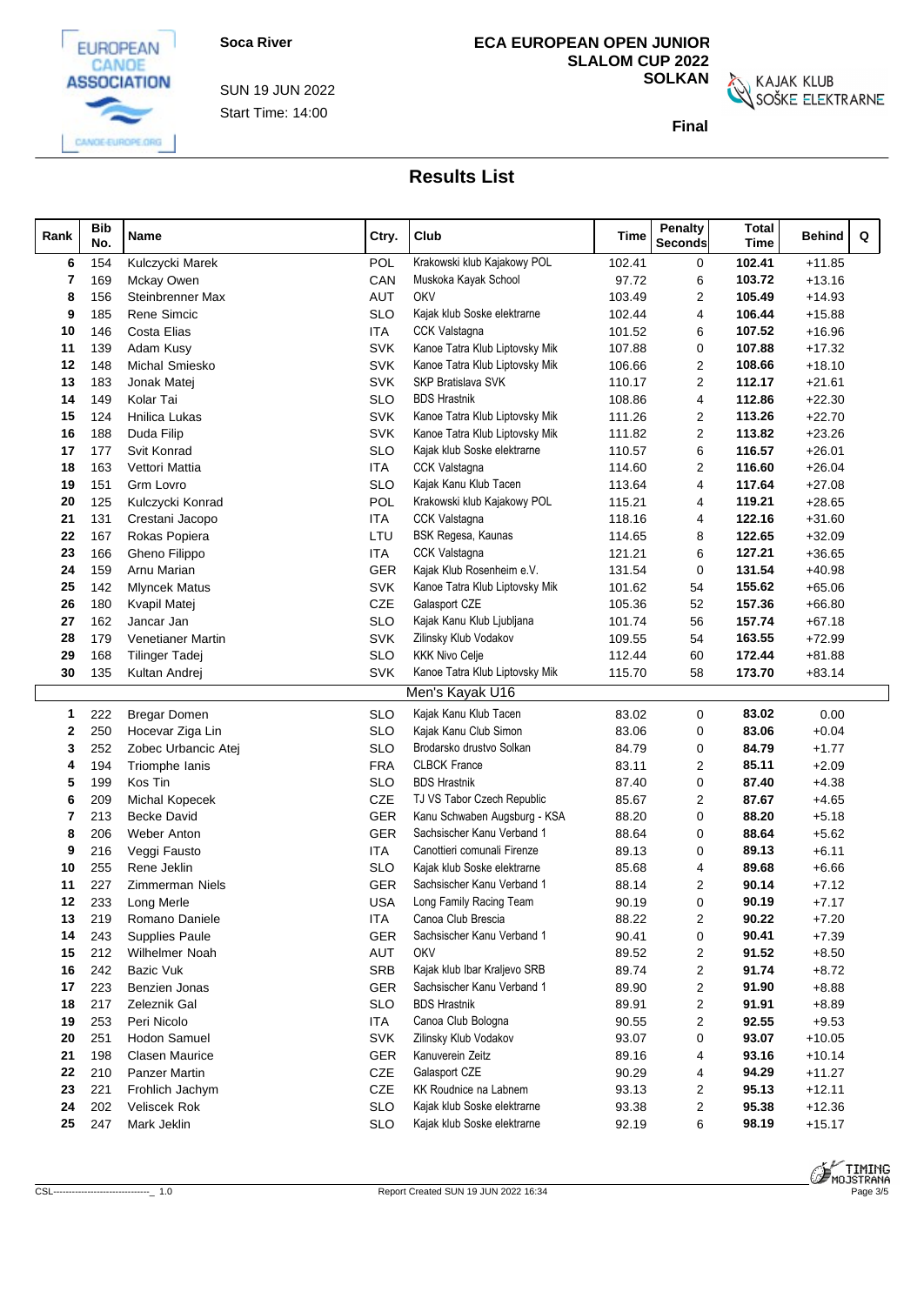

Start Time: 14:00 SUN 19 JUN 2022

# **ECA EUROPEAN OPEN JUNIOR SLALOM CUP 2022**

**SOLKAN**<br>SOŠKE ELEKTRARNE

**Final**

|                   | <b>Bib</b> |                                           |                          |                                             |                | <b>Penalty</b>          | <b>Total</b>   |                      |
|-------------------|------------|-------------------------------------------|--------------------------|---------------------------------------------|----------------|-------------------------|----------------|----------------------|
| Rank              | No.        | Name                                      | Ctry.                    | Club                                        | Time           | <b>Seconds</b>          | <b>Time</b>    | Q<br><b>Behind</b>   |
| 26                | 224        | <b>Bloch Anton</b>                        | GER                      | KSV Bad Kreuznach                           | 92.68          | 6                       | 98.68          | $+15.66$             |
| 27                | 234        | Carsky Branislav                          | <b>SVK</b>               | <b>SKP Bratislava SVK</b>                   | 96.91          | $\overline{4}$          | 100.91         | $+17.89$             |
| 28                | 218        | Formella Anton                            | GER                      | Sachsischer Kanu Verband 1                  | 99.39          | 6                       | 105.39         | $+22.37$             |
| 29                | 246        | Cech Ondrej                               | <b>SVK</b>               | SKP Bratislava SVK                          | 100.39         | 58                      | 158.39         | $+75.37$             |
| 30                | 240        | <b>Sachers Felix</b>                      | <b>GER</b>               | Sachsischer Kanu Verband 1                  | 86.00          | 106                     | 192.00         | $+108.98$            |
|                   |            |                                           |                          | Men's Kayak U18                             |                |                         |                |                      |
| 1                 | 256        | <b>Crosbee Mark</b>                       | AUS                      | Melbourne Canoe Club                        | 83.53          | $\mathbf 0$             | 83.53          | 0.00                 |
| 2                 | 273        | Jakob Savli                               | <b>SLO</b>               | Kajak klub Soske elektrarne                 | 84.14          | $\mathbf 0$             | 84.14          | $+0.61$              |
| 3                 | 284        | Kremslehner Moritz                        | <b>AUT</b>               | OKV                                         | 85.10          | $\overline{2}$          | 87.10          | $+3.57$              |
| 4                 | 259        | Stanzel Christian                         | <b>GER</b>               | Augsburger Kayak Verein                     | 84.14          | $\overline{\mathbf{4}}$ | 88.14          | $+4.61$              |
| 5                 | 278        | Zidar Ziga                                | <b>SLO</b>               | Kajak Kanu Klub Tacen                       | 86.30          | 2                       | 88.30          | $+4.77$              |
| 6                 | 272        | Zeitlhofer Siimon                         | <b>AUT</b>               | OKV                                         | 87.52          | $\overline{2}$          | 89.52          | $+5.99$              |
| 7                 | 287        | Mavric Matjaz                             | <b>SLO</b>               | Kajak klub Nivo Celje                       | 87.54          | $\overline{2}$          | 89.54          | $+6.01$              |
| 8                 | 279        | <b>Hamish Dalziel</b>                     | AUS                      | Derwent Canoe club AUS                      | 87.77          | $\overline{2}$          | 89.77          | $+6.24$              |
| 9                 | 280        | Vinkovic Gasper                           | <b>SLO</b>               | Kajak Kanu Klub Ljubljana                   | 91.51          | $\mathbf 0$             | 91.51          | $+7.98$              |
| 10                | 291        | Grm Enei                                  | <b>SLO</b>               | Kajak Kanu Klub Tacen                       | 88.16          | 4                       | 92.16          | $+8.63$              |
| 11                | 271        | Pilbrow Ben                               | <b>NZL</b>               | Canoe Slalom NZ                             | 91.12          | 2                       | 93.12          | $+9.59$              |
| 12                | 257        | Schiel Simon                              | <b>GER</b>               | <b>KSV Bad Kreuznach</b>                    | 89.60          | 4                       | 93.60          | $+10.07$             |
| 13                | 264        | Stakelies Jason                           | <b>GER</b>               | Sachsischer Kanu Verband 1                  | 91.63          | $\overline{2}$          | 93.63          | $+10.10$             |
| 14                | 277        | Galuska Zdenek                            | CZE                      | Galasport CZE                               | 89.74          | 4                       | 93.74          | $+10.21$             |
| 15                | 289<br>267 | <b>Gale Martin</b><br><b>Hromek Matus</b> | <b>SLO</b><br><b>SVK</b> | Kajak Kanu klub Simon<br>SKP Bratislava SVK | 93.13          | 2<br>2                  | 95.13<br>95.35 | $+11.60$<br>$+11.82$ |
| 16<br>17          | 262        | Luptak Sebastian                          | <b>SVK</b>               | Zilinsky Klub Vodakov                       | 93.35<br>96.11 | $\overline{2}$          | 98.11          | $+14.58$             |
| 18                | 263        | Suvorov Igor                              | <b>SLO</b>               | Kajak Kanu Klub Ljubljana                   | 100.28         | 10                      | 110.28         | $+26.75$             |
| 19                | 258        | Sevcik Jakub                              | <b>SVK</b>               | SKP Bratislava SVK                          | 86.97          | 50                      | 136.97         | $+53.44$             |
| 20                | 260        | Vaclav Novak                              | CZE                      | TJ VS Tabor Czech Republic                  | 89.27          | 52                      | 141.27         | $+57.74$             |
| 21                | 265        | Jefferies Matthew                         | <b>NZL</b>               | Canoe Slalom NZ                             | 91.72          | 52                      | 143.72         | $+60.19$             |
| 22                | 270        | Sharp Samuel                              | <b>USA</b>               | Nanthala Racing Club USA                    | 91.65          | 54                      | 145.65         | $+62.12$             |
| 23                | 282        | <b>Thomas Goldsmith</b>                   | <b>NZL</b>               | Canoe Slalom NZ                             | 93.14          | 54                      | 147.14         | $+63.61$             |
| 24                | 281        | Rehberg Chriistian                        | <b>GER</b>               | KSV Bad Kreuznach                           |                |                         | <b>DNS</b>     |                      |
|                   |            |                                           |                          | Men's Kayak U23                             |                |                         |                |                      |
| 1                 | 292        | Gajsek Urban                              | <b>SLO</b>               | Kajak klub Soske elektrarne                 | 81.51          | $\mathbf 0$             | 81.51          | 0.00                 |
| $\mathbf{2}$      | 294        | Kancler Tine                              | <b>SLO</b>               | Kajak klub Soske elektrarne                 | 81.36          | 4                       | 85.36          | $+3.85$              |
|                   |            |                                           |                          | Women's Canoe U14                           |                |                         |                |                      |
|                   |            |                                           |                          | <b>SKUP Olomuc</b>                          |                |                         | 103.45         |                      |
| 1<br>$\mathbf{2}$ | 297<br>295 | Kocirova Valentyna<br>Didone Anna         | CZE<br><b>ITA</b>        | <b>CCK Valstagna</b>                        | 101.45         | $\overline{2}$<br>104   | 258.30         | 0.00<br>$+154.85$    |
| 3                 | 296        | Abrahamova Karolina                       | <b>SVK</b>               | Kanoe Tatra Klub Liptovsky Mik              | 154.30         | 254                     | <b>DNF</b>     |                      |
|                   |            |                                           |                          | Women's Canoe U16                           |                |                         |                |                      |
|                   |            |                                           |                          |                                             |                |                         |                |                      |
| 1                 | 310        | Pinteric Naja                             | <b>SLO</b>               | <b>KK Klub Catez</b>                        | 102.44         | $\overline{2}$          | 104.44         | 0.00                 |
| 2                 | 300        | Hojdova Marketa                           | CZE                      | Galasport CZE                               | 117.63         | 4                       | 121.63         | $+17.19$             |
| 3                 | 303        | <b>Heydenreich Christine</b>              | GER                      | Sachsischer Kanu Verband 1                  | 120.63         | 4                       | 124.63         | $+20.19$             |
| 4                 | 305        | Crosbee Sarah                             | AUS                      | Melbourne Canoe Club                        | 119.57         | 8                       | 127.57         | $+23.13$             |
| 5                 | 306        | Lampic Ema                                | <b>SLO</b>               | Kanu Club Simon                             | 133.61         | 10                      | 143.61         | $+39.17$             |
| 6                 | 299        | Kuchynova Ela                             | <b>SVK</b>               | Zilinsky Klub Vodakov                       | 117.40         | 56                      | 173.40         | $+68.96$             |
|                   |            |                                           |                          | Women's Canoe U18                           |                |                         |                |                      |
| 1                 | 311        | Jug Asja                                  | <b>SLO</b>               | Kajak klub Soske elektrarne                 | 103.70         | $\mathbf 0$             | 103.70         | 0.00                 |
| $\mathbf{2}$      | 309        | Duratna Stanka                            | <b>SVK</b>               | Zilinsky Klub Vodakov                       | 111.17         | $\overline{2}$          | 113.17         | $+9.47$              |
| 3                 | 308        | Gillich Justina                           | <b>GER</b>               | Augsburger Kajak Verien                     | 108.44         | 8                       | 116.44         | $+12.74$             |